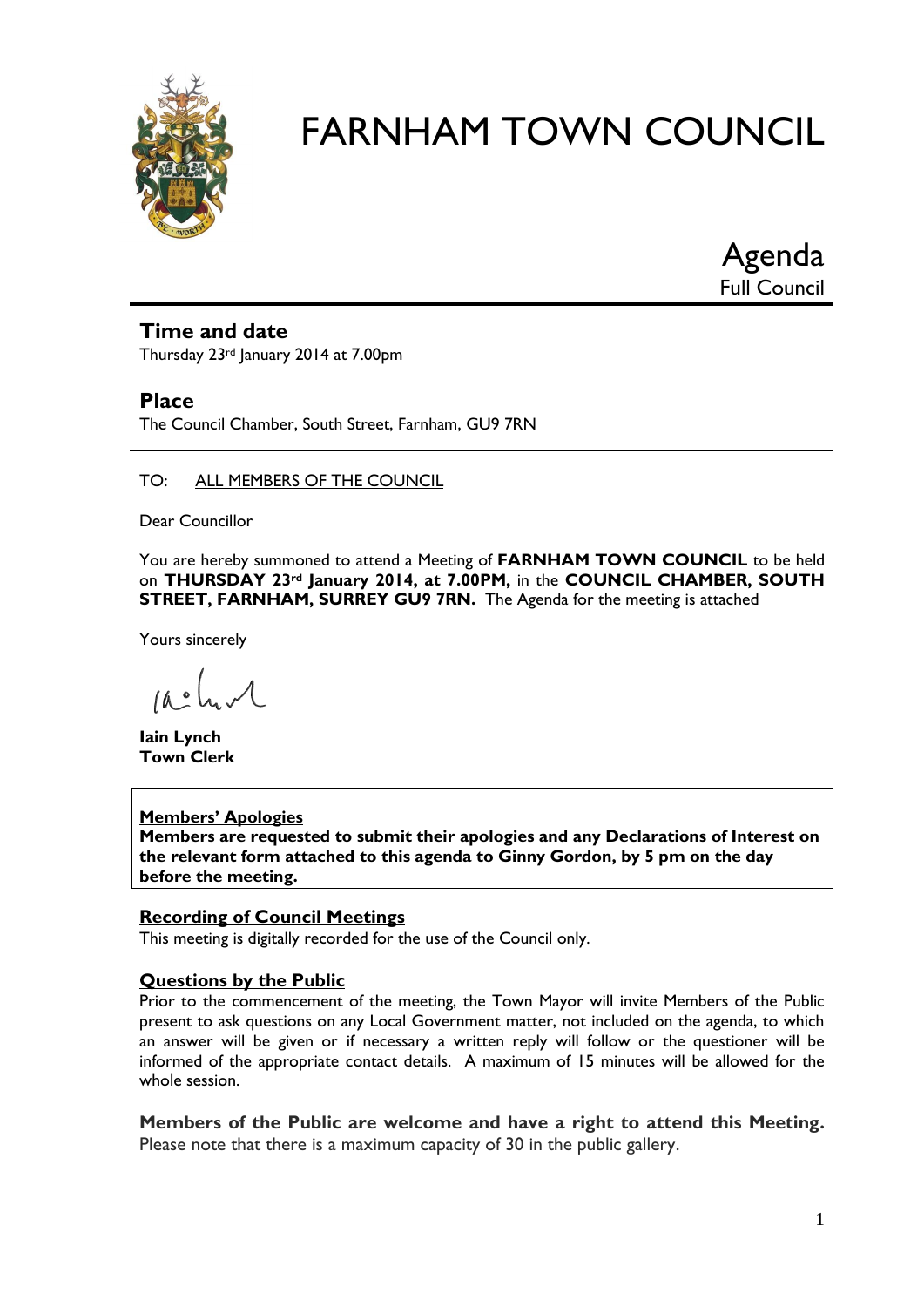

### Disclosure of Interests Form

Notification by a Member of a disclosable pecuniary interest in a matter under consideration at a meeting (Localism Act 2011).

*Please use the form below to state in which Agenda Items you have an interest.* 

*If you have a disclosable pecuniary or other interest in an item, please indicate whether you wish to speak (refer to Farnham Town Council's Code of Conduct for details)*

As required by the Localism Act 2011, **I HEREBY Declare**, that I have a disclosable pecuniary or personal interest in the following matter(s).

FULL COUNCIL: Date 23<sup>rd</sup> January 2014

Name of Councillor ……………………………………………………

|                          | <b>Nature of interest (please)</b><br>tick/state as appropriate)                       |              |                                                                           |
|--------------------------|----------------------------------------------------------------------------------------|--------------|---------------------------------------------------------------------------|
| Agenda<br><b>Item No</b> | I am a Waverley<br><b>Borough</b><br><b>Councillor/Surrey</b><br>County<br>Councillor* | <b>Other</b> | <b>Type of interest</b><br>(disclosable pecuniary<br>or Other) and reason |
|                          |                                                                                        |              |                                                                           |
|                          |                                                                                        |              |                                                                           |
|                          |                                                                                        |              |                                                                           |
|                          |                                                                                        |              |                                                                           |
|                          |                                                                                        |              |                                                                           |

#### \* Delete as appropriate

k:\COMMITTEES\Interests Forms\Declaration of Interests Form Jun 12 A4.doc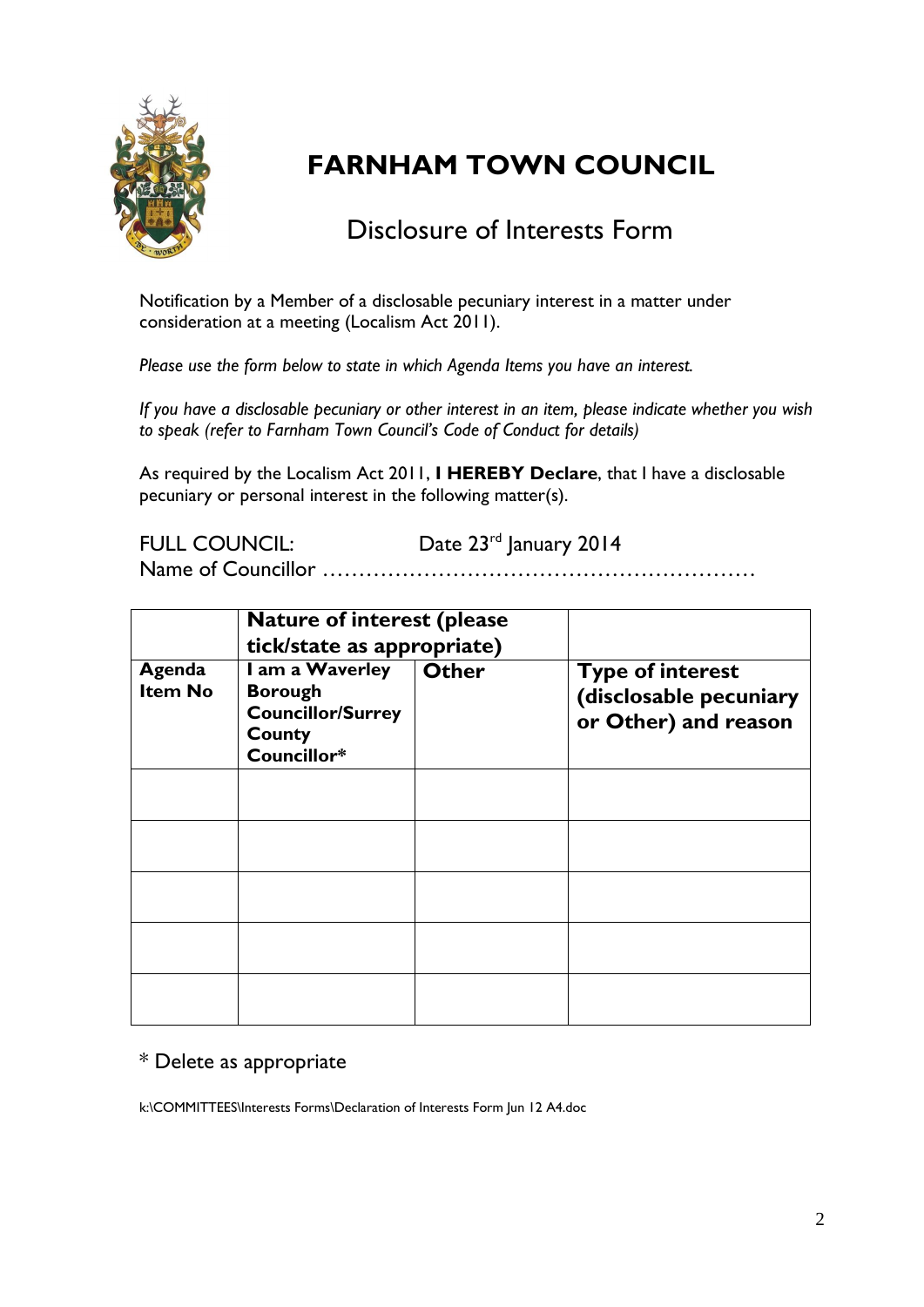

Agenda Full Council

#### **Time and date 7.00pm on Thursday 23rd January 2014**

#### **Place**

The Council Chamber, South Street, Farnham

#### **Prayers**

Prior to the meeting, at 6.50pm, prayers will be said in the Council Chamber by the Rev Alan Crawley of the Parish of Hale with Badshot Lea. Councillors and members of the public are welcome to attend.

#### **Questions by the Public**

The Mayor will invite Members of the Public present to ask questions on any Local Government matter, not included on the agenda. A maximum of 15 minutes will be allowed for the whole session.

#### **1 Apologies**

To receive apologies for absence.

#### **2 Disclosure of Interests**

To receive from members, in respect of any items included on the agenda for this meeting, disclosure of any disclosable pecuniary or other interests, or of any gifts and hospitality, in line with the Town Council's Code of Conduct.

*NOTES:*

- *(i) The following councillors have made a general non-pecuniary interest declaration in relation to being councillors of Waverley Borough Council: Cllrs Blagden, Cockburn, Frost, Hargreaves, Hill, J O'Grady, S O'Grady, Potts, Steel and Ward.*
- *(ii) The following councillor has made a general non-pecuniary interest declaration in relation to her being a councillor of Surrey County Council: Cllr Frost.*
- *(iii) Members are requested to make declarations of interest, on the form attached, to be returned to ginny.gordon@farnham.gov.uk by 5pm on the day before the meeting.*
- *(iv) Members are reminded that if they declare a pecuniary interest they must leave before any debate starts unless dispensation has been obtained.*

**2 Minutes Minutes Appendix A and Exempt A1** 

To sign as a correct record the minutes of the Farnham Town Council meeting held on Thursday 12th December 2013.

#### **4 Statements by the Public**

The Town Mayor to invite members of the public present to make statements on any item on the agenda.

At the discretion of the Town Mayor, those members of the public, **residing or working**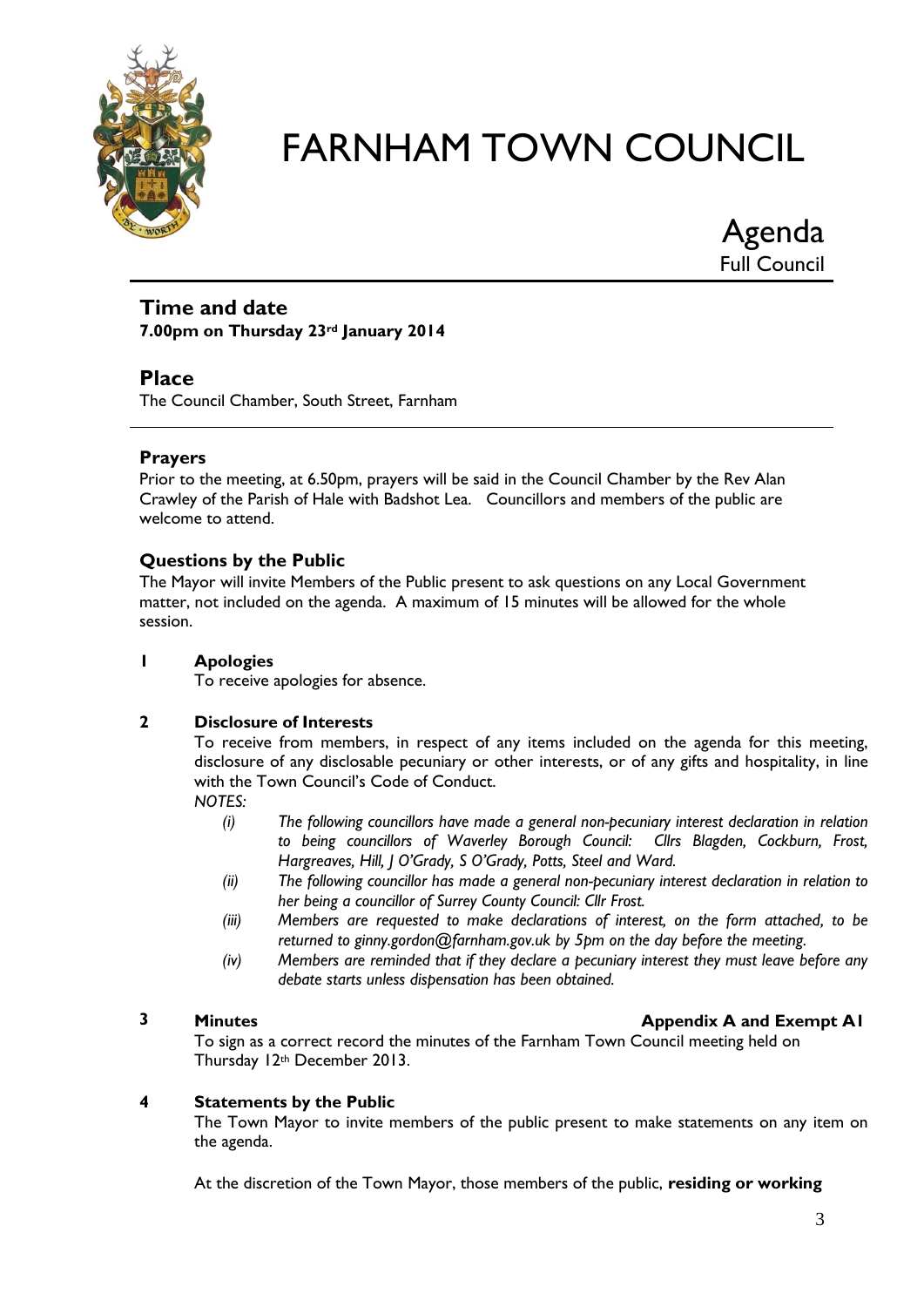within the Council's boundary, will be invited to speak forthwith, in relation to the business to be transacted at the meeting for a maximum of 3 minutes per person or 15 minutes overall.

#### **5 Town Mayor's Announcements**

To receive the Town Mayor's announcements.

### **Part 1 – Items for Decision**

#### **6 Working Group Notes**

To receive the notes and any recommendations of the following Working Groups:

- i) Strategy and Finance held on 14th January 2014 **Appendix B**
- ii) Community Enhancement held on 15<sup>th</sup> January 2014 **Appendix C**
- iii) Tourism and Events held on 20<sup>th</sup> January 2014 **Appendix D**

#### **7 Planning & Licensing Applications**

To receive the minutes of the Planning & Licensing Consultative Group: **Appendix E, F and G** 12th December 2013, 9th January 2014 and 23rd January 2014

#### **8 Budget and Precept 2014/15 Appendix H**

- 1) To approve the proposed budget for 2014/15 at Annex 1.
- 2) To agree the precept for 2014/15

#### **9 Waverley Housing Options Appendix I, J**

To consider the request by Waverley Borough Council for the Town Council's suggested sites for Housing allocations and the Town Council's provisional response at Appendix J.

### **Part 2 – Items to Note**

#### **10 Actions taken under Scheme of Delegation**

**11 Reports from other Councils**

To receive from Councillors any updates on matters affecting Farnham from Waverley Borough Council and Surrey County Council

#### **12 Reports from Outside Bodies**

To receive from Members any verbal reports on Outside Bodies.

#### **13 Date of next Meetings**

To note the date of the next meeting of Full Council on 13th March 2013

#### **14 Exclusion of the Press and Public**

TO PASS A RESOLUTION to exclude members of the public and press from the meeting at Part 3 of the agenda in view of the confidential items under discussion

### **Part 3 – Confidential Items**

- **15 Services to Farnham Awards Exempt Appendix 1**
- **16 Cemetery update**
- **17 Notes from the HR Panel 9th January 2014 Exempt Appendix 2**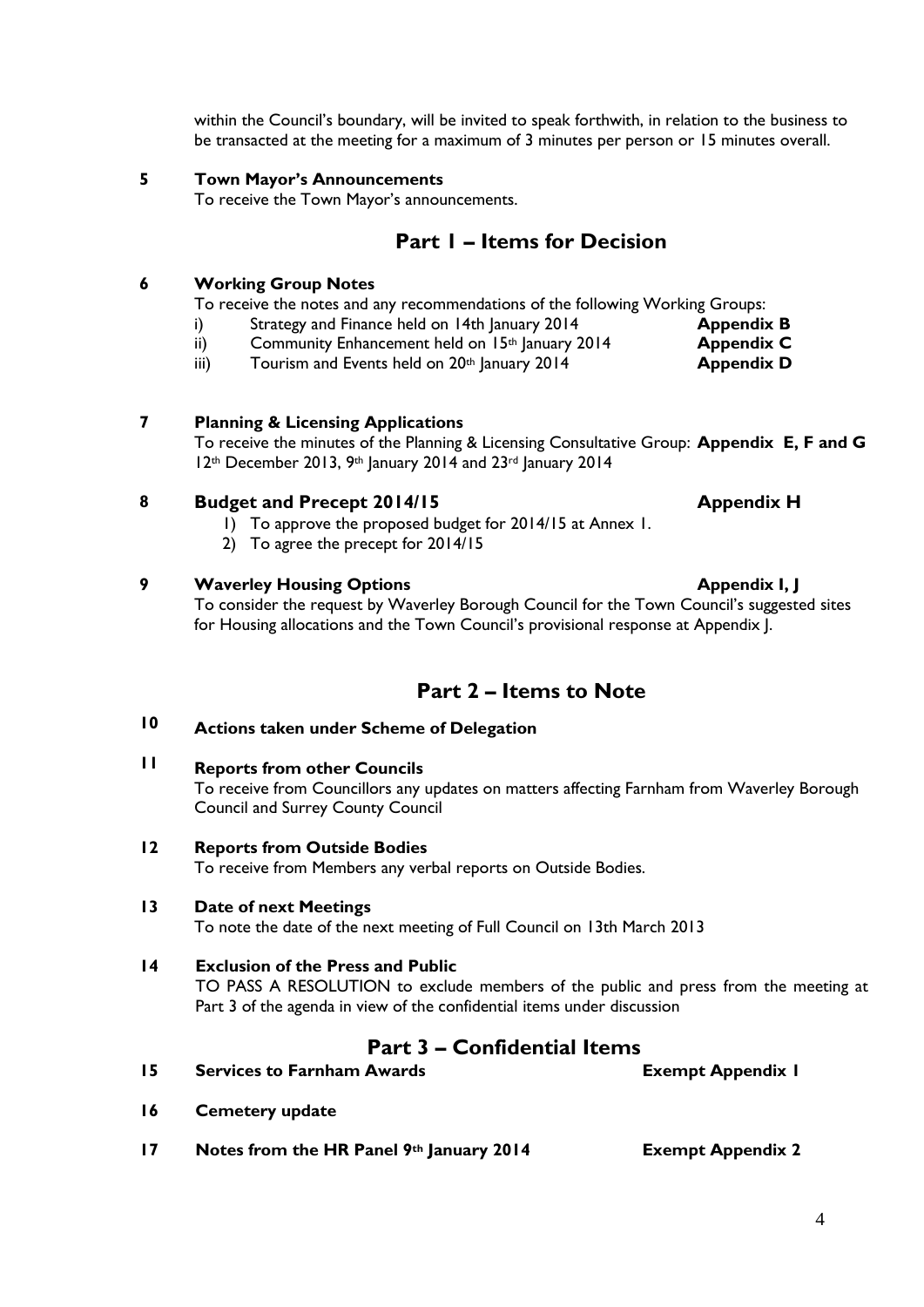Membership:

Councillors Patrick Blagden CBE (Mayor), Jeremy Ricketts (Deputy Mayor), David Attfield, David Beaman, Carole Cockburn, Pat Frost, Carlo Genziani, Jill Hargreaves, Stephen Hill; Sam Hollins-Owen, Graham Parlett, Dr Jessica Parry, Julia Potts, Jennifer O'Grady, Stephen O'Grady, Susan Redfern, Roger Steel, John Ward

Distribution: Full agenda and supporting papers to all Councillors (by post)

Note: The person to contact about this agenda and documents is Iain Lynch, Town Clerk, Farnham Town Council, South Street, Farnham, Surrey, GU9 7RN. Tel: 01252 712667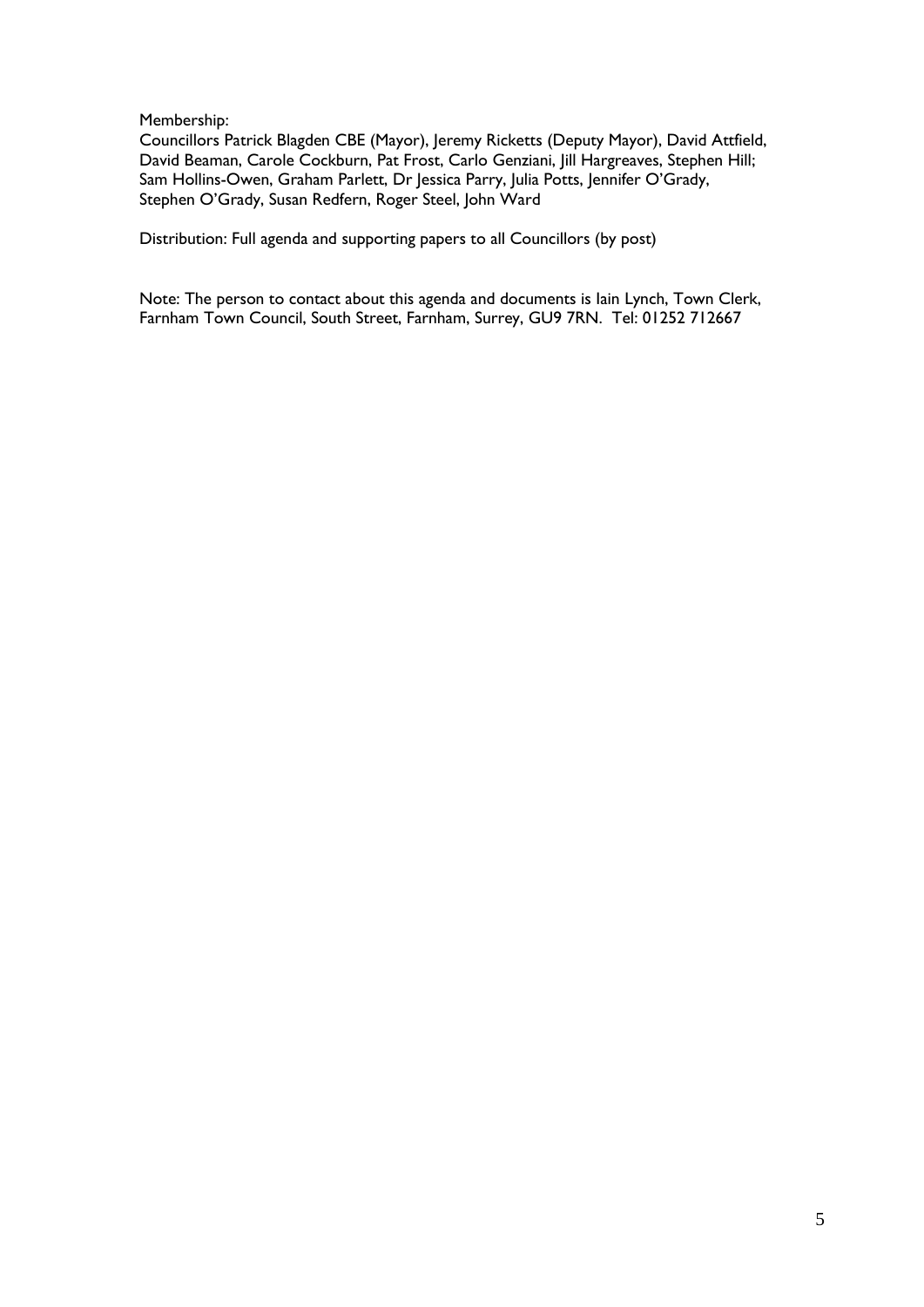



Minutes Council

#### **Time and date**

7.00pm on Thursday 12<sup>th</sup> December 2013

#### **Place**

The Council Chamber, South Street, Farnham

#### **Councillors**

- \* Patrick Blagden CBE (Mayor of Farnham )
- A Jeremy Ricketts (Deputy Mayor)
- \* David Attfield
- \* David Beaman
- \* Carole Cockburn
- A Pat Frost
- \* Carlo Genziani
- A Jill Hargreaves
- A Stephen Hill
- A Jennifer O'Grady<br>\* Stephen O'Grady
- Stephen O'Grady
- \* Sam Hollins-Owen
- \* Graham Parlett
- A Dr Jessica Parry
- \* Julia Potts
- \* Susan Redfern
- A Roger Steel
- John Ward
- \* Present
- A Apologies for absence

#### **Officers Present:**

Iain Lynch (Town Clerk) Rachel Aves (Team Leader Corporate Governance) Alan Corcoran (Contracts and Facilities Officer)

8 members of the public were in attendance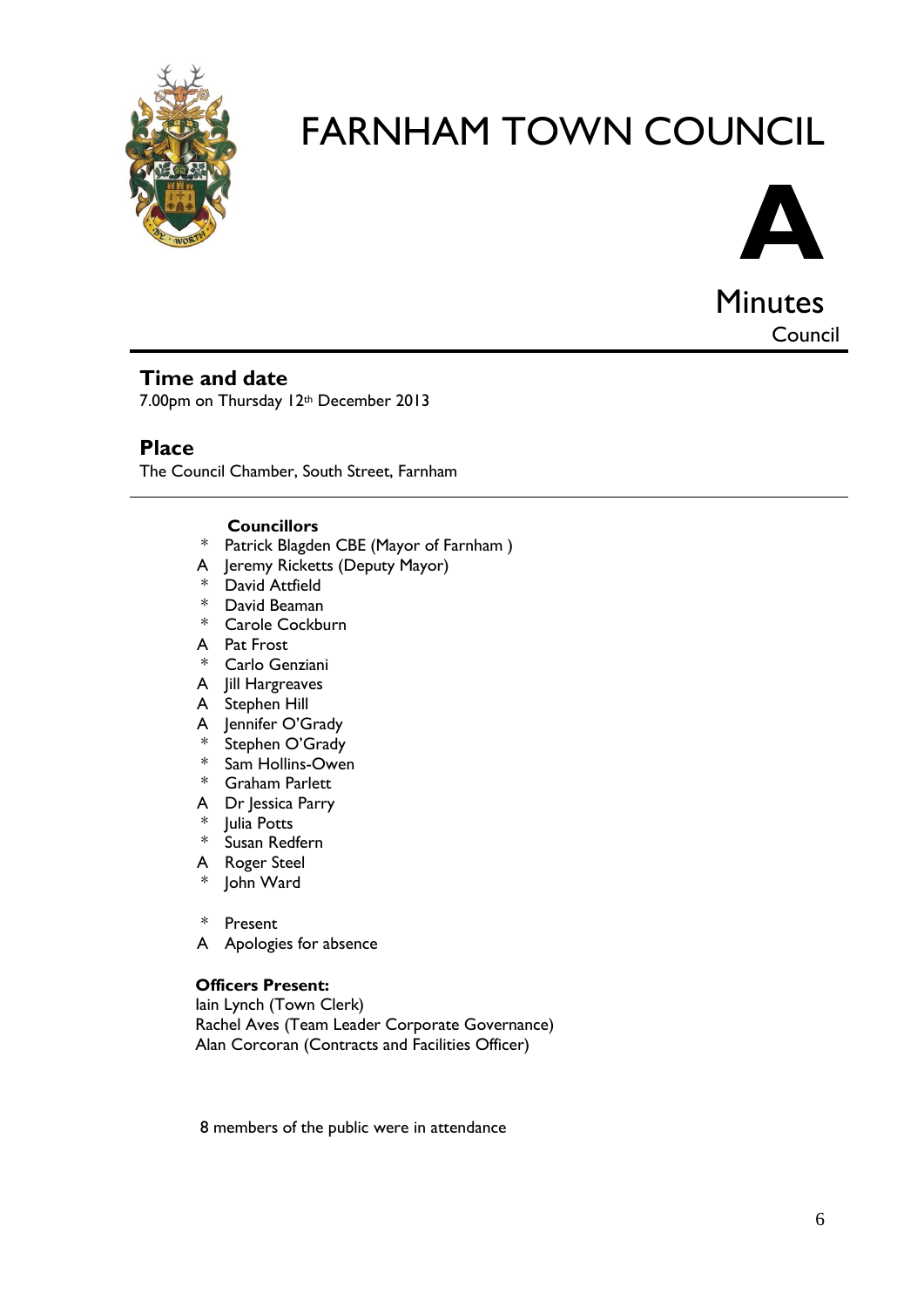#### **Presentation by Phyllis Tuckwell Hospice**

Prior to the meeting Sarah Brocklebank, Chief Executive of the Phyllis Tuckwell Hospice provided the Council with an overview of the work of the Hospice. The hospice is not a hopeless place, but strives to let patients live life to the full. There are 18 in-patient beds serving a catchment of 550,000 people. Through the Hospice Care at home over 140 people are supported every day by physiotherapists, occupational therapists complementary therapists as well as counsellors and social workers.

Just 15% of the costs are funded by the NHS so the hospice is dependent on community support and its great team of 800 volunteers who support the staff in all activities across all departments. In the past year the 15 hospice shops provided a quarter of the hospice's income, and  $\pounds1.3$ million was raised through fundraising.

The hospice aimed to support the whole family and not just the patent, and would continue to work closely with local authorities and the community in delivering its work.

In response to a question from Cllr Ward, Sarah said that the number of beds was about right for the population served as most people wanted to stay in their own homes for as long as they could, hence the focus on developing community services.

Cllr Hollins-Owen said the work done at the hospice was fantastic and the Council should do what it could to support.

The Mayor thanked Sarah Brocklebank for her excellent presentation and congratulated the hospice on its work on behalf of the whole Council.

#### **Questions by the Public**

There were no questions from the public.

#### C114/13 **Apologies for Absence**

Apologies were received from Councillors Frost, Hargreaves, Hill, J O'Grady, S O'Grady, Parry, Ricketts and Steel

#### C115/13 **Minutes**

The Minutes of the Farnham Town Council Meeting held on Thursday 31st October were agreed with the correction that Cllr Attfield had apologised and had not been present.

C116/13 Cllr Beaman advised Council that he not been elected onto the National Association of Local Councils Larger Councils Committee.

#### C117/13 **Declarations of interests**

There were no declarations of pecuniary interest.

#### C118/13 **Statements by the Public**

Mr Westcott noted that in the Counsel's advice Richard Drabble QC stated that there was a 'powerful argument' that Farnham Town Council had breached the code of Practice on Local Authority Publicity. He hoped there would now be an apology from the Council.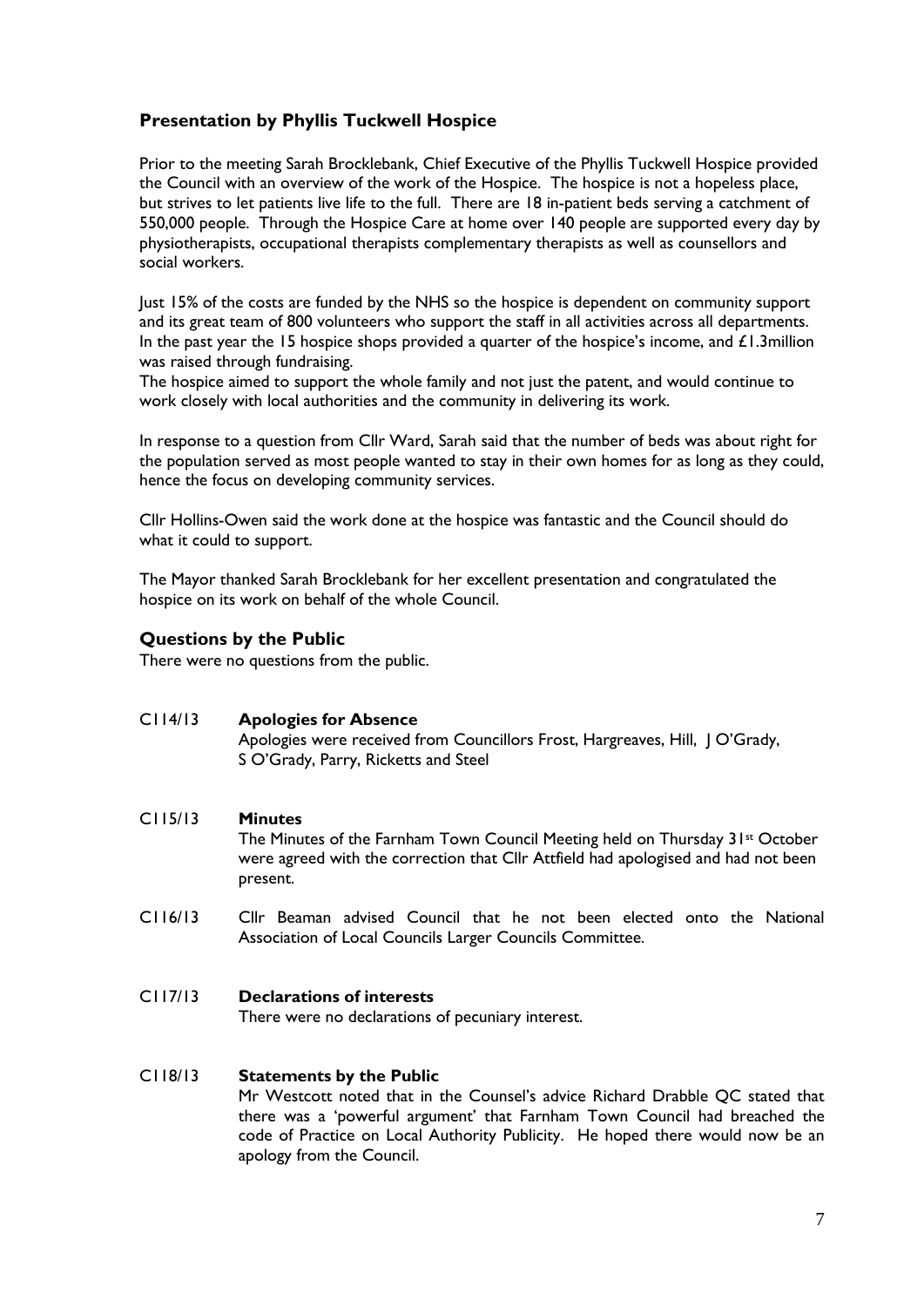Cllr Ward responded by saying that whilst Counsel had said "there was an argument", he did not say that the Council had breached the code. The matter had been reviewed by four separate legal opinions, and the Council's auditor. None had said that a breach did occur or that the Council had acted unlawfully so no apology was necessary.

The Town Clerk read a statement clarifying further the issues covered by Counsel and concerns over lack of balance in the way the matter had been discussed. The statement is attached as Annex 1 to these minutes.

#### C119/13 **Town Mayor's Announcements.**

- i) Cllr Blagden announced that the inaugural Civic Concert with the Farnham Youth Choir would be taking place on 18th December
- ii) Cllr Blagden invited all councillors and public present to join him afterwards for a Christmas refreshments.

#### **Part 1 – Items for Decision**

#### **Tourism and Events Working Group**

C120/13 Cllr Attfield, in the absence of Cllr Ricketts who deputising for the Mayor, introduced the notes of the Community Enhancement Working Group, held on 27<sup>th</sup> November 2013, at Appendix B to the agenda. He advised Council that the Farnham In Bloom (FIB) bedding outside the old Police Station had featured in the national Girls' Brigade Calendar for 2014.

> The Working Group had discussed some improvements for the Farnham in Bloom Awards evening to ensure the special guest sponsors who attend are hosted by individual councillors. This proposals would also be adopted for other council events.

The Working Group had noted that in some areas roadside verge grass was only cut once per year, and this led to sightlines being difficult and more litter. Cllr Attfield was taking this up with Surrey County Council.

Cllr Attfield advised members of the difficulties encountered, as a result of the new Surrey County Council contract with Skanska, in installing Christmas lights. This had been resolved for 2013 thanks to the intervention of Councillor Frost, but a longer term solution needed to be found.

Council noted that options to improve or extend the toilets in Gostrey Meadow were under consideration and that discussions for the transfer of the redundant toilets on Borelli Walk from Waverley Borough Council were underway, with the aim of using them as a public info point/café being investigated.

Cllr Beaman reminded members that the FIB Winter Celebration with carols around the Christmas tree would take place in Gostrey Meadow on 16th December.

#### C121/13 **Cemeteries and Appeals Working Group**

Cllr Cockburn introduced the notes of the meeting held on  $28<sup>th</sup>$  November, at Appendix C.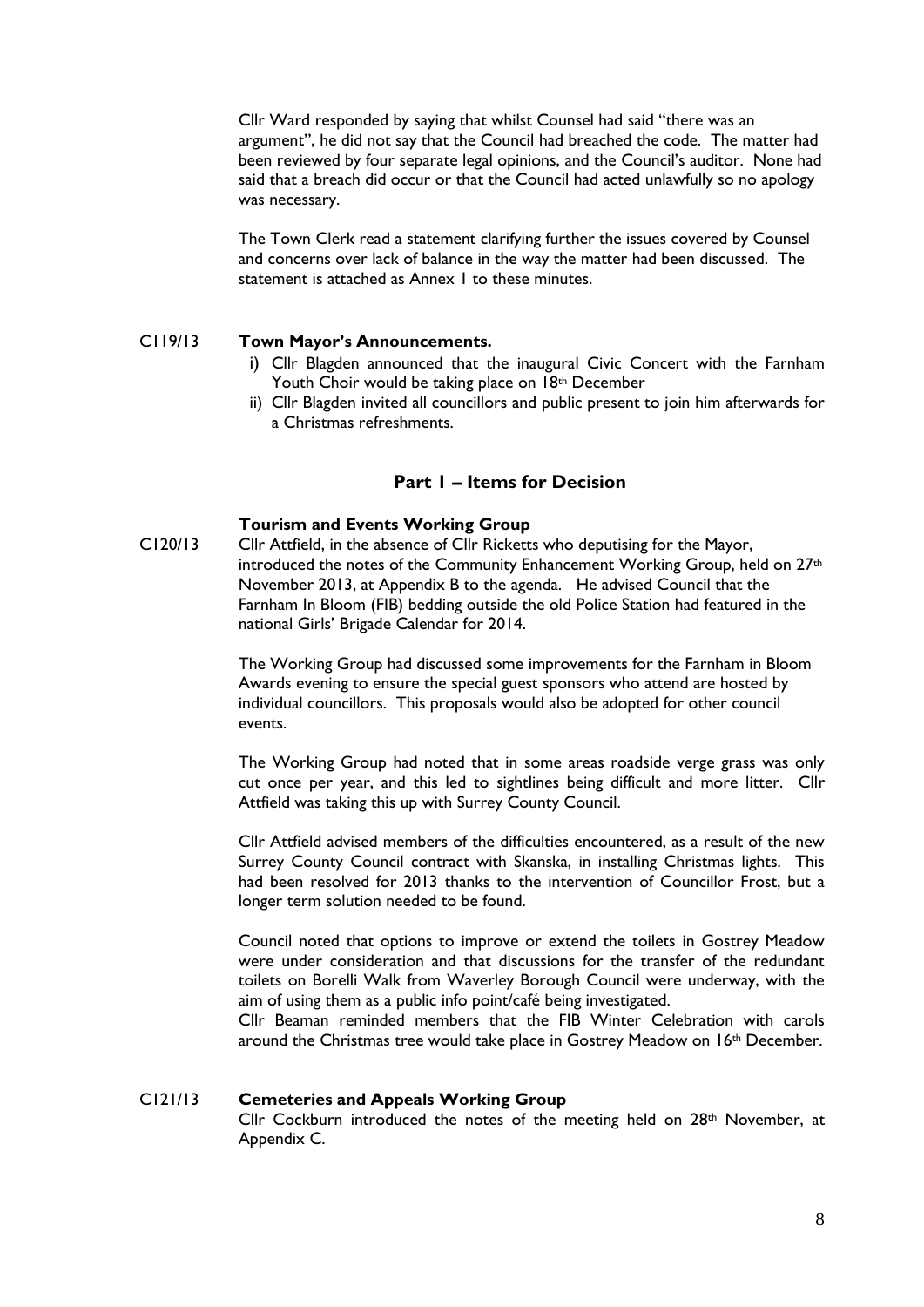Cllr Cockburn advised members that a new solution for the Hale Chapels was being investigated and would be discussed further in the exempt session of the meeting. She confirmed the Council's commitment to holding a further public consultation session on the future of the chapels in the new year.

C122/13 Cllr Cockburn advised that the Working Group had reviewed its fees and was recommending that grave digging fees, in common with other nearby authorities should be booked by the persons arranging the funeral rather than the council. The Council would still review the qualifications and suitability of contractors for grave digging and it was a proposed that the Council would establish a new regulation, whereby the Council operates a nominated contractor policy, and that the current contractor be the nominated contractor for grave digging for the time being.

> Members noted an inconsistency in not charging an administration fee when Exclusive Rights of Burials plots were repurchased by the Council, and it was recommended that this be applied but that no increases on fees apply for 2014/15.

#### **It was resolved** *nem con* **that:**

- **1) Grave digging should no longer be included within the Council's fees for interment and that this would be booked and dealt with directly by the person(s) arranging the funeral effective of 1st April 2014.**
- **2) Subject to review at the Council's discretion, Tony Curtis, the current contractor, be the Council's nominated contractor for grave digging in the four cemeteries.**
- **3) An administration fee is charged when repurchasing Exclusive Rights of Burial from a customer.**
- C123/13 Cllr Cockburn updated Council on a range of current cemetery projects including the health and safety memorial programme and the proposed dog control order.

#### **Strategy and Finance Working Group**

C124/13 Cllr Ward introduced the notes of the Strategy and Finance Working Group meeting held on 6th December 2013, at Appendix C to the agenda.

> Members had not been able to propose a budget in view of the uncertainty over the Rowledge Governance Review, and this had been deferred to January. However a number of approached to fees and charges for the Council's services had been agreed which were set out.

#### **It was RESOLVED** *nem con* **that:**

- **1) the Cemetery fees and charges for 2014/15, as set out at Annex 1 to the notes of the Strategy and Finance Working Group, be adopted.**
- **2) the Farmers' Market pitch fee be maintained at £35 for 2014/15 but that the cost for Zapp hire be increased from £5 to £10.**
- **3) the Town Clerk determine the appropriate fees and charges for sponsorship packages to be included within the Sponsorship brochure, in consultation with the Community Enhancement Working Group.**
- **4) the income Target for Farnham in Bloom in 2014/15 be set at £12,500 plus additional in-kind sponsorship.**
- 5) **the allotment charge be increased from 29p to 32p per square metre for 2014**.
- 6) **Meeting room charges be maintained at their current levels.**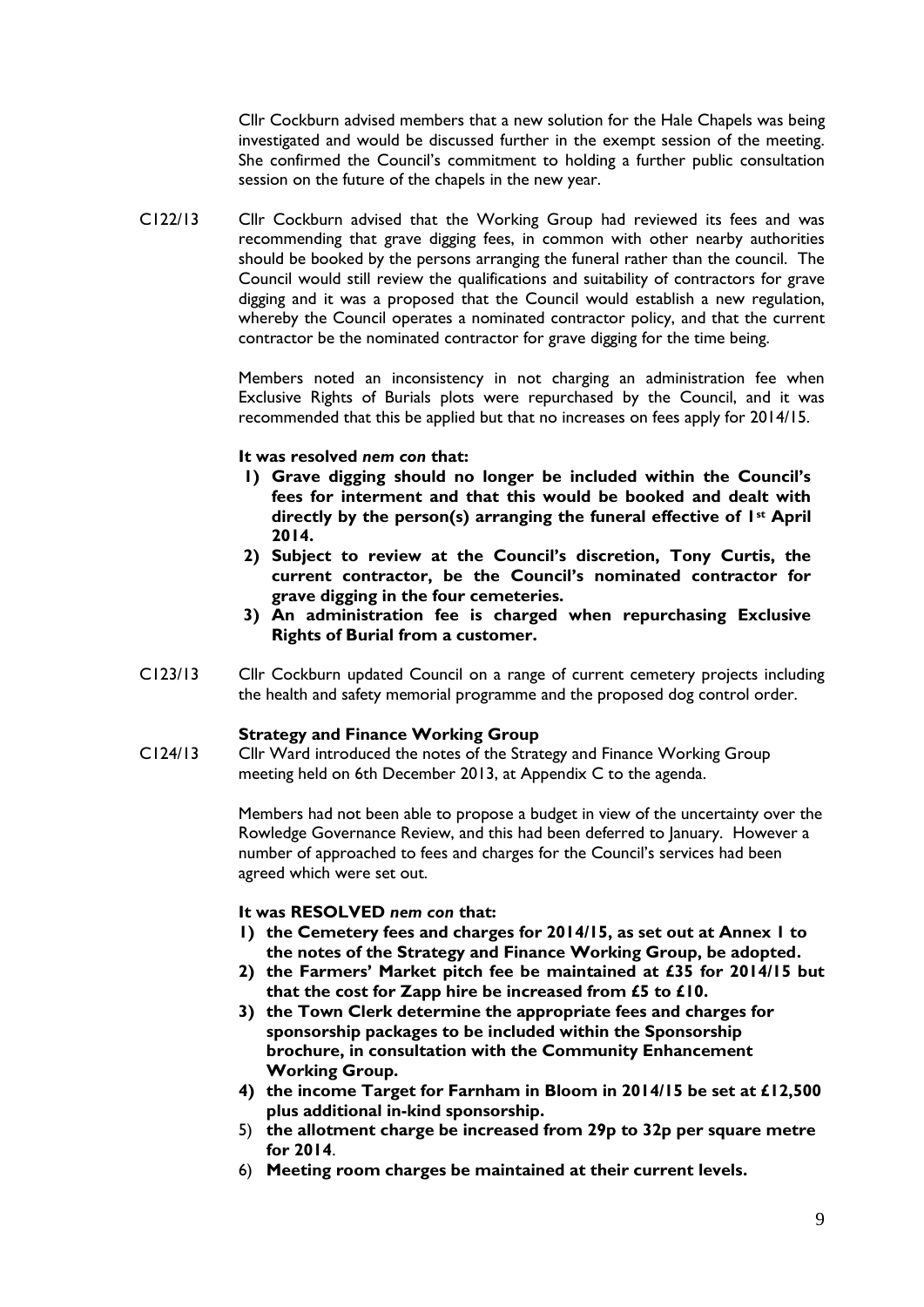- C125/13 Cllr Ward said that the Working Group had welcomed the further progress in managing risk and health and safety matters, which were subject of a detailed report to Council.
- $C126/13$  Cllr Ward advised that at a meeting of the Waverley Executive on  $12<sup>th</sup>$  December, it was agreed to recommend to the Waverley Council that there be no further action and there should not be a separate Rowledge parish council created. Cllr Ward said that with a clear 2:1 majority against he felt Waverley had no option. It was clear that Farnham Town Council had acted lawfully in the process and he hoped all parties could now work together for the future.

Cllr Ward also advised that, following a representations made by Mr Westcott, the external Auditor (BDO) had confirmed that the actions of the Town Council in incurring expenditure in relation to the Rowledge Governance Review were not unlawful. However BDO intended to submit an invoice to the Council for their work on dealing with this representation amounting to £585.

C127/13 Cllr Ward advised Council of the progress on the contract to remodel the Council Offices. Members noted that the contingency sums had been used to repair a hidden timber beam, remove asbestos, make good flooring below the raised platform in the former cash office, and make amendments to the new kitchenette. Members also noted the discovery of more extensive damp in the structure which had been treated a specialist from the approved revenue property budget. It was proposed that the Offices Working Group review the required furnishing post contract.

#### **It was RESOLVED** *nem con* **that:**

- **1. the progress on the remodelling of the offices be welcomed; and**
- **2. the Offices Working Group review the project and advise the Town Clerk on recommendations for furnishings and fittings for the new ground floor offices area.**
- C128/13 Cllr Ward updated Council on the funding for the project and advised that a new planning application had been submitted to include the new storage area. It was proposed to place an order for the roof trusses ahead of the new application being considered to ensure a start date on 17<sup>th</sup> February could be achieved.

#### **It was RESOLVED** *nem con* **that: The Town Clerk be authorised to proceed with the Wrecclesham Community Centre project.**

C129/13 Cllr Ward advised that the Working Group had reviewed bids for the use of the West Street Chapel and agreed to progress discussions with the preferred applicant.

#### **It was RESOLVED** *nem con* **that:**

- **1) The Town Clerk be authorised to progress a lease with the preferred applicant in the first instance;**
- **2) The Town Clerk progress such renovations and establish such services as are considered necessary for the leasing of West Street Chapel in consultation with the Strategy and Finance Working group.**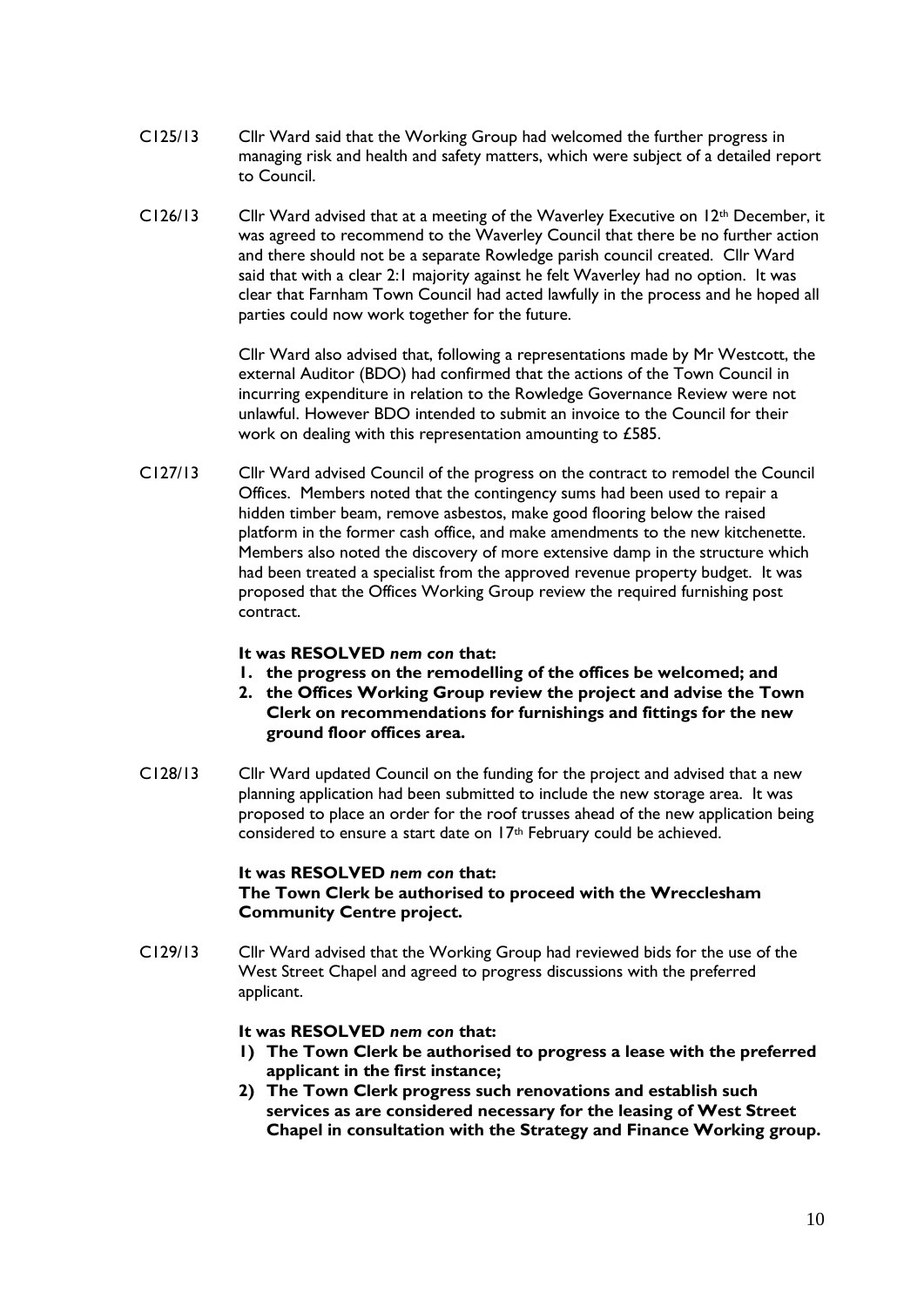- C130/13 Cllr Ward advised Council of issues discussed at the Towns and Parishes meeting held on December and in particular of tabled documents requesting that Towns and Parish Councils identify sites for housing development in their area and respond to Waverley by 10th January **It was RESOLVED** *nem con* **that: The Town Clerk, in consultation with the Infrastructure Planning Group, send the Council's draft response subject to ratification by Council in**
- C131/13 Cllr Ward advised of disappointing discussions over two years with the Surrey County Council property team over the Library Gardens and that they had gone back on their earlier verbal agreement to move to a fairer contribution for Farnham Town Council for the maintenance work and opening and closing of the Library Gardens. As a result, the Town Council had reluctantly withdrawn from providing its opening and closing and grounds maintenance service with effect from 1st December.

Members were concerned about the potential loss of public access to the site but felt the Town Council could not continue subsidising the County Council. Cllr Ward said that he felt this was a strange and one-off difficulty since in other areas the Town Council and Surrey were co-operating well.

C132/13 Cllr Cockburn updated Council on the progress of the Neighbourhood Plan and of the good attendance at the most recent workshop held in the Maltings in November. The next step was a draft Options Questionnaire, on preferred sites for development emerging from the consultation to date, to seek endorsement and expand on the opinions received so far. It was noted that a postcard would be sent to all households in Farnham from 20<sup>th</sup> January 2013. Cllr Cockburn informed Council that advice had been taken from Bell Cornwell, who had particular expertise in Habitat Regulations work, particularly in relation to the Thames Basin Heaths Special Protection Areas.

#### **It was RESOLVED** *nem con* **that***:*

**January.**

- **1) All councillors review and comment on the draft Options questionnaire by 19th December;**
- **2) A postcard be circulated to all households advising of the Options questionnaire.**
- C133/013 Cllr Ward advised of discussions with HSBC on managing the costs of the banking service. The Working Group had also reviewed the option of automated transfers from the RBS financial system to HSBC net. Members noted that payments would not be processed until the normal authorisation by two councillors. It was proposed to amend the bank mandate to enable this process to take place.

#### **It was RESOLVED** *nem con* **that***:*

**The HSBC account be amended to incorporate a) business internet banking and b) automated data uploads between the RBS financial system and HSBCnet, provided the normal signature authorisation controls remain in place.**

#### **Planning Consultative Group**

C134/13 Cllr Genziani introduced the minutes of the Planning & Licensing Consultative Group meetings held on 14th and 28th November. These were agreed.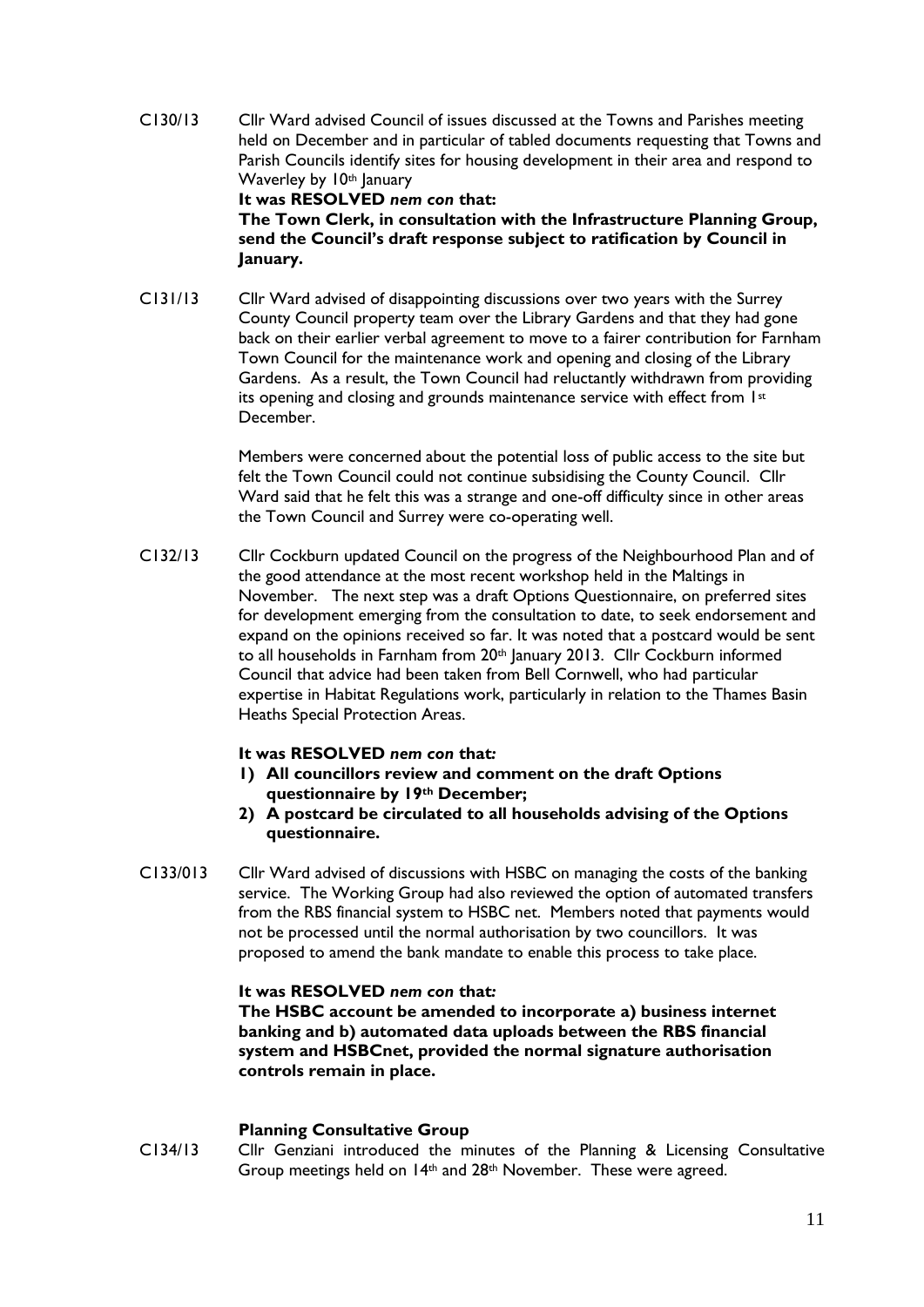#### **Budget 2014/15**

C135/13 This item was deferred to January.

#### **Risk Assessments**

C136/13 Cllr Ward introduced the detailed report at Appendix H following the risk management reviews undertaken by the Working Groups and the annual external assessment by the Council's Health and Safety Advisors Ellis Whittam. The report included a review of the management structure for dealing with health and safety; a review of the General Risk Assessment Report commissioned from Ellis Whittam; and issues considered as part of the review by each Working Group of their responsibilities. Council noted that there were no actions arising from the Ellis Whittam Report that required immediate or short term action.

> Council noted the assessment of Ellis Whittam that 'Farnham Town Council is committed to ensuring compliance, and there is a robust system in place to manage health and safety. Monitoring and review of arrangements takes place and is well documented. There is good communication and those with responsibility for health and safety are conscientious and diligent in executing their roles. Regular meetings take place in which health and safety is an agenda item and staff willingly contribute to the processes.'

> Members noted that the financial risks were reviewed by the Internal Auditor, the detail of which was separately reported to Council, and that his next visit was due from  $9<sup>th</sup> - 12<sup>th</sup>$  December. Members noted that on this visit the Cemetery and Burials procedures and financial management would be reviewed alongside the normal financial systems review.

#### **It was RESOLVED** *nem con* **that***:*

- **1) the Health and Safety and Risk Management report at Appendix H and progress made in implementing recommendations be welcomed;**
- **2) the Action Plan arising out of the General Risk Assessment contained in Annex 2 be approved;**
- **3) the Health & Safety Policy (Annex 3) and the Fire Safety Management Policy (Annex 4) be adopted;**
- **4) the detailed risk assessments reviewed by the individual Working Groups and circulated to all councillors be noted.**

#### **Part 2 – Items Noted**

#### C137/13 **Reports from Other Councils**

- 1) Cllr Cockburn advised that Waverley Borough Council had approved a £30,000 feasibility study on the option of moving the Brightwells Gostrey Centre to the Memorial Hall site. She was concerned that the centre had been blighted by the lack of investment and felt it could not be done at a cut price. The new Centre had to look stunning to entice more people to use the facilities. Cllr Cockburn felt the Town Council should support the Gostrey Centre and fight for it to be the best centre in the Borough for the biggest centre of population in Waverley. Cllr Beaman said he hoped the feasibility study would take account of the fact that the Memorial Hall is 0.6miles from the centre of town.
- C138/13 Cllr Cockburn advised that she and Rachel Aves had attended a Neighbourhood Planning Workshop at the Department for Communities and Local Government.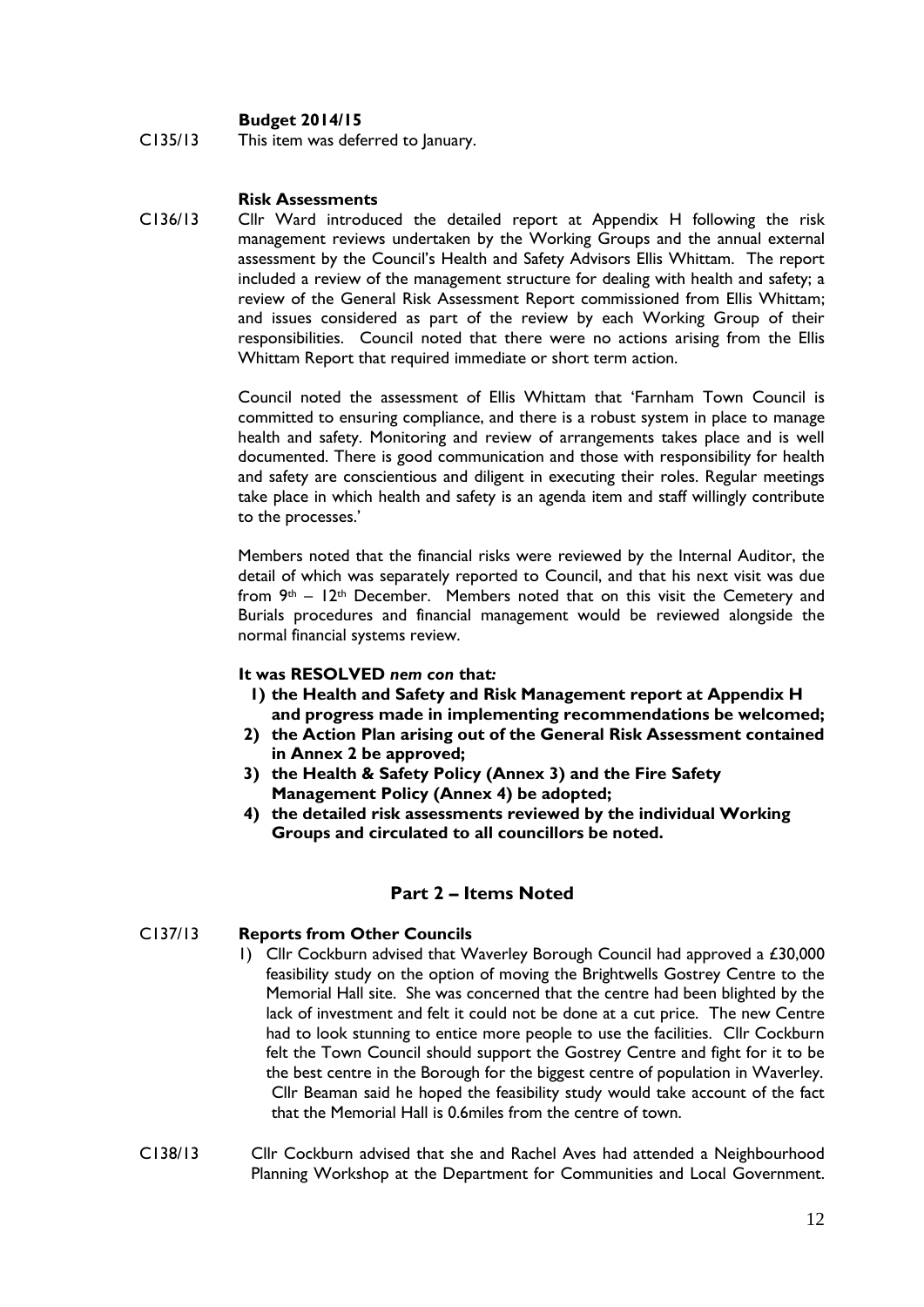The DCLG had stressed the duty of the Borough Council to support the Neighbourhood Planning Process.

C139/13 Cllr Beaman advised that Surrey was consulting on Home-to-School Transport. He considered that Surrey CC could save significant sums if school opening times were staggered.

#### C140/13 **Reports from Outside Bodies** There were no reports**.**

C141/13 **Actions taken under the Scheme of Delegation** The Town Clerk advised that no actions had been taken under the scheme of delegation since the last meeting.

#### C142/13 **Date of next meeting** Members noted that the next Council Meeting would take place on Thursday 23rd January 2014.

C143/13 **Exclusion of Press and Public.**

#### **It was RESOLVED** *nem con* **to:**

**exclude members of the public and press from the meeting at Part 3, of the agenda in view of the confidential items under discussion.**

#### **Part 3 – Confidential Items**

- C144/13 Council considered Exempt Annex 1 to the Strategy and Finance Working Group and agreed the preferred tenant for further discussions for the lease of the West Street Chapel.
- C145/13 Council welcomed the new proposal for restoring the Hale Chapels. Members noted the chapels had been decaying for several years and agreed that further discussions should be undertaken prior to holding a public meeting on the latest option.

#### **It was RESOLVED** *nem con* **that: The Town Clerk pursue the option and prepare a further report on the Hale Chapels**

C146/13 Council received an update on a long-standing cemetery matter.

The Town Mayor closed the meeting at 8.43pm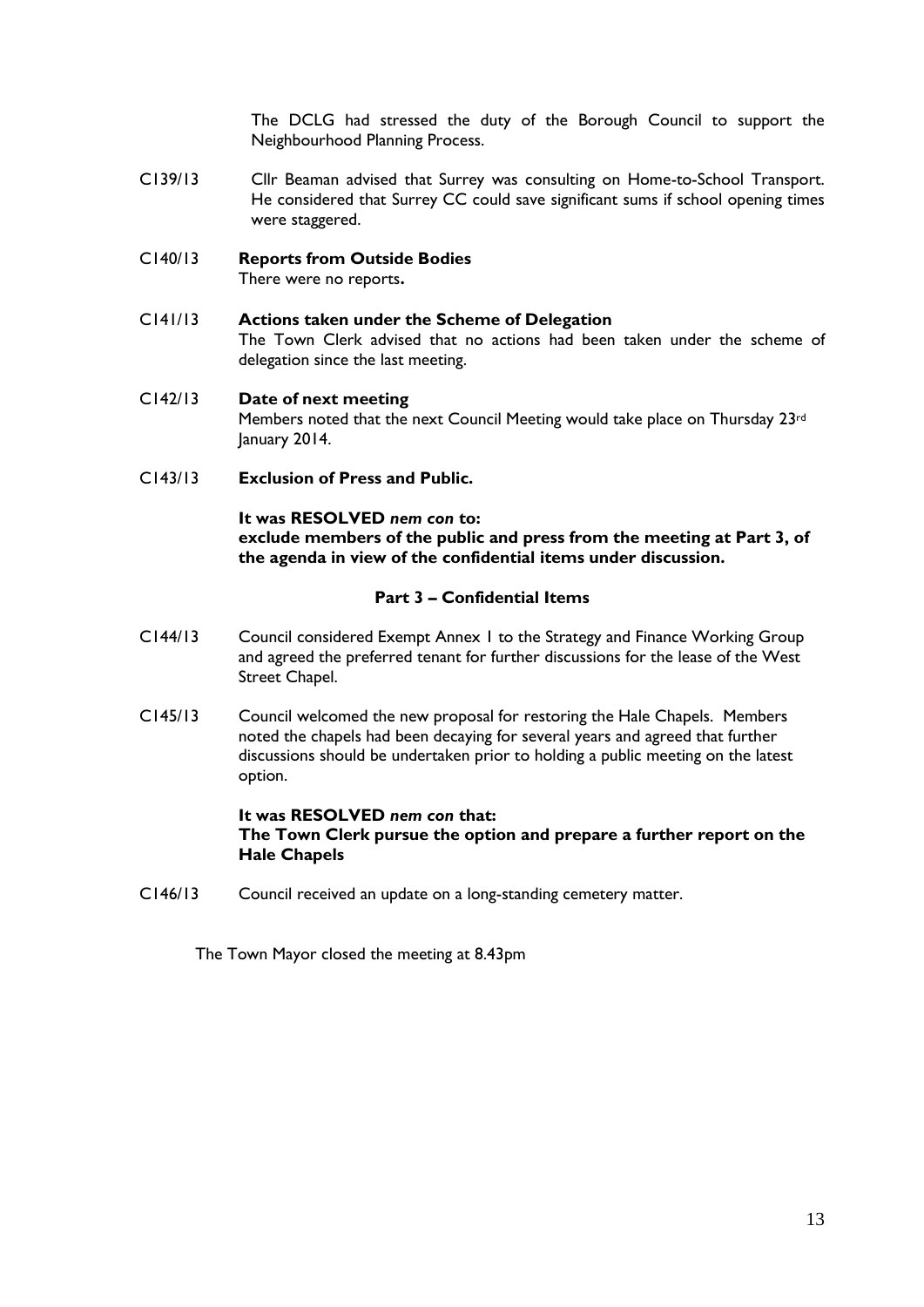### **Annex 1 to Minutes of 12th December 2013**

#### **Rowledge Governance Review Statement prepared by the Farnham Town Clerk following release of Richard Drabble QC's advice to Waverley Borough Council 12-12-13**

Waverley Borough Council Executive has decided to recommend not to take any further action in relation to the Rowledge Governance Review Petition.

It delayed its decision to take further legal advice from a Leading Counsel on allegations made by one of the key stakeholders championing the creation of a new parish council who had put forward an argument that Farnham Town Council had breached the Code of Recommended Practice on local Authority Publicity. In recent months, several such allegations had been made referring to several parts of the code.

It is important to clarify what exactly is an argument and to note that just because an argument has been put forward does not mean that it is correct.

A dictionary definition of an argument is "a discussion in which reasons are put forward in support of and against a proposition, proposal, or case". The fact that someone has put forward an argument or claimed something is illegal does not make it illegal. That person may simply have misunderstood the legislation.

The fact that there are three sets of legal opinions and two sets of opinions put forward from Counsel, underlines how difficult this matter is to interpret. No legal advice has said that the Town Council has acted unlawfully. The Town Council has no doubt that it has acted properly and in the best interests of all its communities.

Moreover, it is pleasing to note that the advice of Richard Drabble QC, one of the country's leading barristers, is in line with the advice given by Farnham Town Council officers to the Council. In fact, Town Council officers have had to deal with a unique situation faced by Farnham in the absence of any guidance from the Principal authority which was conducting the review.

It is notable that in the first phase consultation, many people requested information on what the review was about, a fact acknowledged by Waverley Borough Council who requested a statement setting out the positions of those for and against the argument that a new parish should be created for the second phase consultation. The arguments put forward by the Town Council in its statement were replicated in a letter from the Mayor and on its website to ensure both sides of the arguments were considered.

Richard Drabble QC in the latest legal opinion has confirmed the Town Council's understanding, and did not support the latest allegations made by Mr Westcott to Waverley Borough Council:

#### (paragraph 7)

"I agree with advice already given to WBC that this consultation exercise is not within the scope of the statutory provisions containing an absolute prohibition on expenditure in the sensitive period before a vote or referendum under particular statutory provisions that are not engaged in this exercise".

Mr Drabble does not conclusively answer whether a Governance Review is a "question of policy" as covered by the Code of Recommended Practice on Local Authority Publicity. The Town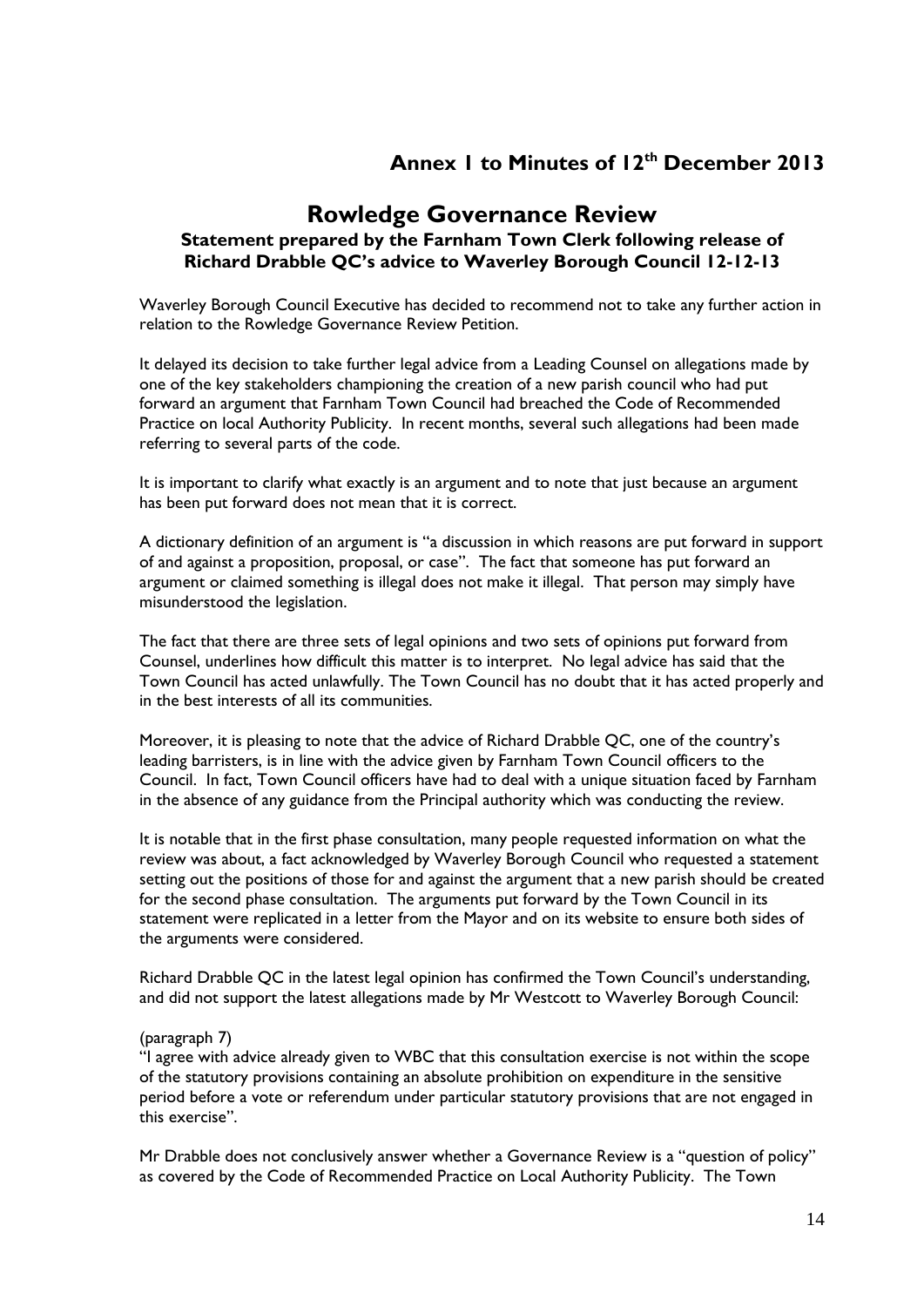Council view is that it clearly is not a question of policy and therefore the code does not apply, however strong an argument is put forward to suggest that it might.

None of the legal opinions, nor the advice from either of the consulted Counsel, have said the actions of Farnham Town Council were unlawful, even if others (principally the proposers of the review) have suggested otherwise. Moreover, the barrister's comments on the Code of Recommended practice in paragraph 9 of his advice have been quoted out of context in the debate and recommendations made by Waverley Borough Council.

Mr Drabble QC advised Waverley Borough Council as follows

#### Extract Paragraph 9

"In the light of these statements, it seems to me that WBC should recognise that there is a powerful argument the FTC was in breach of the Code." ………

#### Paragraph 10

"However, there are two caveats to this position. It is not clear beyond argument that there is a breach of the Code or that conflict with the Code rendered expenditure unlawful. The Code is not primarily aimed at this type of situation and there might be sharp arguments about whether different views on governance arrangements were to be treated as a "question of policy" within paragraph 16.

The Code of Practice is a Code not legislation. FTC is obliged to have regard to it but can depart from it for rational reasons provided that it accepts it as the valid starting point. The second is that, in any event, WBC is not charged with determining the legality of the actions of FTC."

#### Paragraph 11.

"One must also remember that it is legitimate for FTC to form and hold a corporate view on the merits of the review proposals. "

Waverley Borough Council has rightly concluded that the Town Council's publicity - even if it were a breach of the code (and the Town Council believes it were not) - was unlikely to have affected the outcome of the consultation given the scale of the result.

Farnham Town Council hopes that it will now be able to continue to work with all its communities and focus on ensuring Farnham is a place in which everyone who lives, works or visits can feel part of the wider community with efficient and effective services that meet their needs.

Iain Lynch 12 December 2013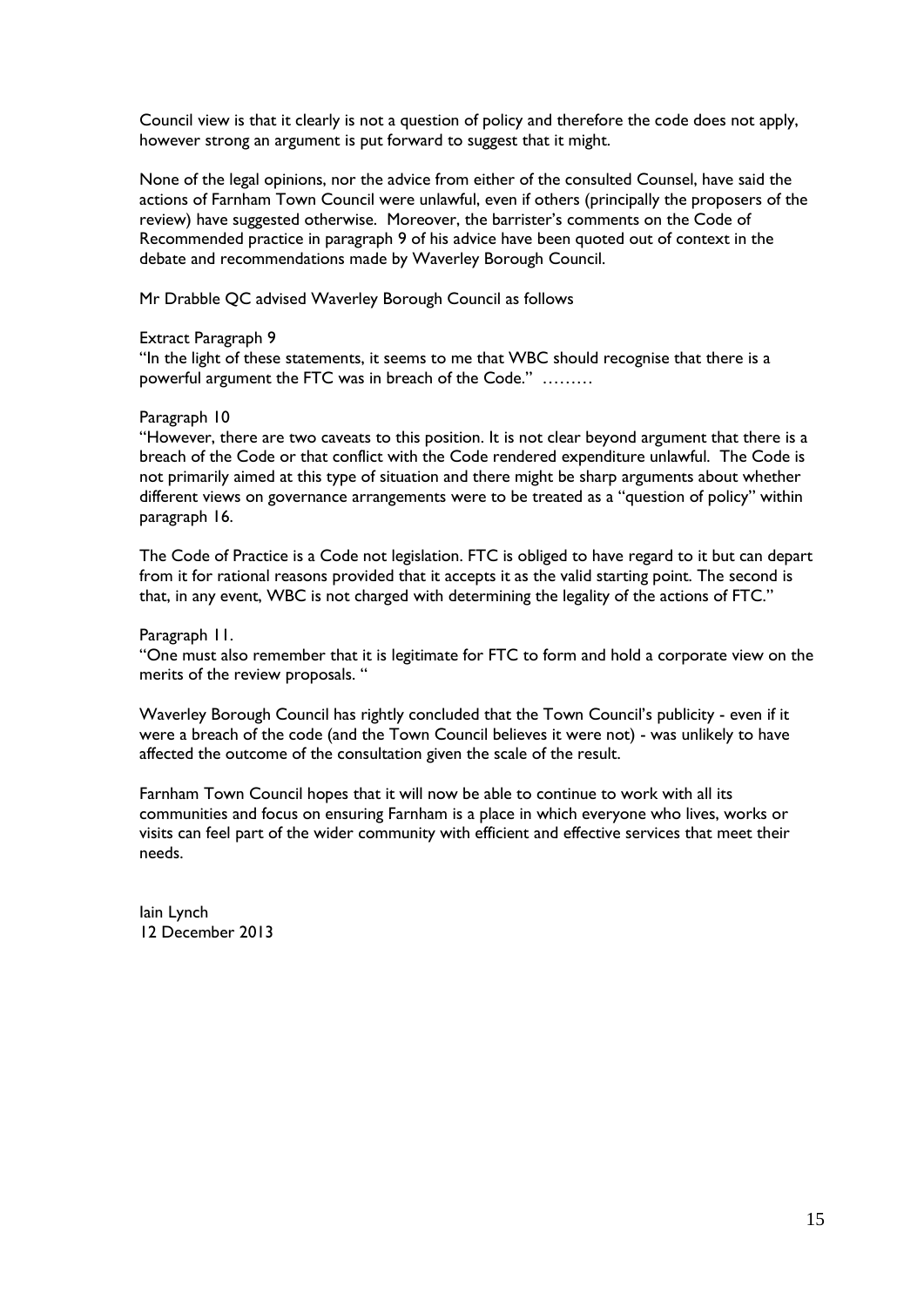



Notes Strategy and Finance Working Group

**Time and date** 9.00am Tuesday 14th January 2014

**Place** Town Clerk's Office, South Street, Farnham

#### **Attendees:**

Members: Councillors David Beaman, Carole Cockburn, Pat Frost, Jill Hargreaves, Jeremy Ricketts, Roger Steel and John Ward.

Officers present: Iain Lynch (Town Clerk) Rachel Aves (Team Leader Corporate Governance), Alan Corcoran (part)

**1. Apologies** There were no apologies

#### **2. Declarations of Interest:**

Members of Waverley Borough Council and Surrey County Council declared personal interests as Councillors of those authorities. Cllr Frost declared a personal interest supporting the 3<sup>rd</sup> Farnham Scouts; 40 Degreez; the Farnham Sports Council and the Farnham Carnival from her County Councillor allowance. Cllr Steel declared a personal interest as a representative to the Farnham Maltings.

#### **3. Notes of Meeting held on 6th December 2013**

| <b>POINTS</b>          | <b>ACTION</b> |
|------------------------|---------------|
| The notes were agreed. |               |
|                        |               |

#### **4. Budget and precept 2014/15**

| <b>POINTS</b>                                                                                                                                                                                                                                                                  | <b>ACTION</b> |
|--------------------------------------------------------------------------------------------------------------------------------------------------------------------------------------------------------------------------------------------------------------------------------|---------------|
| Members' discussed the proposed budget attached at Appendix F to<br>the agenda. Cllr Ward highlighted the overview and that maintaining<br>the amount paid by Council tax payers as in 2013/14 would generate<br>precept of £915,740 as a result of additional housing growth. |               |
| Officers had pared back a number of elements in the budget including                                                                                                                                                                                                           |               |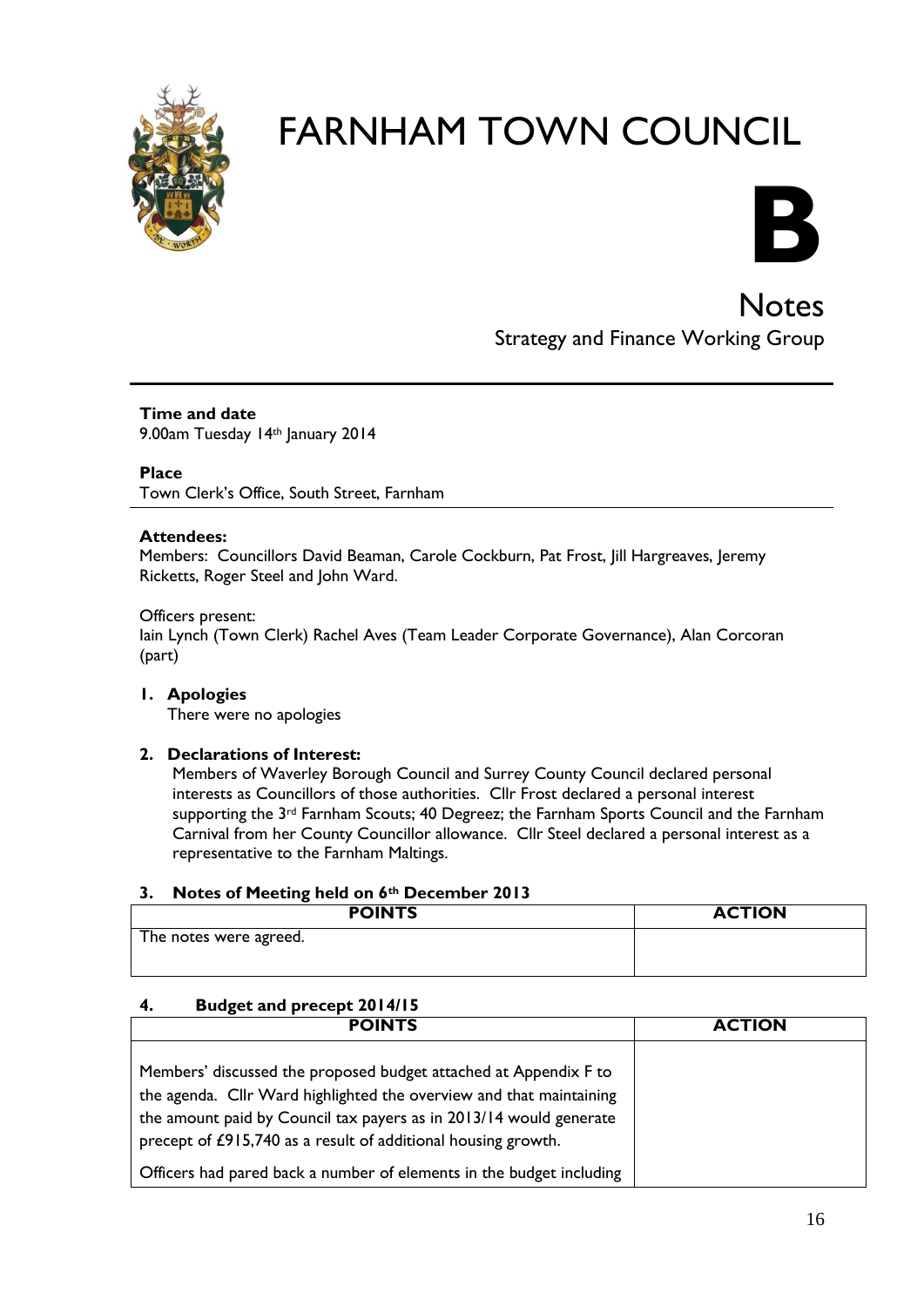| the staffing budget, and had absorbed pay and pensions inflation. The<br>Town Clerk proposed reducing the full staffing budget since the<br>management of staffing and vacancies had created some capacity in<br>the short term. Some areas of expenditure had been increased in<br>light of experience (utility bills) and others had seen contract<br>efficiencies. The Parish Council Tax Support Grant had been reduced<br>by a further 12% by Waverley. It was proposed to create a new<br>Localism Initiatives fund to invest in local projects and build in some<br>essential flexibility for the time when the grant is withdrawn. |                                                                                                                                           |
|--------------------------------------------------------------------------------------------------------------------------------------------------------------------------------------------------------------------------------------------------------------------------------------------------------------------------------------------------------------------------------------------------------------------------------------------------------------------------------------------------------------------------------------------------------------------------------------------------------------------------------------------|-------------------------------------------------------------------------------------------------------------------------------------------|
| Members noted there would be a potential second year of deficit of<br>around £18,000. Cllr Ward outlined a number of options to meet<br>this gap which included a zero increase: agreeing a second year of<br>deficit with targeted savings; and increasing the precept in whole or in<br>part.                                                                                                                                                                                                                                                                                                                                            | <b>Recommendation to</b><br><b>Council: that the proposed</b><br>budget be agreed, and<br>that the budget shortfall<br>be met by precept. |
| Cllr Steel suggested that a further year of deficit was not wise.<br>Members noted there was a risk of capping but that the Government<br>had not yet announced any capping rules and whether they would<br>apply to Towns and Parishes. Members also noted that inflation was<br>running at 2.1%.                                                                                                                                                                                                                                                                                                                                         |                                                                                                                                           |
| Members noted that the proposed precept for 2014/15 would still be<br>less than the precept in 2012/13 which had been at £938,117. The<br>proposed precept was £933,902. This would represent an increase of<br>just under 2p a week for a Band D household.                                                                                                                                                                                                                                                                                                                                                                               |                                                                                                                                           |
| Cllr Frost said that it was important to go for a budget that was right<br>for the Town Council, and this budget seemed right. After further<br>discussion, it was agreed to recommend to Council that the budget<br>shortfall for 2014/15 be met by the precept.                                                                                                                                                                                                                                                                                                                                                                          |                                                                                                                                           |

#### **5. Finance**

| <b>POINTS</b>                                                                                                                                                                                                                                                                                                                                                                                                                                 | <b>ACTION</b>     |
|-----------------------------------------------------------------------------------------------------------------------------------------------------------------------------------------------------------------------------------------------------------------------------------------------------------------------------------------------------------------------------------------------------------------------------------------------|-------------------|
| <b>Budget comparison</b>                                                                                                                                                                                                                                                                                                                                                                                                                      |                   |
| Members received the quarterly finance figures, noting that the<br>expenditure was running at 70% at the nine month point and income,<br>with the second precept tranche received, was at 101%.                                                                                                                                                                                                                                               |                   |
| Members noted the staffing savings being delivered and that the target<br>savings for the year had been achieved. There were still some<br>significant areas of expenditure to come with the possibility of an<br>small percentage underspend. Members noted the progress on the<br>office refurbishment, and advised that an earmarked reserve for the<br>building would need to be kept for the future for unforeseen major<br>expenditure. | <b>Town Clerk</b> |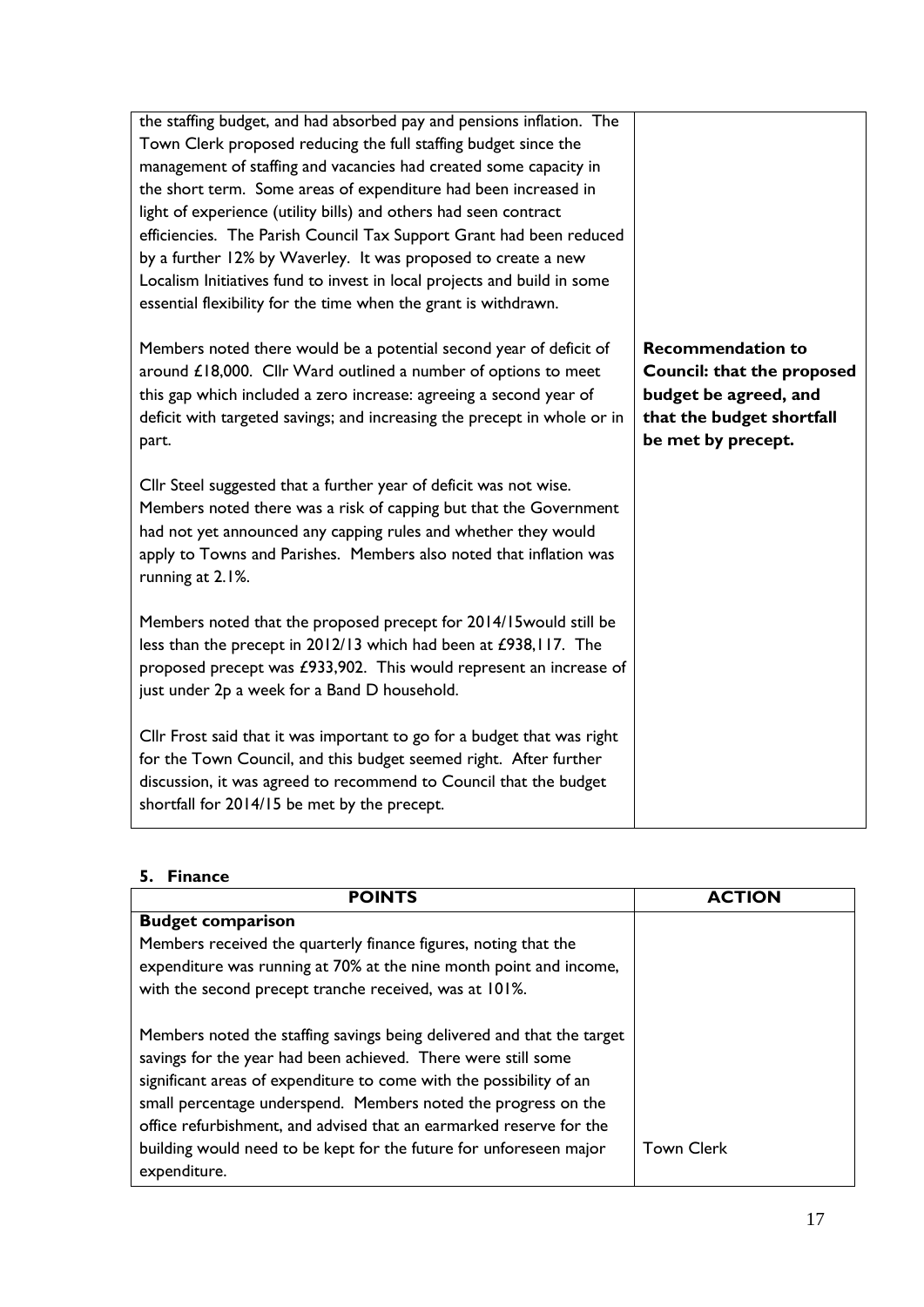| It was agreed that a paper on the earmarked reserves would be<br>brought to the next meeting.                                                                                                                                                                                                                    |                                          |
|------------------------------------------------------------------------------------------------------------------------------------------------------------------------------------------------------------------------------------------------------------------------------------------------------------------|------------------------------------------|
| The Town Clerk advised that there was discussion nationally about<br>the possibility of a different election date in 2015, which may have a<br>financial impact. It was agreed that the Town Clerk should investigate<br>further and if true write to the local MP about the potential financial<br>impact.      | Town Clerk to investigate                |
| Members considered the financing of the allotments and noted that<br>steps were being taken to move towards a break-even position,<br>particularly by addressing the cost of water. Members confirmed the<br>desire to aim for a breakeven on allotments in the 2015/16 financial<br>year.                       |                                          |
| <b>Investments</b><br>Members noted the current level of investments. It was agreed that<br>an investment strategy report would be brought to a future Strategy<br>& Finance meeting.                                                                                                                            | Investment strategy to future<br>meeting |
| <b>Debtors</b><br>Members discussed the latest situation on aged debtors and debt<br>management steps being taken and noted the intention to have a<br>smaller debtors list at the end of the financial year compared to the<br>start. Cllr Frost agreed to chase the outstanding Surrey County<br>Council debt. |                                          |

#### **6. Contracts update**

| <b>POINTS</b>                                                               | <b>ACTION</b>               |
|-----------------------------------------------------------------------------|-----------------------------|
| <b>Office Refurbishment</b><br>Ð                                            |                             |
| Members noted that the works would be completed by 20 <sup>th</sup> January |                             |
| with ad hoc snagging to be concluded. Members were pleased to               | <b>Recommendation to</b>    |
| receive details of the generosity of Sir Ray Tindle who had kindly          | <b>Council: That the</b>    |
| contributed £2,000 to enable the carpets to be funded in the current        | contributions of John       |
| financial year. It was agreed to recommend to Council that new              | <b>Byworth and Sir Ray</b>  |
| rooms in the refurbished area be named after John Byworth and Sir           | <b>Tindle to Farnham be</b> |
| Ray Tindle CBE DL, both of whom were significant benefactors to the         | recognised in the           |
| Town.                                                                       | refurbished area.           |
| <b>Claim by Woosh Washroom Services</b><br><b>2</b> )                       |                             |
| Members received details of a contractual dispute being defended by         |                             |
| the Council. It was noted that the Council felt it had a strong case,       |                             |
| and it was agreed that there were some important principles involved        |                             |
| and Cllr Frost proposed that the matter should be defended. This            |                             |
| was agreed.                                                                 |                             |
| <b>Website Tender</b><br>3)                                                 |                             |
| Members received details of the four tenders received out of the ten        | <b>Recommendation to</b>    |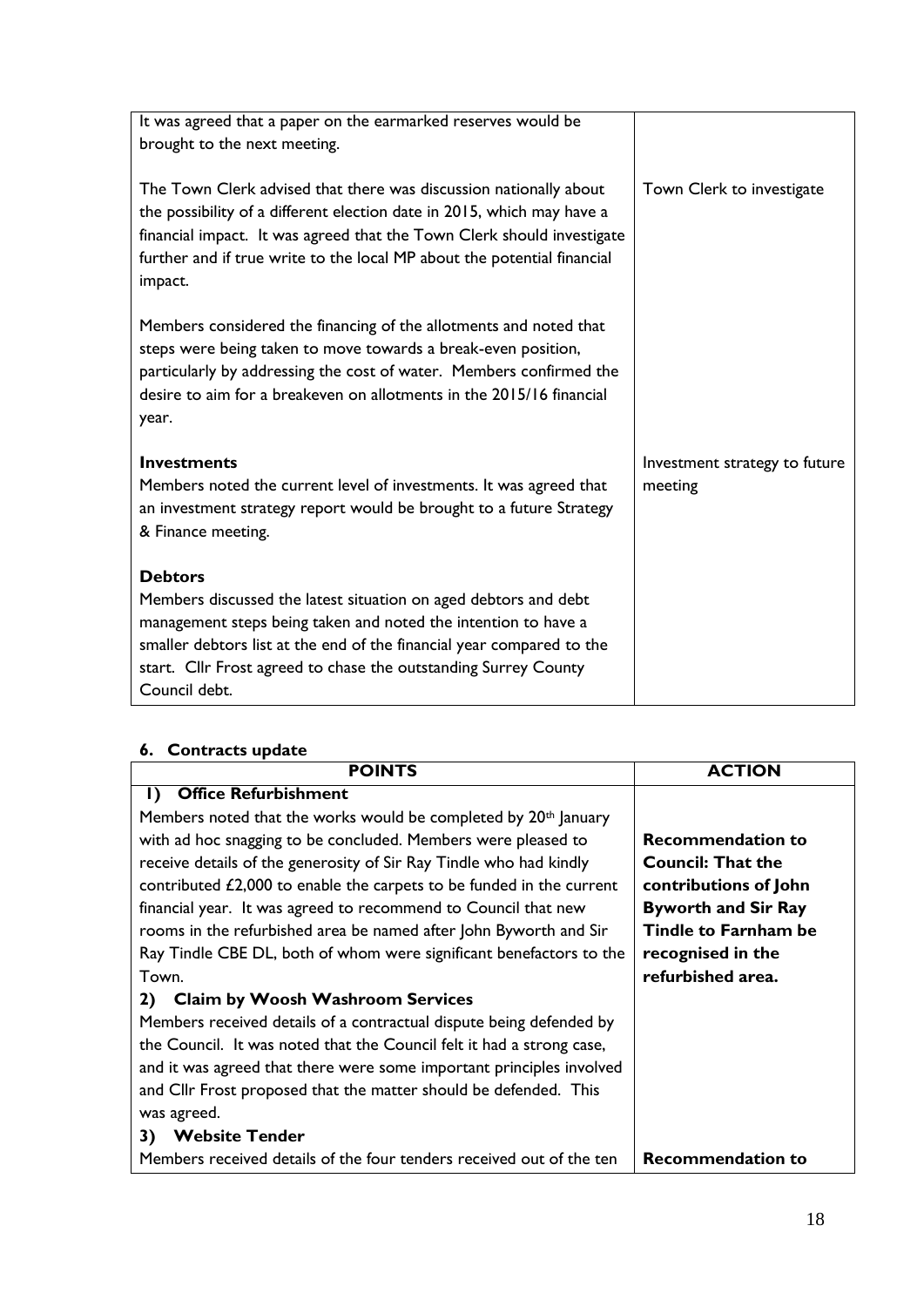| invited for the implementation of the Council's new website. It was           | <b>Council: Two or three</b>    |
|-------------------------------------------------------------------------------|---------------------------------|
| agreed that references should be taken up and that interviews of              | councillors be appointed        |
| two/three of the shortlisted suppliers should be held for them to             | to participate in the           |
| present their proposals on 31 <sup>st</sup> December. It was agreed the panel | selection of the new            |
| should include two or three councillors. Nominations to be agreed             | website contractor.             |
| at Council.                                                                   |                                 |
| 4)<br><b>Cemetery Pathway resurfacing</b>                                     |                                 |
| Members considered the quotations for the current year's pathway              | <b>Recommendation to</b>        |
| resurfacing contract in the four cemeteries. It was agreed to include         | <b>Council: That contractor</b> |
| edging for aesthetic and maintenance reasons and agreed to                    | <b>B</b> be appointed to        |
| recommend the lowest Contractor at a cost of £22,651.                         | undertake the Cemetery          |
| <b>Wrecclesham Community Centre</b><br>5)                                     | <b>Pathway resurfacing</b>      |
| Members noted that the Funding Agreement with SITA had been                   | contract with edging at a       |
| signed by the Town Clerk and Mayor and that the agreement had                 | cost of £22,651.                |
| been signed by SITA. Work on the roof would commence on 17th                  |                                 |
| February.                                                                     |                                 |
|                                                                               |                                 |
| Cllr Ward left at this point and Cllr Steel was elected as Chairman of        |                                 |
| the meeting.                                                                  |                                 |
|                                                                               | <b>Recommendation to</b>        |
| 6)<br><b>CCTV</b> protection of Council owned buildings                       | <b>Council: That a new</b>      |
| Members agreed the need for improved CCTV coverage at                         | <b>CCTV</b> system be           |
| Wrecclesham Community Centre and the Depot. Members noted                     | installed at the                |
| the initial prices received and that further prices were awaited.             | Wrecclesham                     |
|                                                                               | <b>Community Centre and</b>     |
| Members discussed the responsibility for elements of the Community            | at the Council Depot at a       |
| Centre and the need for a renewed lease after the works were                  | maximum combined                |
| completed. It was noted that this would make explicit who was                 | cost of £11,000.                |
| responsible for the different aspects of the building and that a report       |                                 |
| would be made to Strategy & Finance at the appropriate time.                  |                                 |
|                                                                               |                                 |
|                                                                               |                                 |

#### **7. 2014/15 Grants**

|    | <b>POINTS</b>                                                      | <b>ACTION</b>                   |
|----|--------------------------------------------------------------------|---------------------------------|
|    | Councillors considered the report at Appendix I and the            | <b>Recommendation to</b>        |
|    | proposal to allocate specific grants to those organisations        | <b>Council that: Grants for</b> |
|    | receiving in excess of the Community Grants Criteria under a       | 40 Degreez, the Citizens        |
|    | three year agreement, reviewable in 2015/16. It was agreed that    | <b>Advice Bureau and the</b>    |
|    | the funding be by way of a light touch service level agreement for | <b>Farnham Maltings be</b>      |
|    | 40 Degreez, the Citizens' Advice Bureau and the Farnham            | fixed for a three year          |
|    | Maltings. It was also agreed to recommend to Council that the      | period at the 2013/14           |
|    | funding be fixed at the 2013/14 level for the three year period.   | funding level, reviewable       |
| 2) | Councillors agreed to consider the detailed applications for other | in 2015/16 under a light        |
|    | funding to the next meeting.                                       | touch service level             |
|    |                                                                    | agreement.                      |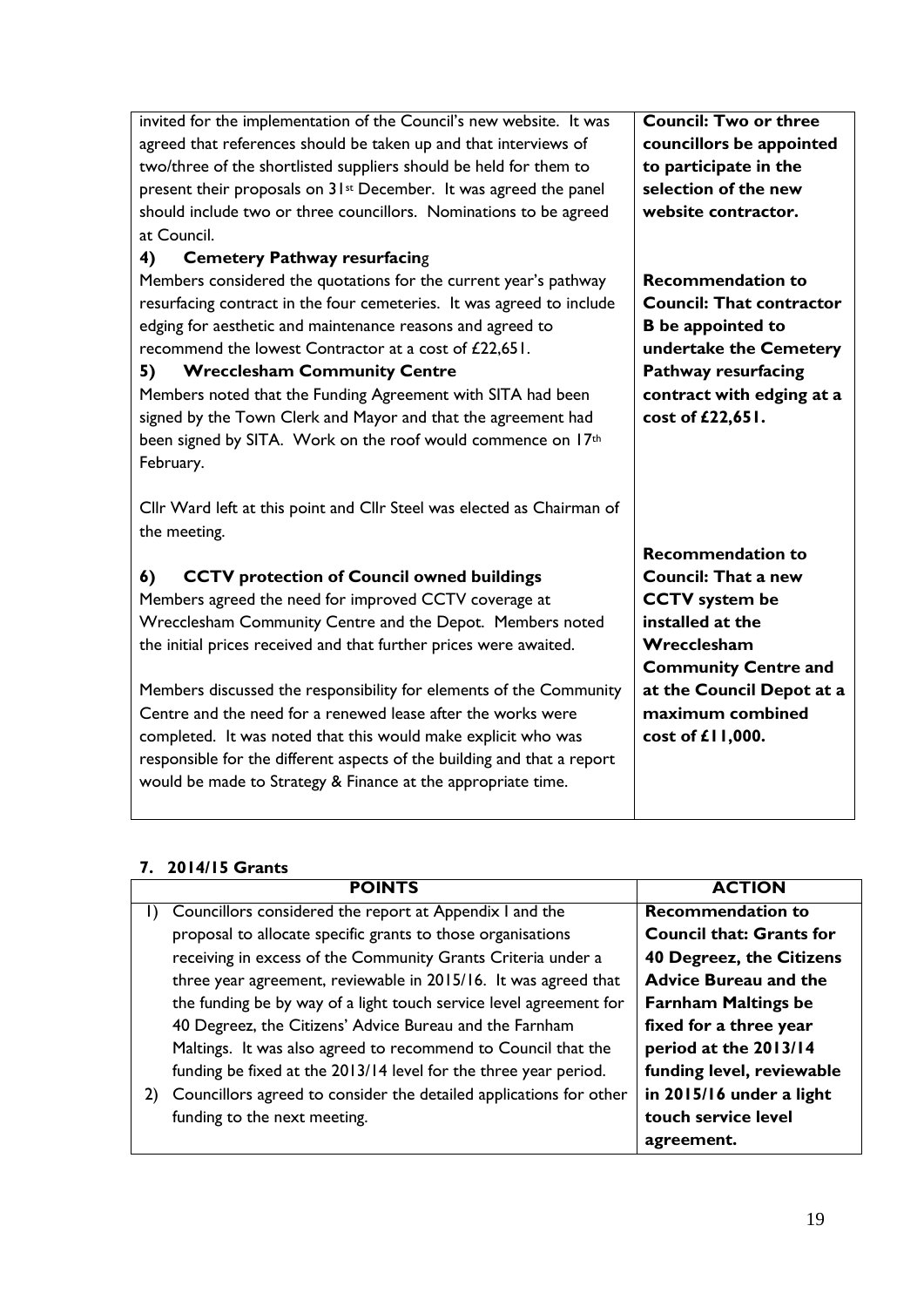#### **8. Infrastructure Planning Group**

| <b>POINTS</b>                                                             | <b>ACTION</b>      |
|---------------------------------------------------------------------------|--------------------|
| Members noted that the Housing Sites proposals had been                   | Council to endorse |
| submitted to Waverley subject to consideration by Council.                | response.          |
| Cllr Cockburn advised that the latest consultation being sent to          |                    |
| every household from the week commencing 20 <sup>th</sup> January seeking |                    |
| comments on the site options                                              |                    |
|                                                                           |                    |

#### **9. Banners Policy**

| <b>POINTS</b>                                                       | <b>ACTION</b> |
|---------------------------------------------------------------------|---------------|
| This item was deferred to enable officers to review new information |               |
| and requirements from Surrey County Council.                        |               |

#### **10. Town Clerk Update**

| <b>POINTS</b>                                                                                                                                                                                                                                                                                                                                                                                                                         | <b>ACTION</b>                                                                                                                                                                               |
|---------------------------------------------------------------------------------------------------------------------------------------------------------------------------------------------------------------------------------------------------------------------------------------------------------------------------------------------------------------------------------------------------------------------------------------|---------------------------------------------------------------------------------------------------------------------------------------------------------------------------------------------|
| The Town Clerk had written to Waverley Borough Council<br>I)<br>following the Borough Council's decisions on the Rowledge<br>Governance Review. A copy of the letter is attached as<br>Annex I to these notes. Members noted that a response was<br>awaited.                                                                                                                                                                          |                                                                                                                                                                                             |
| The Town Clerk advised that Sir Ray Tindle had offered to<br>2)<br>purchase a new chain for the Mayoress' Badge of office and a<br>local jeweller would be invited to obtain one.                                                                                                                                                                                                                                                     |                                                                                                                                                                                             |
| The Town Clerk advised that Surrey County Council had<br>3)<br>asked if the Town Council would take responsibility for the<br>maintenance of some new bus stops for a period of ten years<br>for an upfront commuted sum. Members felt this was an<br>appropriate arrangement and welcomed the closer working<br>with Surrey County Council. It was agreed that the shelters<br>should remain in the ownership of the County Council. | <b>Recommendation to</b><br><b>Council: That Farnham</b><br><b>Town Council enter into</b><br>an agreement with<br><b>Surrey County Council</b><br>for the maintenance of<br>new bus stops. |

#### **11. Date and Time of Next Meeting**

| <b>POINTS</b>                                                    | <b>ACTION</b> |
|------------------------------------------------------------------|---------------|
| Members agreed that the next meeting would take place on Tuesday |               |
| 4 <sup>th</sup> March 2014 at 9.30am.                            |               |
|                                                                  |               |

Meeting ended at 12.05pm

Notes written by Iain Lynch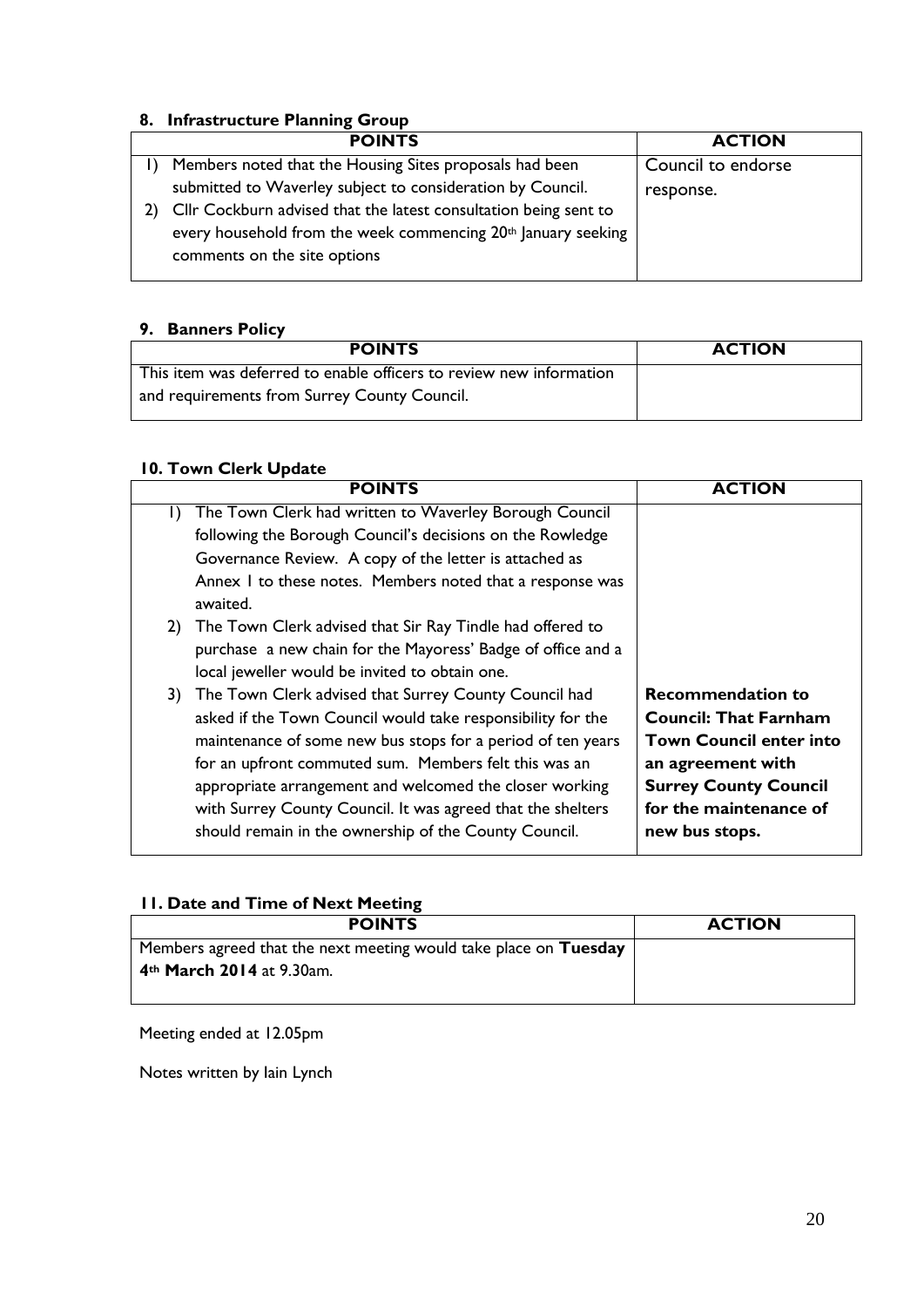**Iain Lynch** Telephone: 01252 712667 (Calls may be monitored or recorded for training purposes) E-mail: [town.clerk@farnham.gov.uk](mailto:town.clerk@farnham.gov.uk) 2<sup>nd</sup> January 2014

Paul Wenham Executive Director Waverley Borough Council The Burys **Godalming** GU7 1HR

Dear Paul

#### **Rowledge Governance Review**

Thank you for your email of  $12<sup>th</sup>$  December following the Executive meeting on that date confirming that the advice of Richard Drabble QC was available on the website.

The way the advice was quoted at the Executive meeting has caused Farnham Town Council some concern, and I have been asked to review whether a complaint should be made to the Local Government Ombudsman. *One of the principle matters that the Executive was debating was the 'even-handedness' of the Town Council's actions and as such one would expect the Waverley Executive to be extra careful to give the matter even-handed consideration***.**

The primary issue of concern is the way the advice was used, taking one phrase (from point 9) out of the three page opinion and quoting it repeatedly without the balancing caveats clearly set out by the QC in points 10 and 11. This approach seems designed to undermine the Town Council, and seems to fall short of the standards of balance expected of public bodies. Secondly, although the QC has advised that Waverley is not charged with determining the legality of Farnham's actions, it has clearly done so in a way that is detrimental to the Town Council's reputation despite there being three legal opinions which have confirmed that the Town Council has not acted unlawfully.

The second decision of the Executive subsequently circulated in the Press release for recommendation to Council in particular remains unbalanced as the Executive "Noted the legal advice provided by Leading Counsel that there is a powerful argument that Farnham Town Council had breached the Code of Recommended Practice of Local Government Publicity and/or was unlawful."

What the QC went on to say, as you know, is:

Paragraph 10. "However, there are two caveats to this position. It is not clear beyond argument that there is a breach of the Code or that conflict with the Code rendered expenditure unlawful. The Code is not primarily aimed at this type of situation and there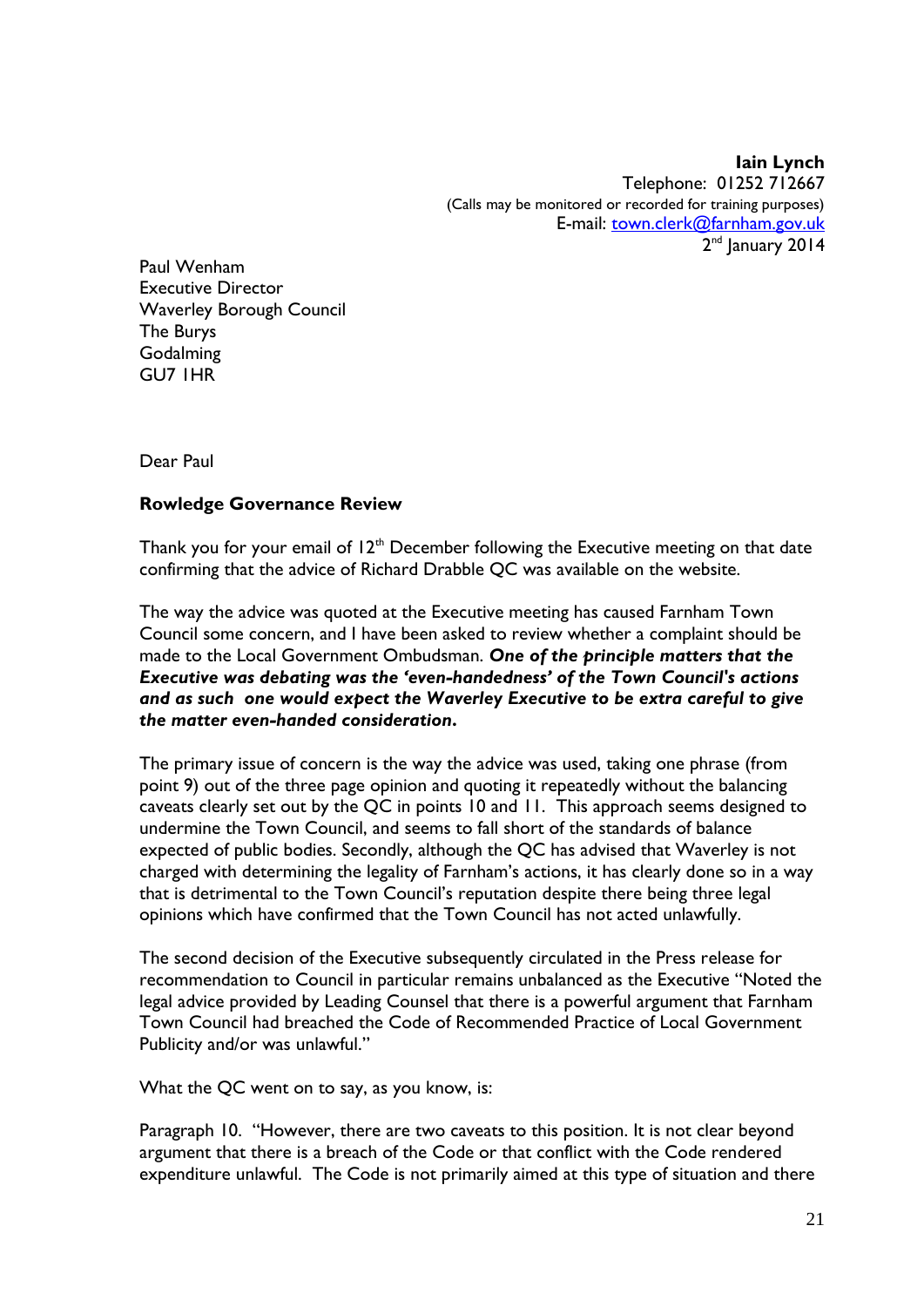might be sharp arguments about whether different views on governance arrangements were to be treated as a "question of policy" within paragraph 16.

The Code of Practice is a Code not legislation. FTC is obliged to have regard to it but can depart from it for rational reasons provided that it accepts it as the valid starting point. The second is that, in any event, WBC is not charged with determining the legality of the actions of FTC."

Paragraph 11. "One must also remember that it is legitimate for FTC to form and hold a corporate view on the merits of the review proposals. "

It is disappointing when there are major public sector pressures and when we are trying to work together at a service level in the best interests of the residents and taxpayers of Farnham that there appears to be ongoing tension. There is the danger that there could be further negative and potentially unbalanced statements made when this matter is further discussed at Waverley's full Council in February.

I would welcome the opportunity of discussing whether this matter can be resolved and how we can build on our working relationship as we move forward.

Yours sincerely

Iain Lynch Town Clerk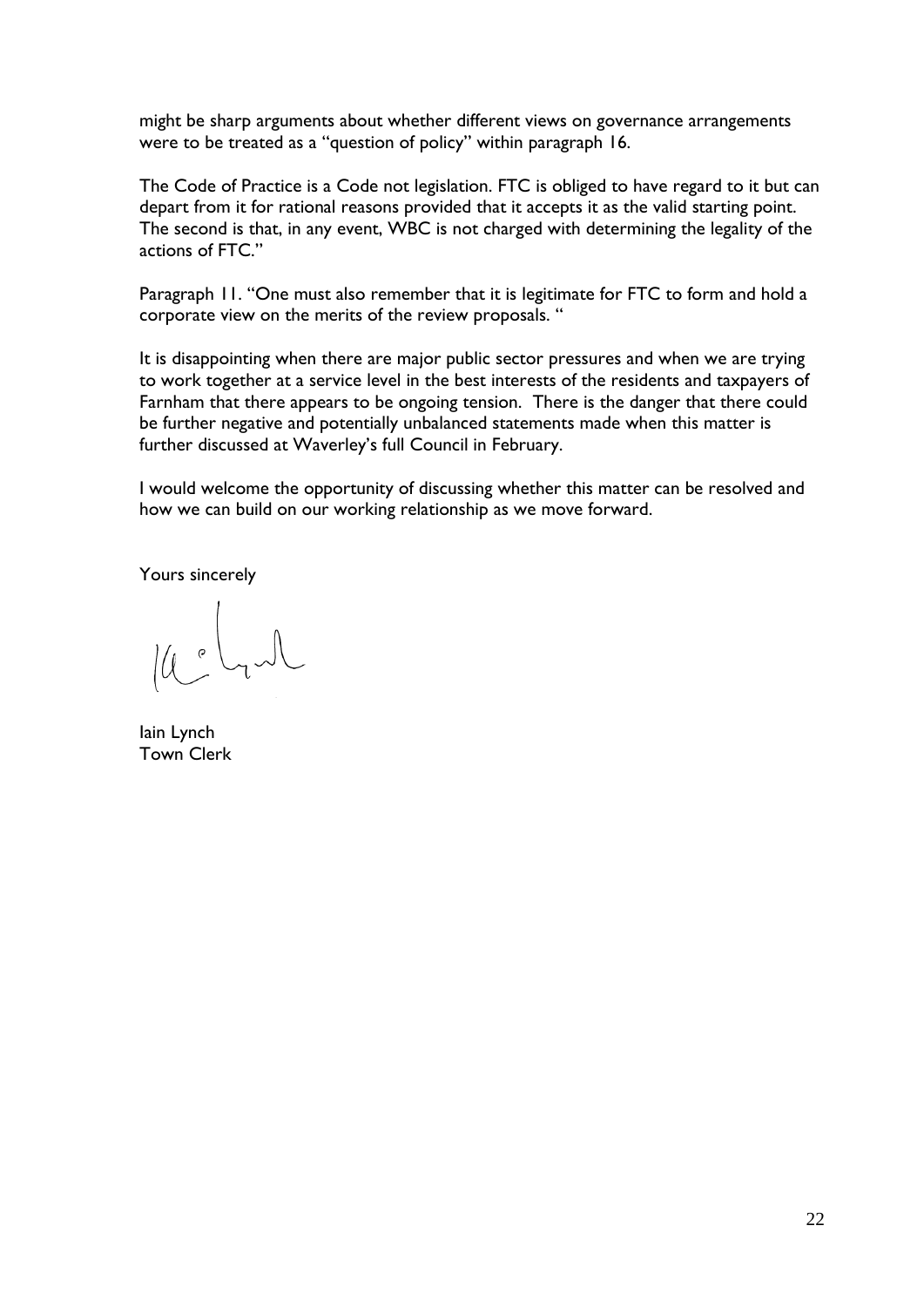



Notes Community Enhancement Working Group

**Time and date** 9.00am Wednesday 15th January 2014

**Place** Council Chamber, South Street, Farnham

#### **Attendees:**

Members: Councillors David Attfield, Carole Cockburn, Susan Redfern and Jeremy Ricketts.

Officers present: Iain Lynch (Town Clerk), Kevin Taitt (Outside Services Team Leader), Amy Dawson (Community Enhancement Assistant) and John Ely (Chairman of Farnham in Bloom Community Group)

#### **1. Apologies**

Apologies were received from Councillor John Ward.

#### 2. **Declarations of Interest:**

There were no declarations of interest.

#### **3. Notes of Meeting held on Wednesday 27th November 2013.**

| <b>POINTS</b>                                  | <b>ACTION</b> |
|------------------------------------------------|---------------|
| The notes of the previous meeting were agreed. |               |

#### **4. Farnham in Bloom Community Group Report**

| <b>POINTS</b>                                                                                                                                                 | <b>ACTION</b> |
|---------------------------------------------------------------------------------------------------------------------------------------------------------------|---------------|
| The Chairman of the Farnham in Bloom Community Group thanked                                                                                                  |               |
| members and Farnham Town Council for all the work they were                                                                                                   |               |
| doing and said that the Community Group really appreciated it.                                                                                                |               |
| Members noted that the Farnham in Bloom Community Group had<br>being meeting twice a week with the Post 19 Group and working very<br>hard at the greenhouses. |               |
| Members noted that a future task of the Community Group was to                                                                                                |               |
| reach areas that Farnham Town Council and Waverley Borough                                                                                                    |               |
| Council found it difficult to reach. For example, outside Lidl and Long                                                                                       |               |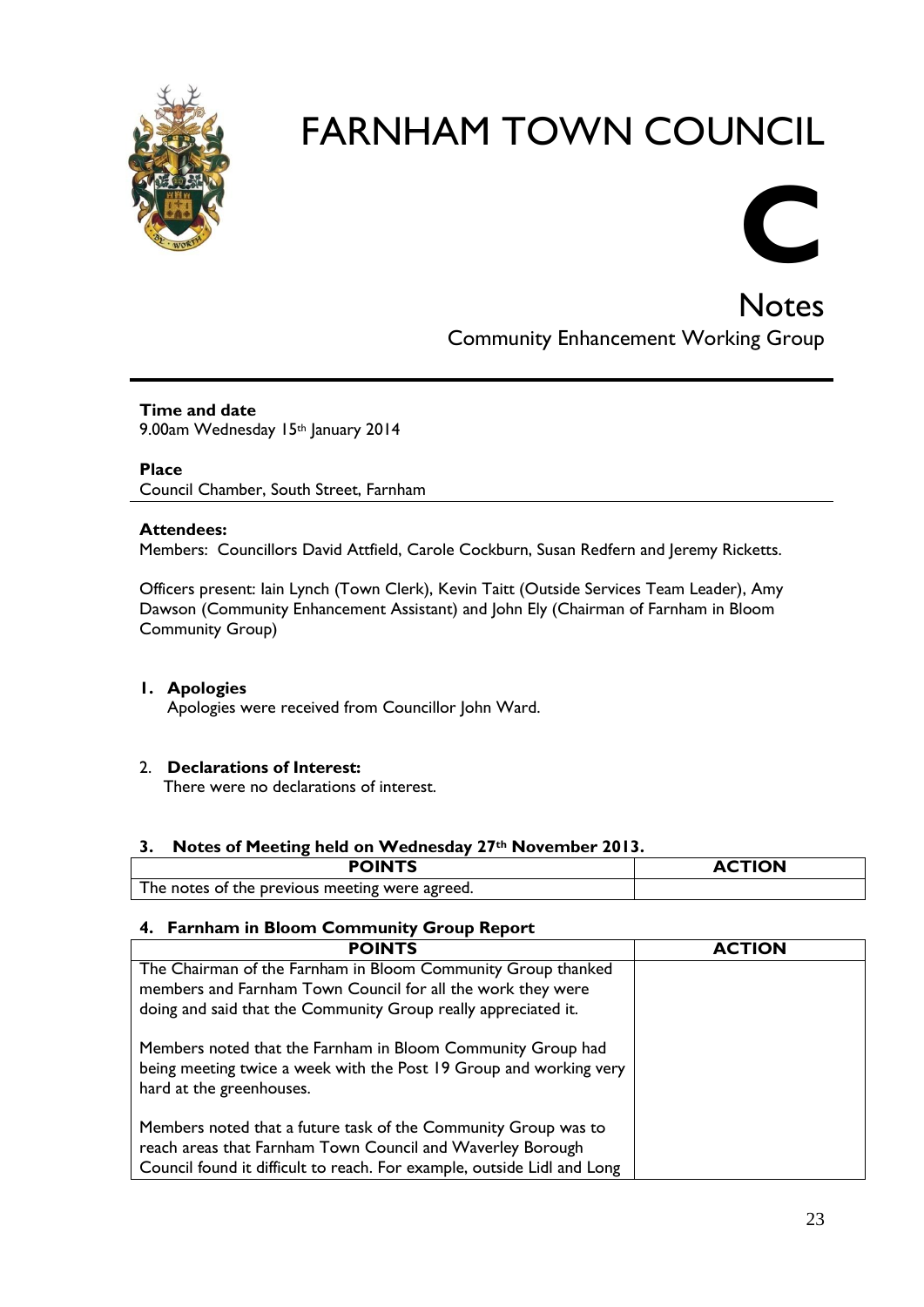| Garden Walk.<br>Members noted that preparation for the Farnham in Bloom float for<br>the Farnham Carnival was starting and that the Community Group<br>was going to work with the Post 19 Group to help construct the<br>float. The Carnival theme for 2014 was noted as Safari. |                                                                                   |
|----------------------------------------------------------------------------------------------------------------------------------------------------------------------------------------------------------------------------------------------------------------------------------|-----------------------------------------------------------------------------------|
| Members thanked the Community group for all their help and<br>support.                                                                                                                                                                                                           |                                                                                   |
| Town Clerk suggested that a press release be written about the work<br>of the Community Group and could also be used to attract new<br>members.                                                                                                                                  | <b>Community Enhancement</b><br>Assistant and Chair of<br><b>Community Group.</b> |

John Ely left the meeting at this point (09.20am).

#### **5. Britain in Bloom 2014**

| <b>POINTS</b>                                                                                                                                                                                                                                                                   | <b>ACTION</b> |
|---------------------------------------------------------------------------------------------------------------------------------------------------------------------------------------------------------------------------------------------------------------------------------|---------------|
| Members were informed that Farnham had been accepted to compete<br>in Britain in Bloom 2014 (embargoed until 30th January) and that                                                                                                                                             |               |
| Councillor Ricketts and the Outside Services Team Leader would be                                                                                                                                                                                                               |               |
| attending a seminar for all the finalists on the 30 <sup>th</sup> January 2014.                                                                                                                                                                                                 |               |
| Members agreed that one of the main objectives of Farnham in Bloom<br>2014 was to get as many people as possible involved.                                                                                                                                                      |               |
| Members were informed that seeking of sponsorship had already<br>started and that South East Water had agreed to sponsor Farnham in<br>Bloom for £600.                                                                                                                          |               |
| Outside Services Team Leader advised that he had received a press<br>release from the RHS stating who Farnham would be up against in the<br>Large Town Category. Councillors noted that FTC would be<br>competing against 10 other large towns.                                 |               |
| Cllr Cockburn suggested that FTC do more to encourage people that<br>live in the town centre to do more for Farnham in Bloom. For<br>example, have window boxes or plant their front gardens with<br>themed flowers.                                                            |               |
| Members considered the best theme for 2014 and agreed that the<br>theme for Farnham in Bloom 2014 would be the 50 <sup>th</sup> anniversary of<br>Britain in Bloom as it may get more people involved.                                                                          |               |
| It was also suggested that the a World War I theme should be<br>considered for 2014, in 2016/2018 as it would then be 100 years<br>since the first two minute silence in Farnham (2016) and end of the<br>war in 2018 and therefore be a bigger celebration.                    |               |
| Members considered whether Farnham Town Council could prepare<br>and plant window boxes to sell to encourage community involvement.<br>Cllr Redfern suggested that Squire's or other Garden Centres get<br>involved so the public could go along and pick out a box and flowers |               |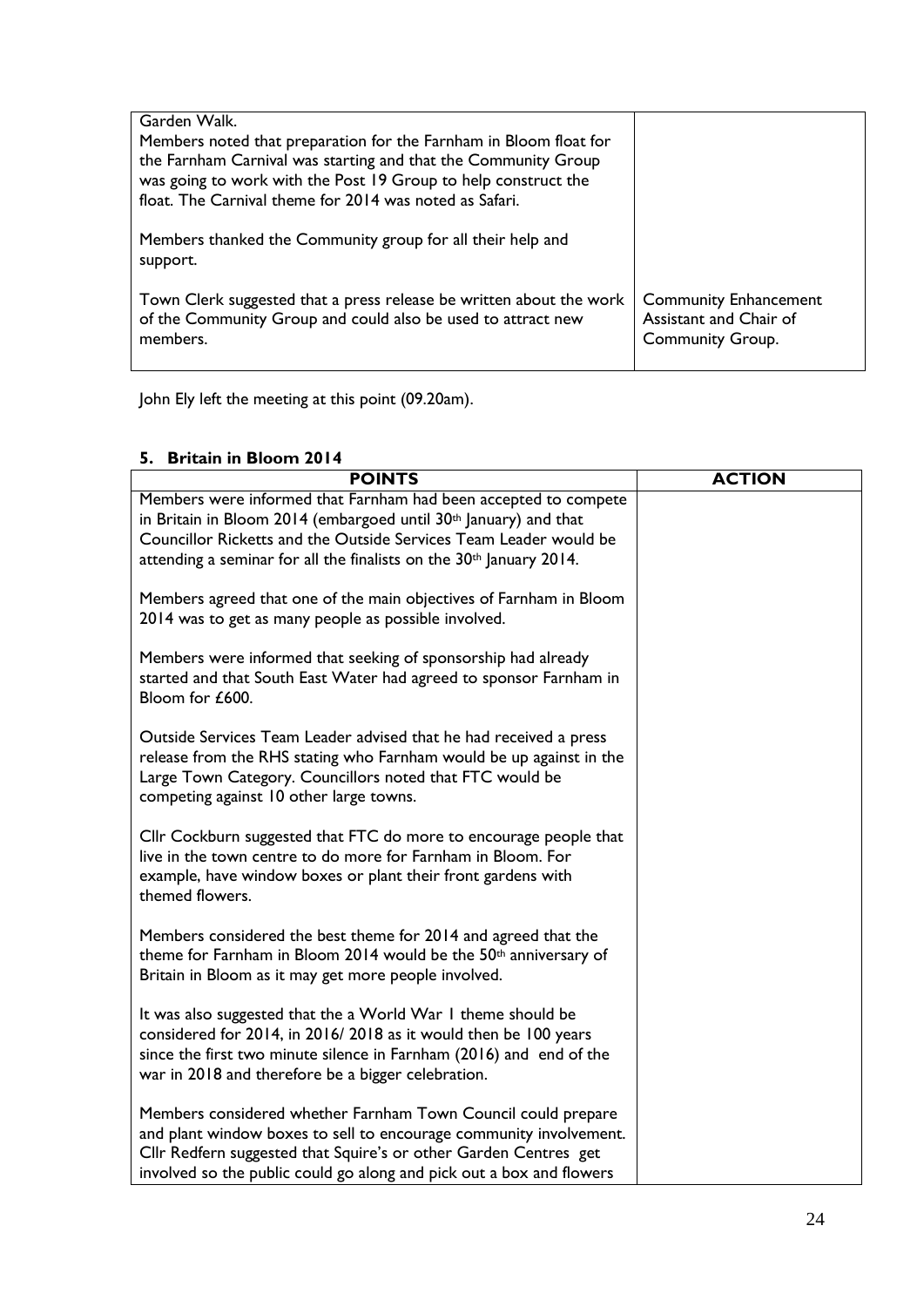| <b>Outside Services Team</b><br>Leader to get in contact with<br>Forest Lodge and get them<br>more involved.                                                                                             |
|----------------------------------------------------------------------------------------------------------------------------------------------------------------------------------------------------------|
| <b>Community Enhancement</b><br>Assistant                                                                                                                                                                |
|                                                                                                                                                                                                          |
| <b>Outside Services Team</b><br>Leader                                                                                                                                                                   |
| <b>Team Leader Outside</b><br><b>Services</b>                                                                                                                                                            |
| <b>Community Enhancement</b><br>Assistant to progress.                                                                                                                                                   |
| <b>Community Enhancement</b><br>Assistant                                                                                                                                                                |
| <b>Recommendation to</b><br>Council:<br><b>Officers pursue the</b><br>option to replace the<br>current van with an<br>electric vehicle and that<br>the decision on the model<br>be delegated to the Town |
| <b>Clerk following detailed</b><br>consideration by the<br><b>Strategy and Finance</b><br><b>Working Group.</b>                                                                                          |
|                                                                                                                                                                                                          |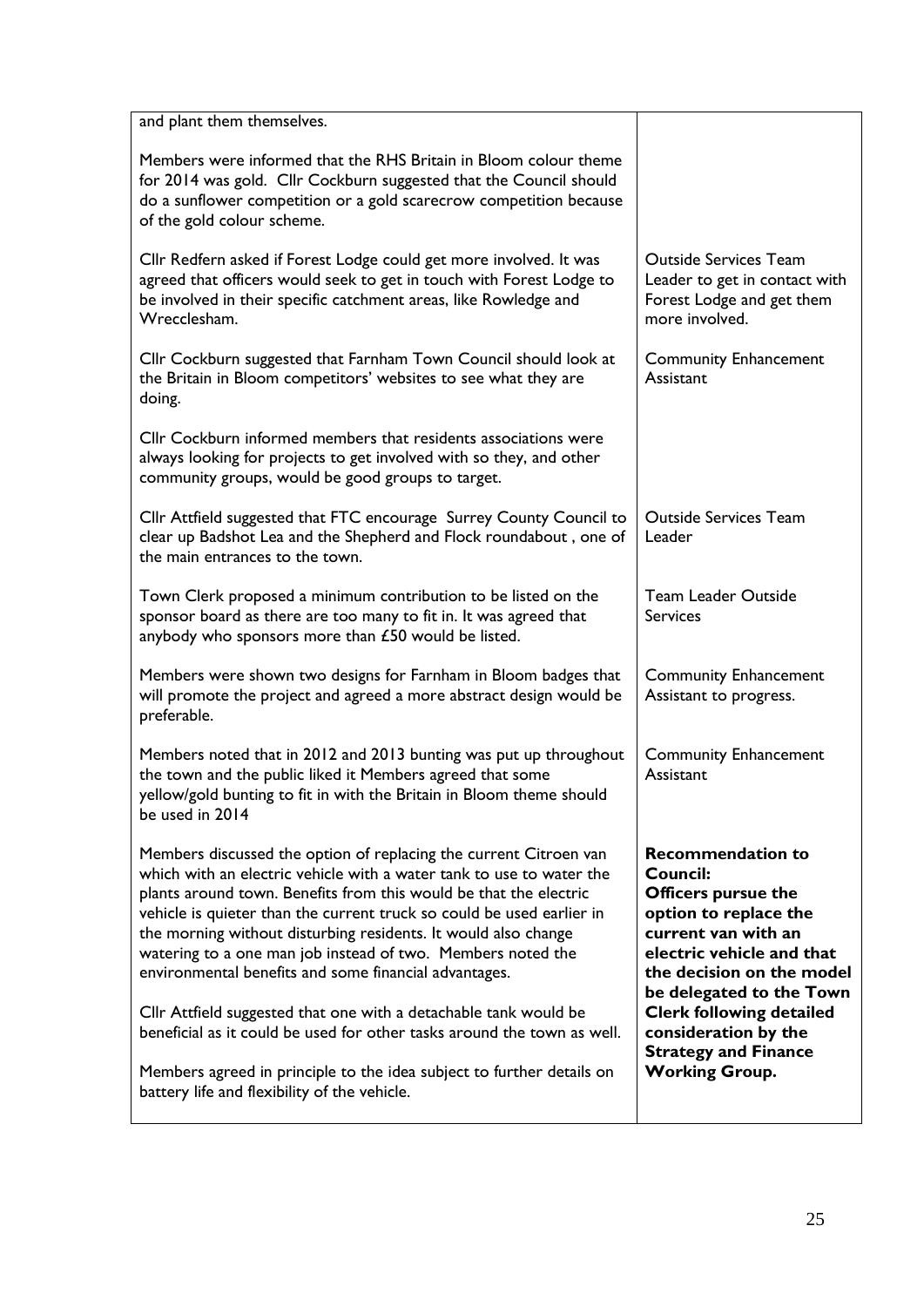#### **6. Allotments**

| <b>POINTS</b>                                                                                                                                                                                                                                                                  | <b>ACTION</b>                          |
|--------------------------------------------------------------------------------------------------------------------------------------------------------------------------------------------------------------------------------------------------------------------------------|----------------------------------------|
| Cllr Ricketts noted the discussion at Strategy and Finance that the<br>Allotments should aim for break-even from 2015 and advised that the<br>Community enhancement Working group was already looking at how<br>to reduce the Water Costs and pass them on to allotment users. |                                        |
| Cllr Cockburn thought the idea was to educate and explain to<br>allotment holders how much water costs and inform them that prices<br>will start to go up.                                                                                                                     | Team Leader Outside<br><b>Services</b> |
| Members agreed that people be informed of the water cost, perhaps<br>at the annual town meeting of electors as well as allotment meetings.                                                                                                                                     |                                        |
| Members noted the report in relation to allotments and the progress<br>on transferring the Weybourne site from Waverley Borough Council<br>to Farnham Town Council.                                                                                                            |                                        |
| Members noted the position on allotment renewals                                                                                                                                                                                                                               |                                        |

### **7. Surrey County Council highways Localism Project**

| <b>POINTS</b>                                                                                                                                                                                                                                                                                                                         | <b>ACTION</b>                                                                                                                             |
|---------------------------------------------------------------------------------------------------------------------------------------------------------------------------------------------------------------------------------------------------------------------------------------------------------------------------------------|-------------------------------------------------------------------------------------------------------------------------------------------|
| Members noted that the Outside Services Team had been continuing<br>to work really hard to clean all the signs in the town centre beginning<br>to clean signs in the surrounding villages.                                                                                                                                            |                                                                                                                                           |
| Cllr Cockburn informed members that the Bourne had had a meeting<br>regarding areas in the village that need some enhancement.                                                                                                                                                                                                        |                                                                                                                                           |
| Members considered whether to allocate a budget for small<br>enhancement projects and invite communities to suggest areas for<br>improvement, following the model adopted for the Christmas Lights<br>in 2013. Cllr Ricketts suggested this would fit well as part of the In<br>Bloom project where small enhancements could be done. | <b>Recommendation to</b><br>Council:<br>Town Clerk to create a<br>small fund from within<br>the Open Spaces budget<br>for community space |
| It was noted that a new mapping system may help with identifying<br>pieces of un-owned land once it had been embedded.                                                                                                                                                                                                                | enhancements                                                                                                                              |
| Cllr Attfield raised the issue of surface water flooding and members<br>suggested that the issue be brought up at Full Council and then taken<br>forward to Surrey County Council.                                                                                                                                                    | <b>Cllr Attfield</b>                                                                                                                      |
| Members discussed the problems with leaves not being cleared away<br>and blocking drains and causing more surface water flooding.                                                                                                                                                                                                     |                                                                                                                                           |

| <b>Street Furniture Update</b><br>8.                                                    |               |
|-----------------------------------------------------------------------------------------|---------------|
| <b>POINTS</b>                                                                           | <b>ACTION</b> |
| Members noted progress being made on replacing the damaged bus<br>shelter on Hale Road. |               |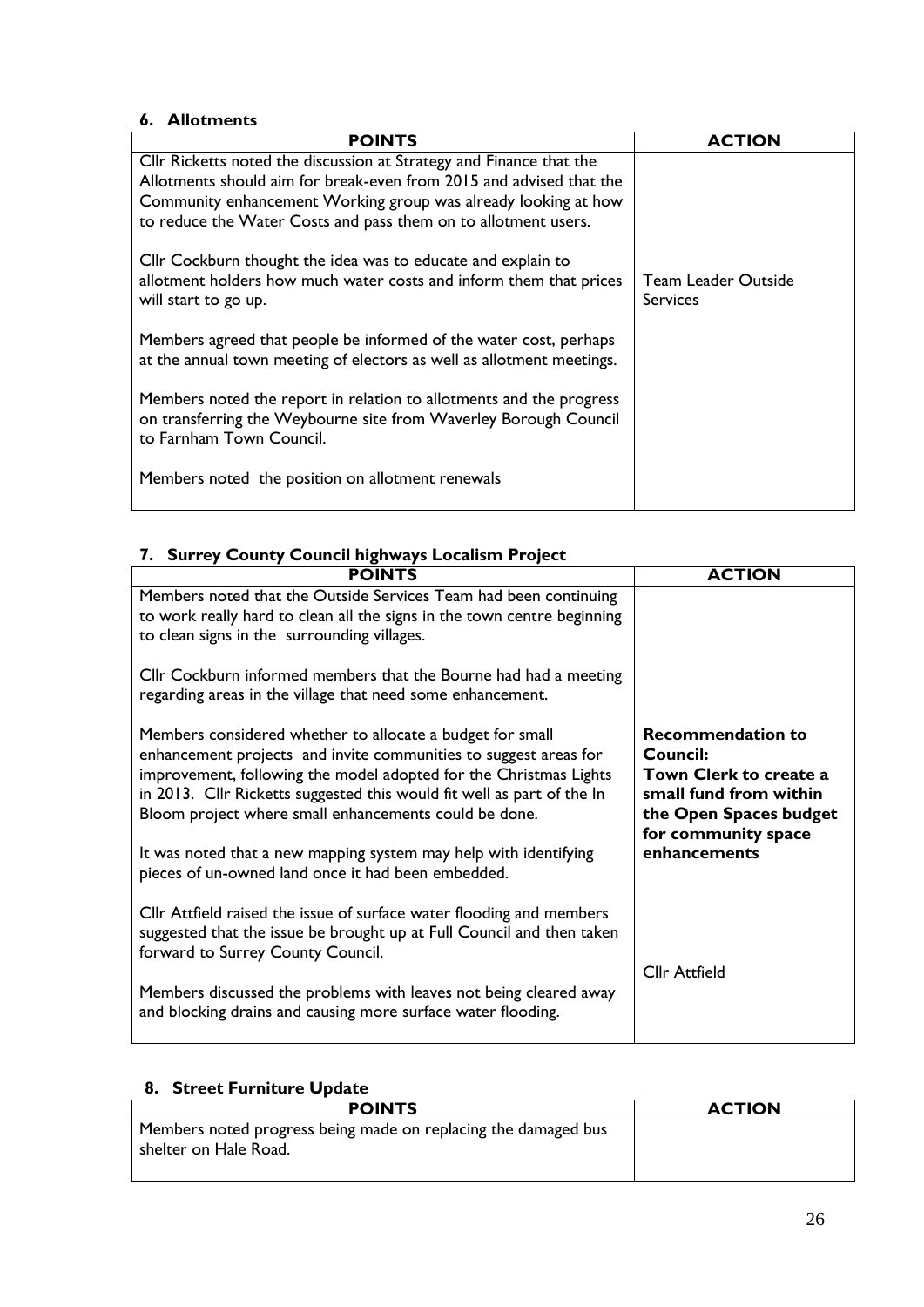| Cllr Cockburn informed members that the Gostrey wall had<br>collapsed again for the 4 <sup>th</sup> time and that the matter had been<br>reported to Waverley Borough Council                                                                   |                                                        |
|-------------------------------------------------------------------------------------------------------------------------------------------------------------------------------------------------------------------------------------------------|--------------------------------------------------------|
| Cllr Cockburn requested that the old concrete bin outside the café in<br>the Bourne be removed and new bins put in, one by the bus stop and<br>one just round the corner from the café                                                          | <b>Community Enhancement</b><br>Assistant to progress. |
| Cllr Ricketts asked if there was a limit on the number of bins that<br>could be installed that Waverley Borough Council would collect<br>from. It was noted that discussions took place with Waverley prior<br>to the installations of new bins |                                                        |

#### **9. Cigarette Bin Spring Campaign**

| <b>POINTS</b>                                                                                                   | <b>ACTION</b> |
|-----------------------------------------------------------------------------------------------------------------|---------------|
| Members noted that Waverley Borough Council would be supporting                                                 |               |
| the Cigarette Butt Spring Campaign and that they have already                                                   |               |
| purchased a special vacuum that would clear cigarette butts from in-                                            |               |
| between cobbles in the town.                                                                                    |               |
| Members are informed that Waverley Borough Council would also be<br>providing some literature for the campaign. |               |

#### **10. Items for Future Meetings**

| <b>POINTS</b>                                                                                              | <b>ACTION</b> |
|------------------------------------------------------------------------------------------------------------|---------------|
| Members agreed that in the next meeting, details from the Britain in<br>Bloom seminar should be discussed. |               |

#### **11. Date of Next Meeting**

| <b>POINTS</b>                                                                                                                       | <b>ACTION</b> |
|-------------------------------------------------------------------------------------------------------------------------------------|---------------|
| It was agreed that the date of the next meeting be brought<br>$\frac{1}{2}$ forward to Tuesday 11 <sup>th</sup> February at 9:30am. |               |
|                                                                                                                                     |               |

Meeting ended at 11:10am

Minutes taken by Amy Dawson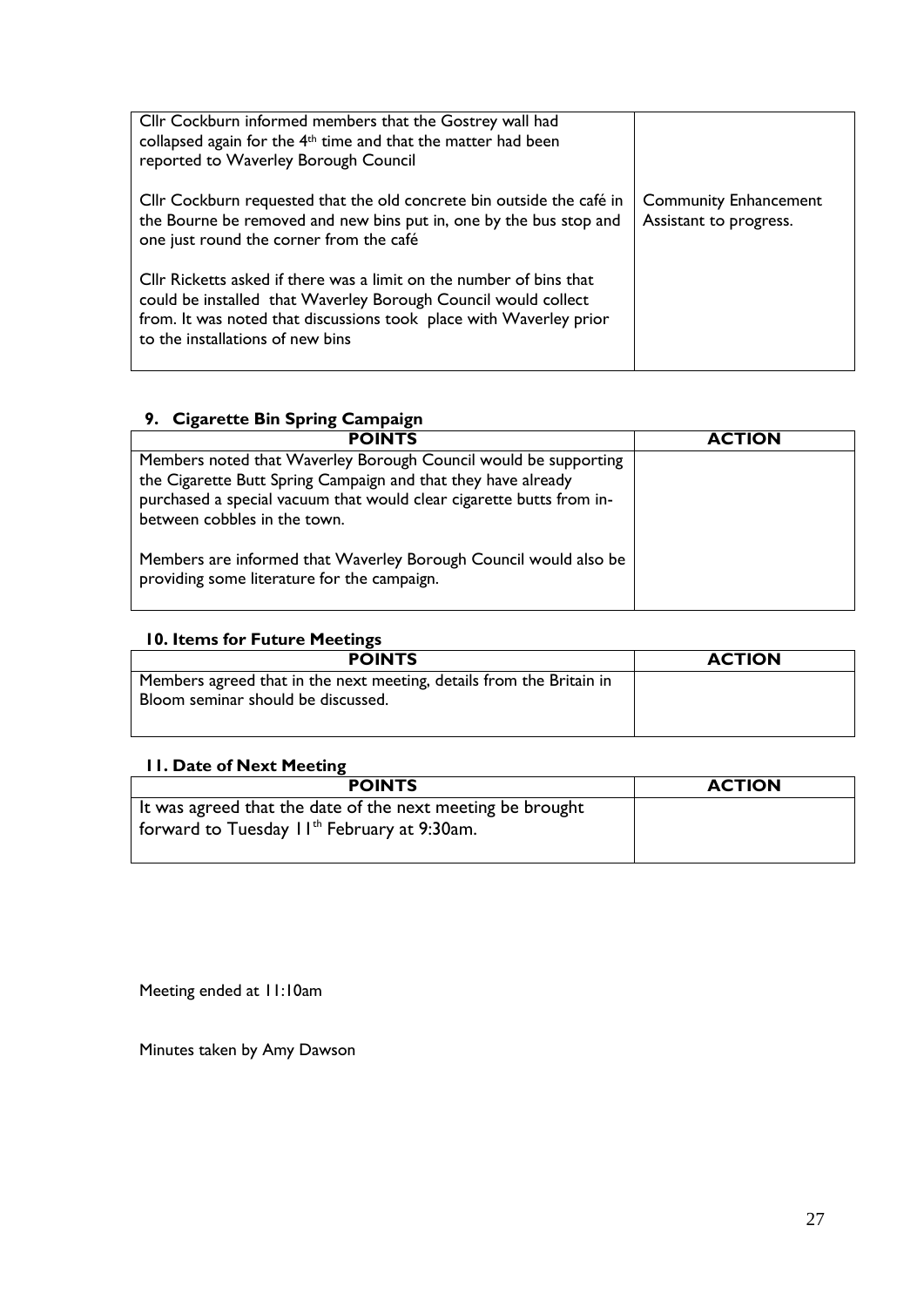



**Notes** Tourism and Events Working Group

**Time and date** 2.30pm on Monday 20th January 2014

**Place** Council Chamber, South Street, Farnham

# **TO FOLLOW**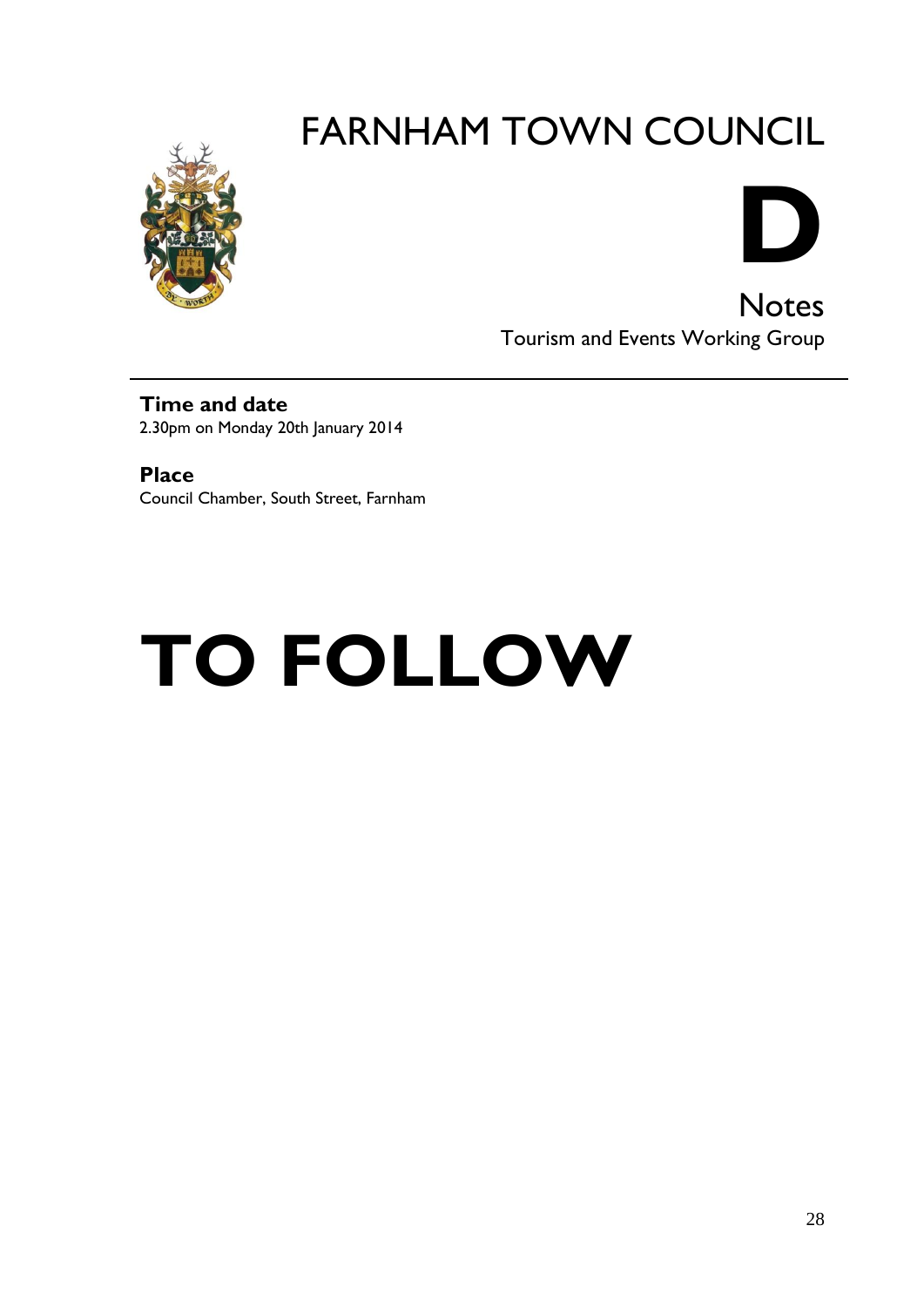



**Notes** Planning & Licensing Consultative Group

#### **Time and date**

9.15 am on Thursday 12 December 2013

**Place** Council Chamber, South Street, Farnham

**Planning Consultative Group Members Present** Cllr D Beaman Cllr C Cockburn Cllr J Ricketts

**Other Councillors in attendance:** None

**Officers in attendance**: Ginny Gordon

**NOTE: The comments and observations from Waverley Borough Councillors are preliminary ones prior to consideration at Borough Council level and are based on the evidence and representations to the Town Council.**

#### **1. Apologies for absence**

Apologies received from Councillors C Genziani and R Steel

#### **2. Declarations of Interest**

There were no declarations of interest.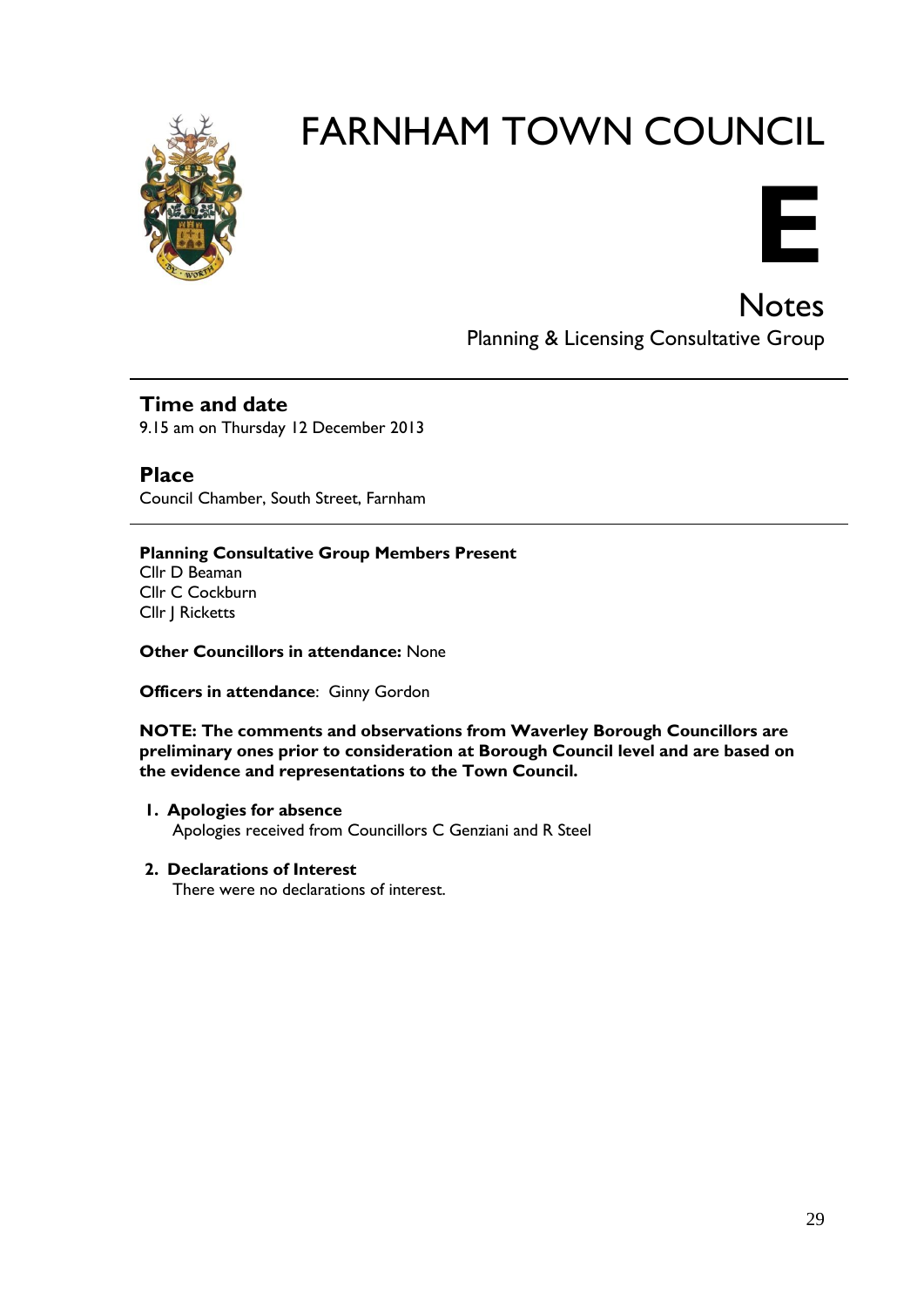#### **3. Applications Considered by the Planning Consultative Group on Thursday 12 December 2013**

| NMA/2013/0144 | Farnham<br><b>Bourne</b> | Amendment to<br>WA/2013/0988 to<br>provide an additional<br>window in the North<br>East elevation of utility<br>room. Previous<br>comments on<br>04.07.2013 were as<br>follows: Approved.<br><b>The Town Council</b><br>has no objection.                                                                                                                                                       | <b>FAIRBOURNE, 9</b><br><b>GREAT AUSTINS,</b><br><b>FARNHAM</b><br>GU9 8JG | Mrs M Knight         |
|---------------|--------------------------|-------------------------------------------------------------------------------------------------------------------------------------------------------------------------------------------------------------------------------------------------------------------------------------------------------------------------------------------------------------------------------------------------|----------------------------------------------------------------------------|----------------------|
|               |                          | <b>Farnham Town</b><br><b>Council has no</b><br>objection                                                                                                                                                                                                                                                                                                                                       |                                                                            |                      |
| WA/2013/1935  | Farnham<br>Castle        | Installation of roof lights<br>to provide loft<br>conversion and<br>alterations to garage<br>roof (revision of<br>WA/2013/1383).<br><b>Previous comments</b><br>on 12.09.2013 were<br>as follows:<br><b>Approved after</b><br>consideration and on<br>the condition that<br>the extensions and<br>alterations are in line<br>with the particulars<br>of the Farnham<br><b>Design Statement.</b> | <b>32 LONG GARDEN</b><br><b>WALK EAST,</b><br><b>FARNHAM</b><br>GU97HX     | <b>Rachel Kellas</b> |
|               |                          | <b>Approved after</b><br>consideration and on<br>the condition that<br>the extensions and<br>alterations to the<br>garage are in line<br>with the particulars<br>of the Farnham<br><b>Design Statement.</b>                                                                                                                                                                                     |                                                                            |                      |
| CA/2013/0124  | Farnham<br>Castle        | <b>FARNHAM</b><br><b>CONSERVATION</b><br>AREA.<br><b>Works to one Silver</b><br>birch.                                                                                                                                                                                                                                                                                                          | 4 UNION ROAD,<br><b>FARNHAM</b><br>GU9 7PT                                 | Mr A Clout           |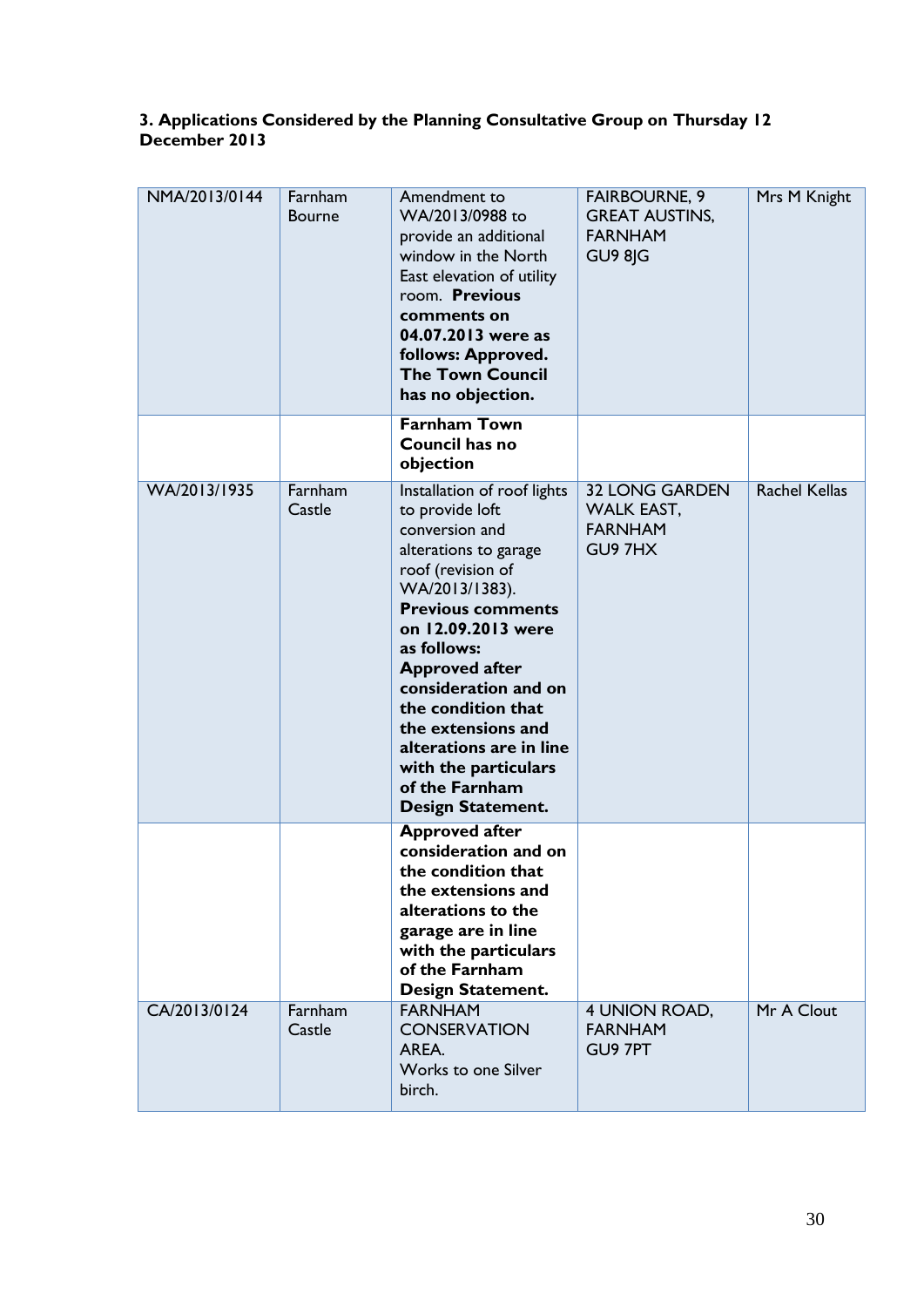|               |                                            | No objection subject<br>to the approval of<br>the Arboriculture<br><b>Officer</b>                                                                                                                                                                                                                                |                                                                                       |                    |
|---------------|--------------------------------------------|------------------------------------------------------------------------------------------------------------------------------------------------------------------------------------------------------------------------------------------------------------------------------------------------------------------|---------------------------------------------------------------------------------------|--------------------|
| NMA/2013/0145 | Farnham<br>Castle                          | Amendment to<br>WA/2011/0509 for<br>replacement windows.<br><b>Previous comments</b><br>on 13.04.2013 were<br>as follows: No<br>objections                                                                                                                                                                       | 46A, WEST STREET,<br><b>FARNHAM</b><br>GU9 7DX                                        | Mrs M Knight       |
|               |                                            | <b>The Town Council</b><br>has no objections                                                                                                                                                                                                                                                                     |                                                                                       |                    |
| CA/2013/0128  | Farnham<br>Castle                          | <b>FARNHAM</b><br><b>CONSERVATION</b><br>AREA.<br>Works to trees.                                                                                                                                                                                                                                                | <b>GUILDFORD</b><br>HOUSE,<br><b>CASTLE HILL,</b><br><b>FARNHAM</b><br><b>GU9 7JG</b> | Mr A Clout         |
|               |                                            | No objection subject<br>to the approval of<br>the Arboriculture<br><b>Officer</b>                                                                                                                                                                                                                                |                                                                                       |                    |
| WA/2013/1900  | Farnham<br>Shortheath<br>and<br>Boundstone | Erection of single storey<br>side extension (revision<br>of WA/2013/1113).<br><b>Previous comments</b><br>on 01.08.2013 were<br>as follows: Approved<br>after consideration<br>and on the condition<br>that the alterations<br>are in line with the<br>particulars of the<br><b>Farnham Design</b><br>Statement. | <b>49 SHORTHEATH</b><br>ROAD, FARNHAM<br>GU9 8SH                                      | Kathryn<br>Pearson |
|               |                                            | <b>Approved after</b><br>consideration and on<br>the condition that<br>the extension is in<br>line with the<br>particulars of the<br><b>Farnham Design</b><br>Statement.                                                                                                                                         |                                                                                       |                    |
| TM/2013/0169  | Farnham<br>Shortheath<br>and<br>Boundstone | Application for works<br>to trees subject of Tree<br><b>Preservation Order</b><br>6/99.                                                                                                                                                                                                                          | <b>25 LONGHOPE</b><br>DRIVE, FARNHAM<br>GUI04SN                                       | Mr A Clout         |
|               |                                            | No objection subject<br>to the approval of<br>the Arboriculture<br><b>Officer</b>                                                                                                                                                                                                                                |                                                                                       |                    |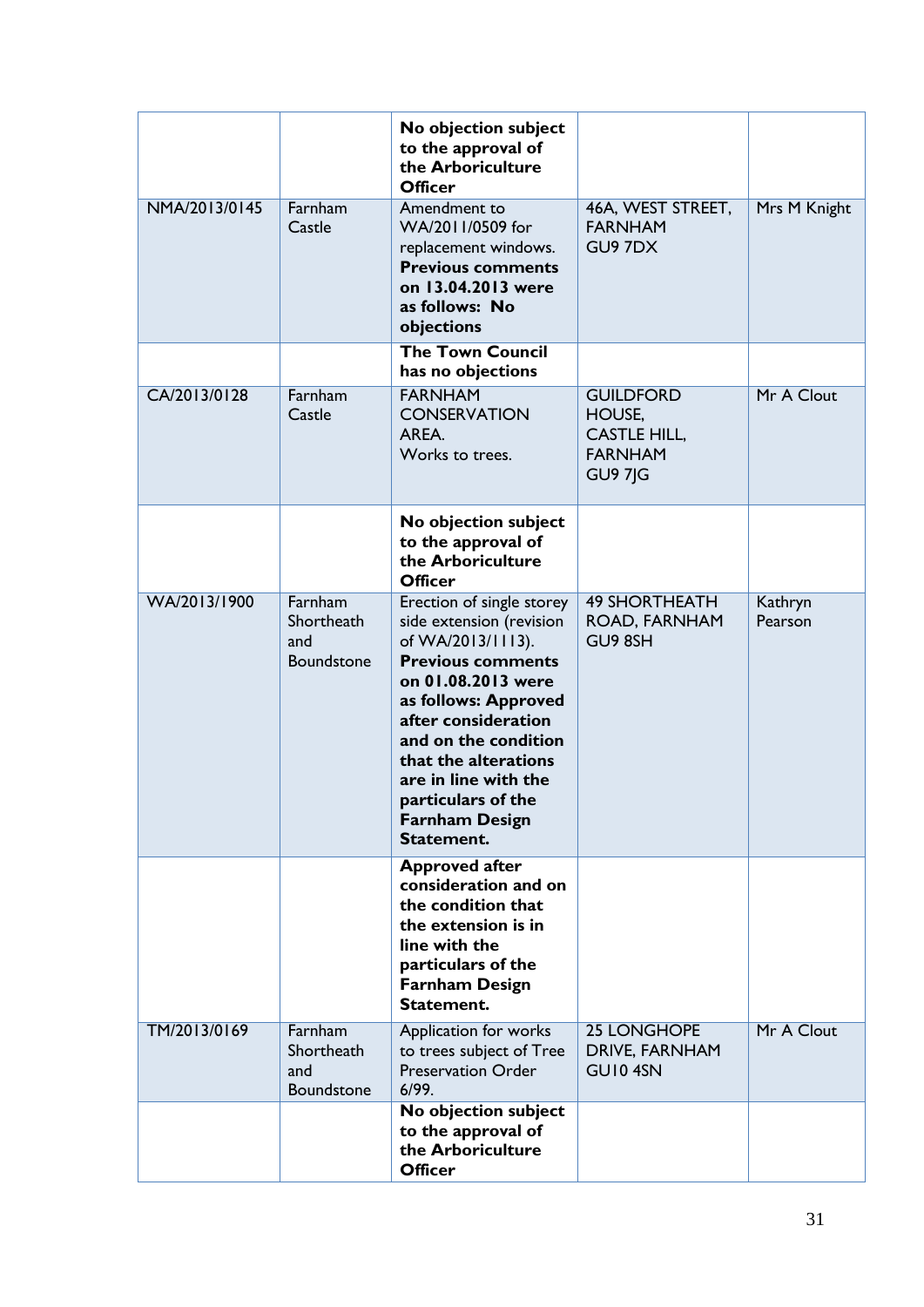| CA/2013/0138 | Farnham<br><b>Bourne</b> | OLD CHURCH LANE,<br><b>FARNHAM</b><br><b>CONSERVATION</b><br>AREA.<br>Works to and removal<br>of trees.                                                                                   | <b>31 LODGE HILL</b><br>ROAD, FARNHAM<br>GUI03QW                                    | Mr A Clout        |
|--------------|--------------------------|-------------------------------------------------------------------------------------------------------------------------------------------------------------------------------------------|-------------------------------------------------------------------------------------|-------------------|
|              |                          | No objection subject<br>to the approval of<br>the Arboriculture<br><b>Officer</b>                                                                                                         |                                                                                     |                   |
| CA/2013/0137 | Farnham<br><b>Bourne</b> | <b>GREAT AUSTINS</b><br><b>FARNHAM</b><br><b>CONSERVATION</b><br>AREA.<br>Works to trees.                                                                                                 | <b>15 GREAT AUSTINS,</b><br><b>FARNHAM</b><br>GU9 8JQ                               | Mr A Clout        |
|              |                          | No objection subject<br>to the approval of<br>the Arboriculture<br><b>Officer</b>                                                                                                         |                                                                                     |                   |
| WA/2013/1980 | Farnham<br><b>Bourne</b> | <b>Erection of extensions</b><br>and alterations to roof<br>space to provide<br>habitable<br>accommodation                                                                                | 71 AVELEY LANE,<br><b>FARNHAM</b><br>GU9 8PS                                        | <b>Tim Bryson</b> |
|              |                          | <b>Approved after</b><br>consideration and on<br>the condition that<br>the extensions and<br>alterations are in line<br>with the particulars<br>of the Farnham<br><b>Design Statement</b> |                                                                                     |                   |
| WA/2013/1953 | Farnham<br><b>Bourne</b> | Erection of a detached<br>garage/store building.                                                                                                                                          | <b>LITTLE CRAIG-Y-</b><br>BARNS, 37<br>FRENSHAM VALE,<br><b>FARNHAM</b><br>GUI0 3HS | Mark Baker        |
|              |                          | <b>Approved after</b><br>consideration and<br>providing the<br>proposed application<br>is in line with the<br>particulars of the<br><b>Farnham Design</b><br><b>Statement</b>             |                                                                                     |                   |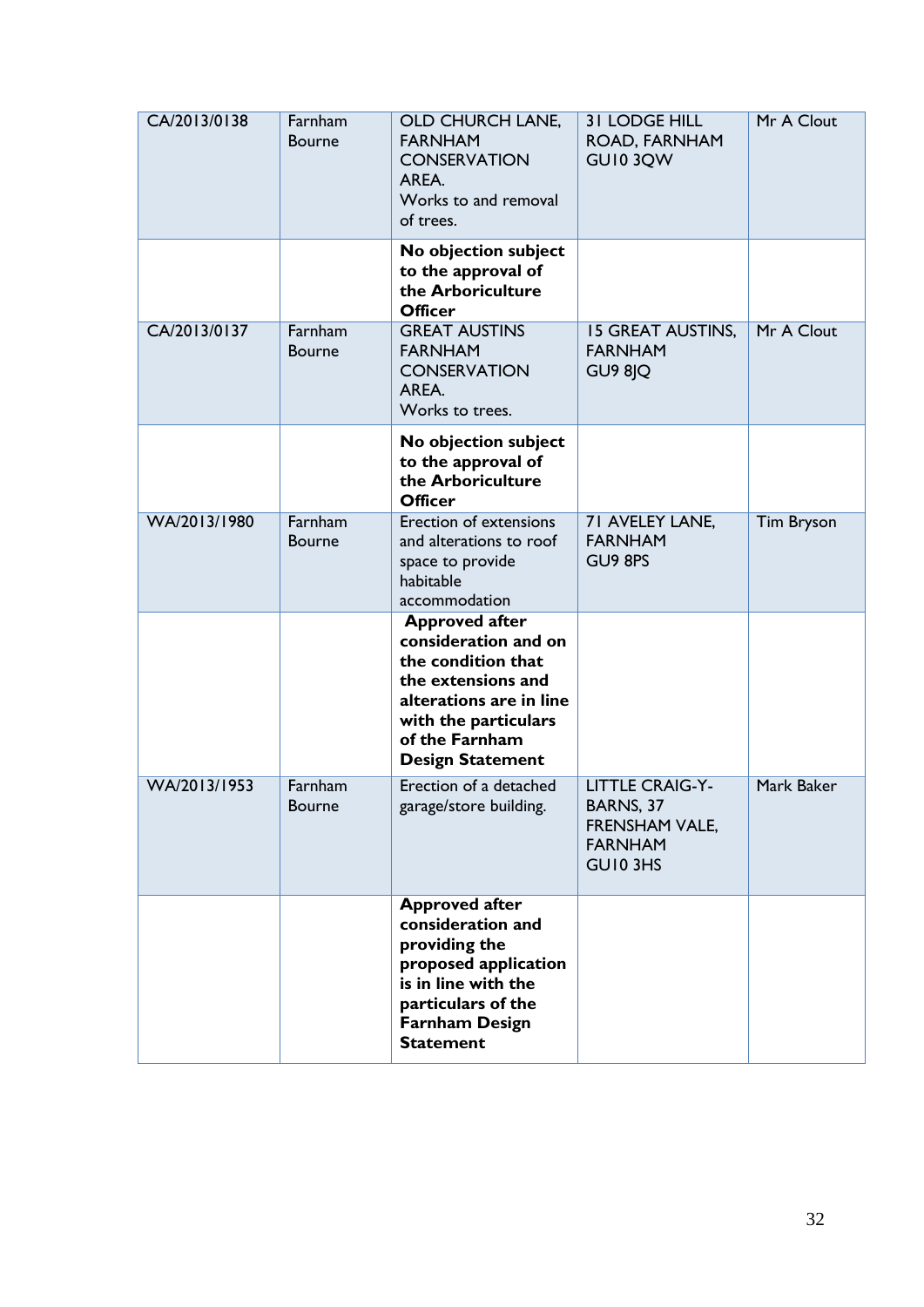| WA/2013/1978 | Farnham<br>Castle | Application under<br>Section 73A to vary<br>Condition 17 of<br>WA/2012/1559<br>(approved plan<br>numbers) to allow<br>alterations to proposed<br>rear garden terrace.<br><b>Previous comments</b><br>were as follows:<br><b>Approved subject to</b><br>the approval of the<br><b>Conservation Officer</b> | <b>LAND AT 40</b><br><b>WEST STREET,</b><br><b>FARNHAM</b><br>GU9 7DX | <b>Tim Bryson</b>         |
|--------------|-------------------|-----------------------------------------------------------------------------------------------------------------------------------------------------------------------------------------------------------------------------------------------------------------------------------------------------------|-----------------------------------------------------------------------|---------------------------|
|              |                   | <b>Approved subject to</b><br>the approval of the<br><b>Conservation Officer</b>                                                                                                                                                                                                                          |                                                                       |                           |
| CA/2013/0134 | Farnham<br>Castle | <b>FARNHAM</b><br><b>CONSERVATION</b><br>AREA.<br>Reduction of a Fig tree.                                                                                                                                                                                                                                | <b>LAND AT</b><br>ST GEORGES YARD,<br><b>FARNHAM</b><br>GU9 7LW       | Mr A Clout                |
|              |                   | No objection subject<br>to the approval of<br>the Arboriculture<br><b>Officer</b>                                                                                                                                                                                                                         |                                                                       |                           |
| WA/2013/1966 | Farnham<br>Castle | Erection of single storey<br>extension.                                                                                                                                                                                                                                                                   | <b>30 CRONDALL</b><br>LANE, FARNHAM<br>GU9 7BQ                        | <b>Rachel Kellas</b>      |
|              |                   | <b>Approved after</b><br>consideration and on<br>the condition that<br>the extensions are<br>in line with the<br>particulars of the<br><b>Farnham Design</b><br><b>Statement and in</b><br>keeping with the<br>original materials                                                                         |                                                                       |                           |
| WA/2013/1979 | Farnham<br>Castle | <b>Erection of extensions</b><br>following demolition of<br>existing garage.                                                                                                                                                                                                                              | <b>13 RED LION LANE,</b><br><b>FARNHAM</b><br>GU9 7QN                 | Rachel<br><b>Fletcher</b> |
|              |                   | <b>Concerned about</b><br>the adverse effect on<br>the neighbouring<br>properties<br>residential amenities<br>and the loss of car<br>parking with<br>demolition of<br>garage.                                                                                                                             |                                                                       |                           |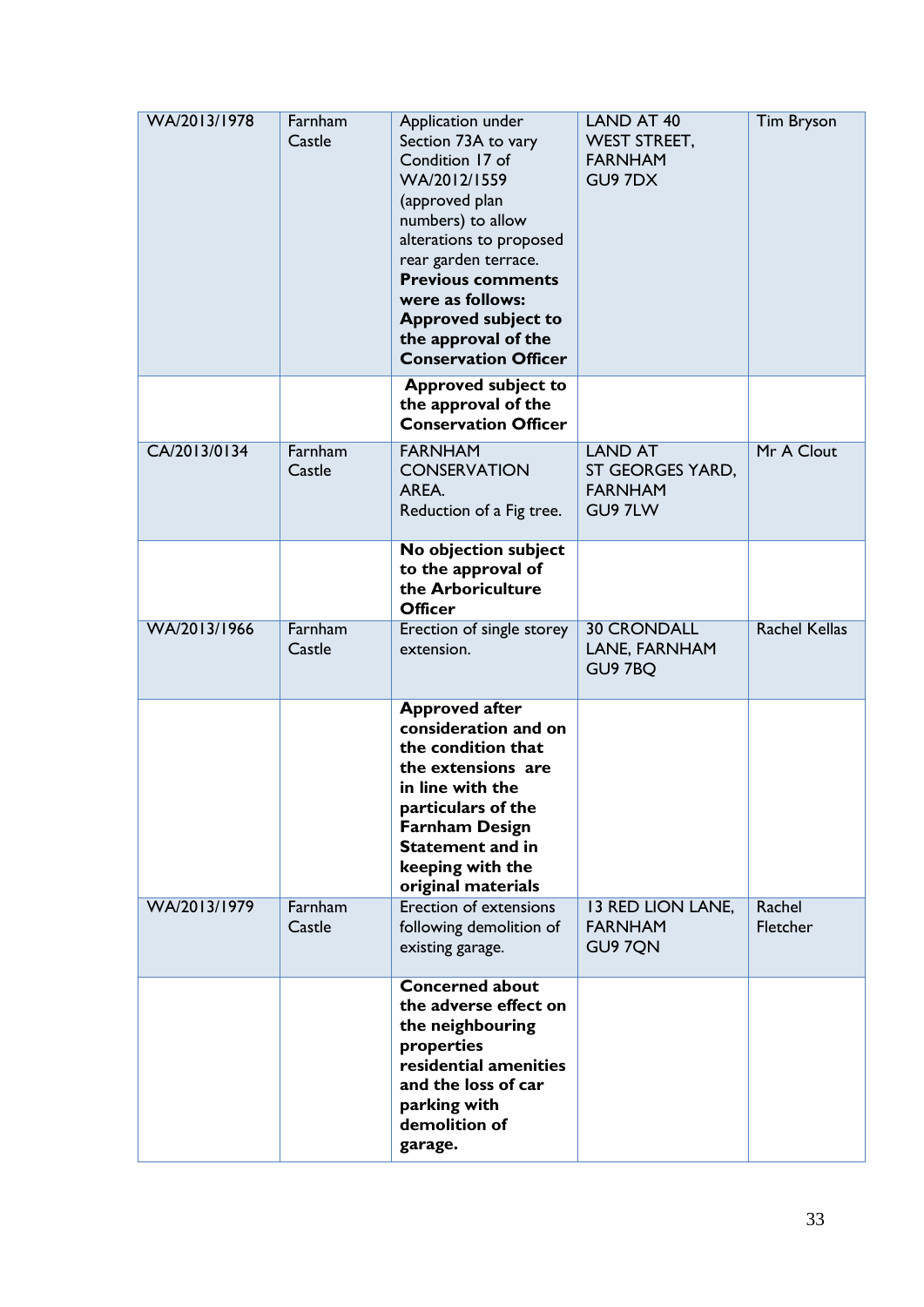| WA/2013/1963 | Farnham<br>Firgrove                        | <b>Erection of extensions</b><br>and alterations (revision<br>of WA/2013/1588).<br>Previous comments on<br>17.10.2013 were as<br>follows: Approved<br>after consideration<br>and on the condition<br>that the extensions<br>and alterations are<br>in line with the<br>particulars of the<br><b>Farnham Design</b><br>Statement. | <b>II SHORTHEATH</b><br>ROAD, FARNHAM<br>GU9 8SR | <b>Rachel Kellas</b> |
|--------------|--------------------------------------------|----------------------------------------------------------------------------------------------------------------------------------------------------------------------------------------------------------------------------------------------------------------------------------------------------------------------------------|--------------------------------------------------|----------------------|
|              |                                            | <b>Approved after</b><br>consideration and on<br>the condition that<br>the extensions and<br>alterations are in line<br>with the particulars<br>of the Farnham<br><b>Design Statement.</b>                                                                                                                                       |                                                  |                      |
| WA/2013/1940 | Farnham<br>Moor Park                       | Erection of extensions<br>and alterations.                                                                                                                                                                                                                                                                                       | <b>41 WAVERLEY</b><br>LANE, FARNHAM<br>GU9 8BH   | <b>Tim Bryson</b>    |
|              |                                            | <b>Approved after</b><br>consideration and on<br>the condition that<br>the extensions and<br>alterations are in line<br>with the particulars<br>of the Farnham<br><b>Design Statement.</b>                                                                                                                                       |                                                  |                      |
| TM/2013/0172 | Farnham<br>Shortheath<br>and<br>Boundstone | Application to fell a tree<br>subject of Tree<br><b>Preservation Order</b><br><b>WA266.</b>                                                                                                                                                                                                                                      | <b>10 BURNT HILL</b><br>ROAD, FARNHAM<br>GUI04RZ | Mr A Clout           |
|              |                                            | No objection subject<br>to the approval of<br>the Arboriculture<br><b>Officer</b>                                                                                                                                                                                                                                                |                                                  |                      |
| TM/2013/0173 | Farnham<br>Shortheath<br>and<br>Boundstone | <b>Application for works</b><br>to trees subject of Tree<br><b>Preservation Order</b><br>6/99.                                                                                                                                                                                                                                   | 23 LONGHOPE<br>DRIVE, FARNHAM<br>GUI04SN         | Mr A Clout           |
|              |                                            | No objection subject<br>to the approval of<br>the Arboriculture<br><b>Officer</b>                                                                                                                                                                                                                                                |                                                  |                      |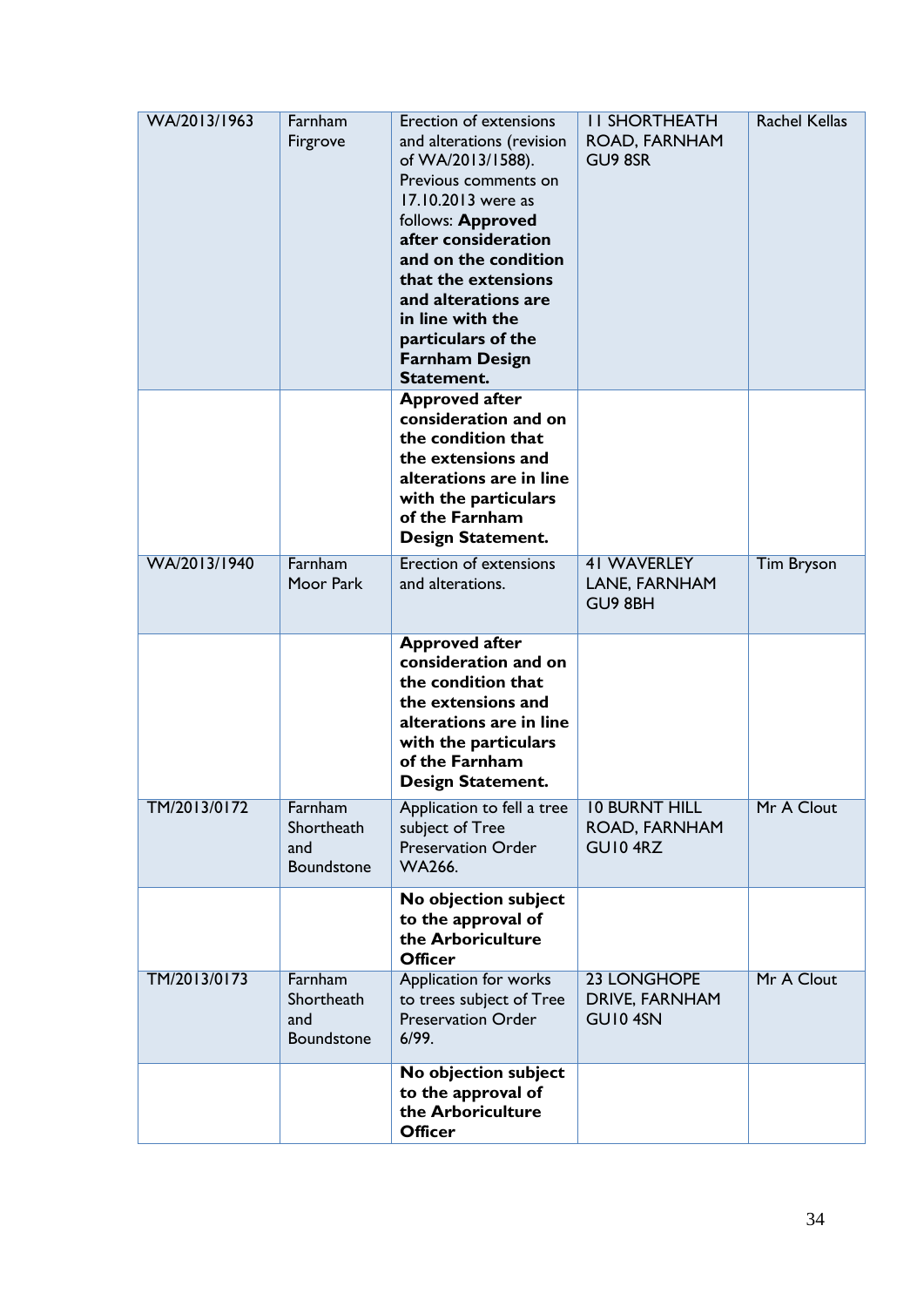| TM/2013/0170 | Farnham<br>Shortheath<br>and<br>Boundstone | Application for works<br>to trees subject of Tree<br><b>Preservation Order</b><br>6/99.                   | <b>33 LONGHOPE</b><br>DRIVE, FARNHAM<br>GUI04SN                   | Mr A Clout           |
|--------------|--------------------------------------------|-----------------------------------------------------------------------------------------------------------|-------------------------------------------------------------------|----------------------|
|              |                                            | No objection subject<br>to the approval of<br>the Arboriculture<br><b>Officer</b>                         |                                                                   |                      |
| WA/2013/1961 | Farnham<br>Weybourne<br>and Badshot<br>Lea | Erection of extensions<br>and alterations.                                                                | <b>II5 LOWER</b><br><b>WEYBOURNE</b><br>LANE, FARNHAM<br>GU9 9LQ  | <b>Rachel Kellas</b> |
|              |                                            | <b>Concerned at the</b><br>loss of parking.                                                               |                                                                   |                      |
| TM/2013/0178 | Farnham<br>Wrecclesham<br>and<br>Rowledge  | Application for works<br>to trees subject of Tree<br><b>Preservation Order</b><br>47/99.                  | 21 MAYFIELD,<br><b>FARNHAM</b><br>GUI04DZ                         | Mr A Clout           |
|              |                                            | No objection subject<br>to the approval of<br>the Arboriculture<br><b>Officer</b>                         |                                                                   |                      |
| TM/2013/0174 | Farnham<br>Wrecclesham<br>and<br>Rowledge  | Application to fell a tree<br>subject of Tree<br><b>Preservation Order</b><br>03/11.                      | <b>54 ECHO BARN</b><br>LANE, FARNHAM<br>GUI04NF                   | Mr A Clout           |
|              |                                            | No objection subject<br>to the approval of<br>the Arboriculture<br><b>Officer</b>                         |                                                                   |                      |
| CA/2013/0135 | Farnham<br>Wrecclesham<br>and<br>Rowledge  | <b>WRECCLESHAM</b><br><b>FARNHAM</b><br><b>CONSERVATION</b><br>AREA.<br>Works to and removal<br>of trees. | ARFIELD, 28<br>POTTERY LANE,<br><b>FARNHAM</b><br><b>GU10 4QJ</b> | Mr A Clout           |
|              |                                            | No objection subject<br>to the approval of<br>the Arboriculture<br><b>Officer</b>                         |                                                                   |                      |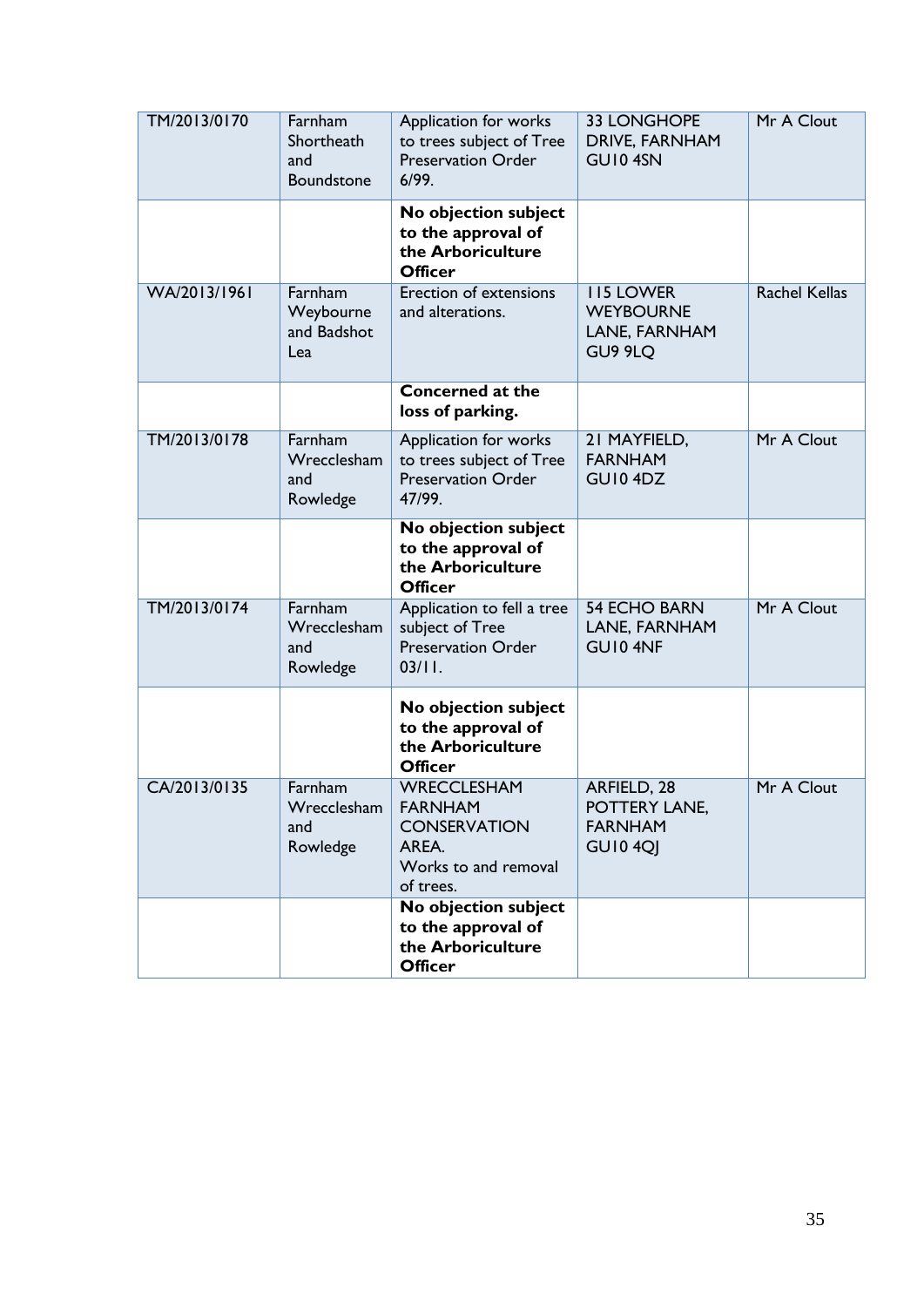| NMA/2013/0146 | Farnham<br>Castle   | Amendment to<br>WA/2013/0962 for<br>repositioning of roof<br>light and reduction it its<br>size. Previous<br>comments on<br>04.07.2013 were as<br>follows: Strongly<br>object. The Town<br><b>Council sees the</b><br>proposed plans as<br>detrimental to the<br>character and<br>integrity of the<br>conservation area<br>and listed buildings<br>within it. This<br>matter should be<br>referred to Sarah<br>Wells (FCAMP) and<br>considered carefully<br>by the Listed<br><b>Buildings Officer at</b><br><b>Waverley Borough</b><br>Council. | 62 CASTLE STREET,<br><b>FARNHAM</b><br>GU9 7LN                        | Mrs M<br>Knight    |
|---------------|---------------------|-------------------------------------------------------------------------------------------------------------------------------------------------------------------------------------------------------------------------------------------------------------------------------------------------------------------------------------------------------------------------------------------------------------------------------------------------------------------------------------------------------------------------------------------------|-----------------------------------------------------------------------|--------------------|
|               |                     | <b>Farnham Town</b><br>Council has no<br>comment to make<br>as this has already<br>been allowed.                                                                                                                                                                                                                                                                                                                                                                                                                                                |                                                                       |                    |
| WA/2013/1906  | Farnham<br>Castle   | Change of use from<br>children's party venue<br>(Class D2) to 3 flats<br>(Class C3) together<br>with alterations to<br>fenestration.                                                                                                                                                                                                                                                                                                                                                                                                            | <b>NORTH BARN,</b><br><b>LION AND LAMB</b><br>WAY, FARNHAM<br>GU9 7PY | Tim Bryson         |
|               |                     | <b>Farnham Town</b><br><b>Council is concerned</b><br>that this is<br>overdevelopment<br>and 2 flats would be<br>better than 3, but<br>welcomes the<br>change of use in this<br>difficult location and<br>subject to the<br>approval of the<br><b>Conservation</b><br>Officer.                                                                                                                                                                                                                                                                  |                                                                       |                    |
| WA/2013/1902  | Farnham<br>Firgrove | Erection of a dwelling<br>following demolition of<br>existing dwelling.                                                                                                                                                                                                                                                                                                                                                                                                                                                                         | 22 TREBOR<br><b>AVENUE, FARNHAM</b><br>GU9 8JH                        | Kathryn<br>Pearson |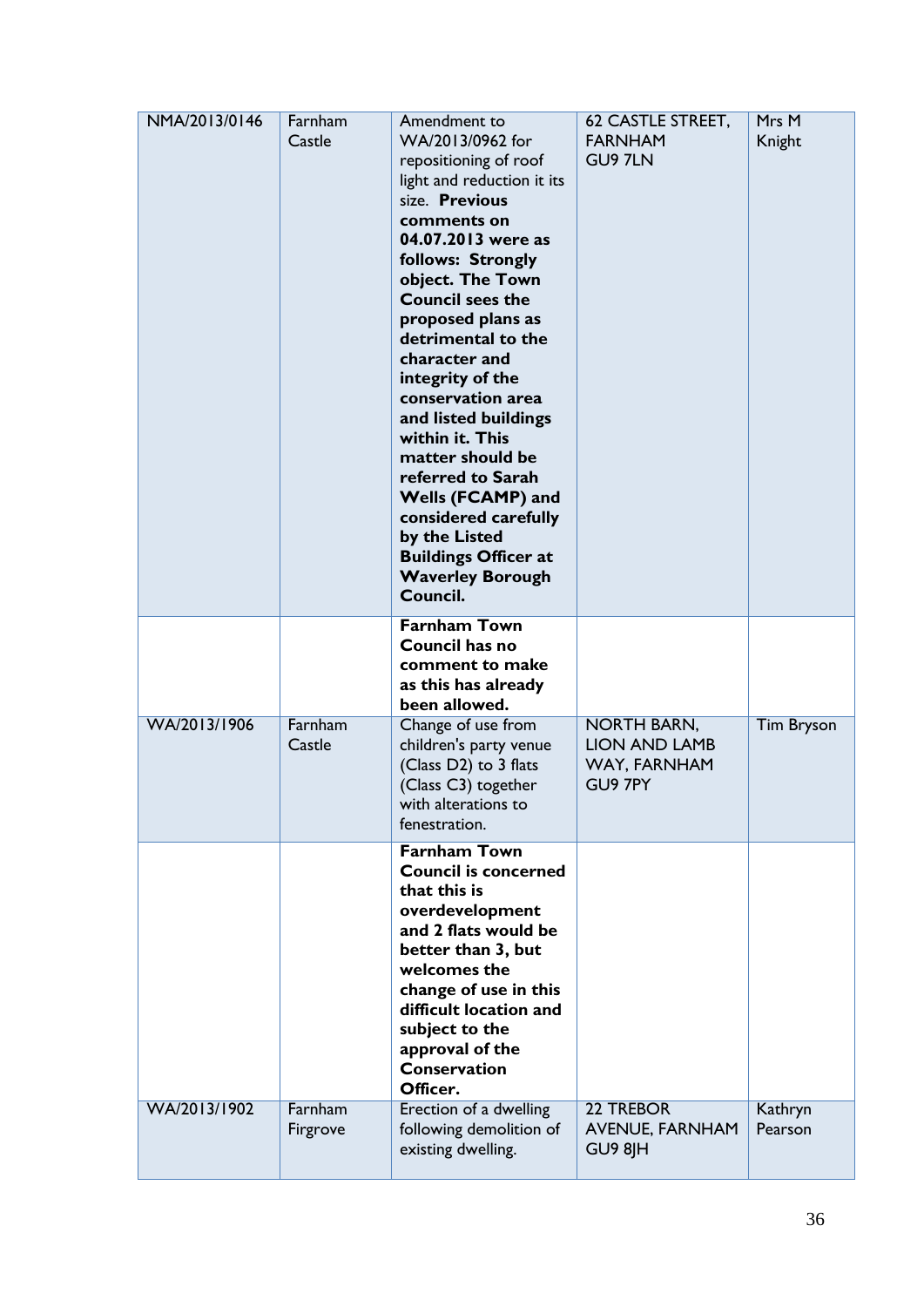|              |                     | <b>Approved after</b><br>consideration and on<br>the condition that<br>the proposed<br>dwelling is in line<br>with the particulars<br>of the Farnham<br>Design Statement.                                                                                                                                                                                                                                                                                                                                                                                    |                                                                                      |            |
|--------------|---------------------|--------------------------------------------------------------------------------------------------------------------------------------------------------------------------------------------------------------------------------------------------------------------------------------------------------------------------------------------------------------------------------------------------------------------------------------------------------------------------------------------------------------------------------------------------------------|--------------------------------------------------------------------------------------|------------|
| WA/2013/1910 | Farnham<br>Firgrove | Erection of detached<br>dwelling. Previous<br>comments on<br>04.07.2013 and<br>03.10.2013 were as<br>follows: Although<br>typically the Town<br><b>Council is opposed</b><br>to development in<br>gardens in Farnham.<br>In this instance, the<br>nature of this site is<br>such that it may be<br>considered<br>advantageous to<br>utilise this site for<br>housing in this way.<br><b>The Town Council</b><br>see the proposed<br>property as fitting, in<br>line with the existing<br>street scene and<br>therefore would<br>approve this<br>application. | <b>LAND ADJACENT</b><br>TO 64,<br><b>FIRGROVE HILL,</b><br><b>FARNHAM</b><br>GU9 8LL | Mark Baker |
|              |                     | <b>Although typically</b><br>the Town Council is<br>opposed to<br>development in<br>gardens in Farnham.<br>In this instance, the<br>nature of this site is<br>such that it may be<br>considered<br>advantageous to<br>utilise this site for<br>housing in this way.<br><b>The Town Council</b><br>see the proposed<br>property as fitting, in<br>line with the existing<br>street scene and<br>therefore would<br>approve this<br>application.                                                                                                               |                                                                                      |            |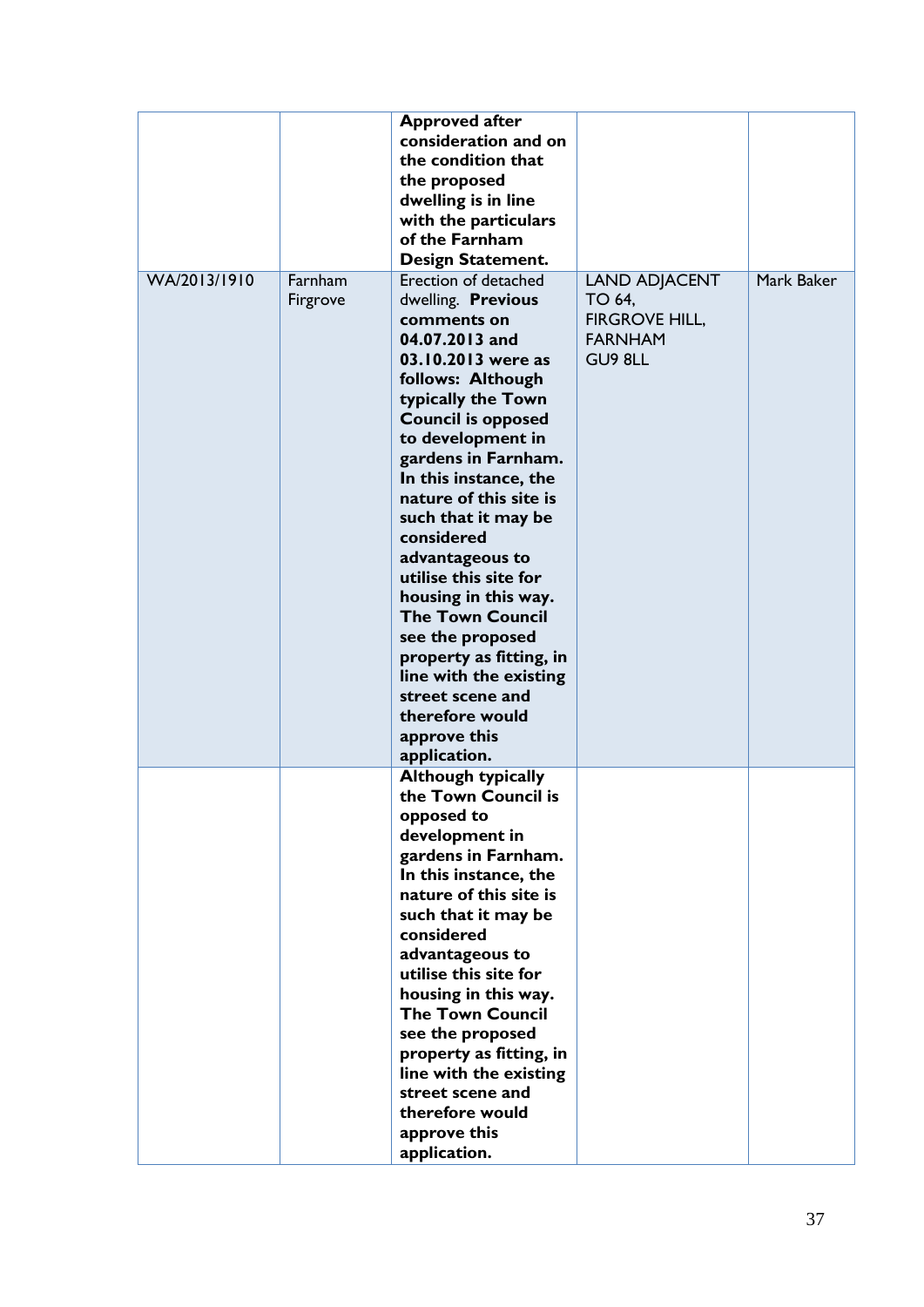| WA/2013/1909 | Farnham<br>Moor Park                       | Erection of a dwelling.                                                                                                                                                                                                     | LAND AT 26,<br><b>CROOKSBURY</b><br>ROAD, FARNHAM<br><b>GUIO IQE</b>                                    | <b>Tim Bryson</b>       |
|--------------|--------------------------------------------|-----------------------------------------------------------------------------------------------------------------------------------------------------------------------------------------------------------------------------|---------------------------------------------------------------------------------------------------------|-------------------------|
|              |                                            | <b>Farnham Town</b><br><b>Council is concerned</b><br>at the size of the<br>proposed application<br>in this sensitive area<br>covered by BE3,<br>which is designed to<br>maintain the semi-<br>rural nature of the<br>area. |                                                                                                         |                         |
| WA/2013/1913 | Farnham<br>Weybourne<br>and Badshot<br>Lea | Certificate of<br>Lawfulness under<br>Section 192 for<br>erection of a single<br>storey rear extension.                                                                                                                     | 93 LOWER<br><b>WEYBOURNE</b><br>LANE, FARNHAM<br>GU9 9HW                                                | Rachel<br><b>Kellas</b> |
|              |                                            | <b>No objections</b>                                                                                                                                                                                                        |                                                                                                         |                         |
| WA/2013/1903 | Farnham<br>Wrecclesham<br>and<br>Rowledge  | Erection of a detached<br>dwelling and car port;<br>formation of new<br>vehicular access.                                                                                                                                   | <b>LAND AT</b><br>ROSEBARTON,<br><b>CHERRY TREE</b><br><b>WALK, FARNHAM</b><br>GUI04AD                  | <b>Tim Bryson</b>       |
|              |                                            | <b>Farnham Town</b><br><b>Councillors have no</b><br>comment to make<br>on this proposal as it<br>is an application for<br>a Farnham town<br><b>Councillor</b>                                                              |                                                                                                         |                         |
| AG/2013/0012 | Farnham<br><b>Bourne</b>                   | G.P.D.O. Part 7:<br>formation of new access<br>road.                                                                                                                                                                        | <b>LAND ADJACENT</b><br><b>TO BRAMWELL</b><br>HOUSE,<br><b>MONKS WALK,</b><br><b>FARNHAM</b><br>GU9 8HT | Kathryn<br>Pearson      |
|              |                                            | <b>Farnham Town</b><br>council has no<br>comment to make<br>with no paperwork<br>to look at.                                                                                                                                |                                                                                                         |                         |
| WA/2013/1964 | Farnham<br>Hale and<br>Heath End           | Erection of dwelling<br>following demolition of<br>existing garage.                                                                                                                                                         | <b>LAND AT THE</b><br>FOUR SEASONS,<br>ROWHILLS,<br><b>FARNHAM</b><br>GU9 9AU                           | Kathryn<br>Pearson      |
|              |                                            | <b>Strongly object to</b><br>this application                                                                                                                                                                               |                                                                                                         |                         |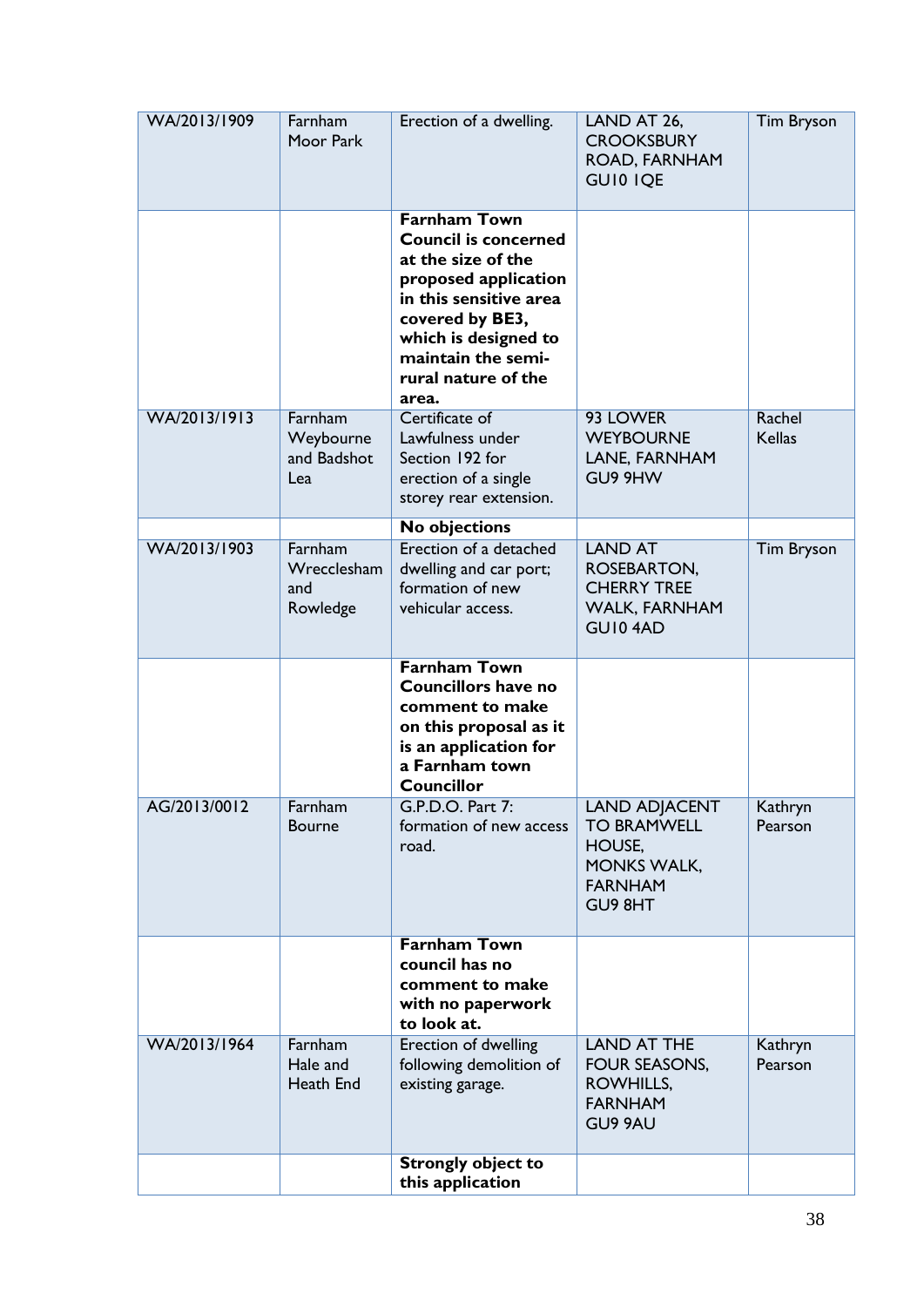|              |                                            | which is garden<br>grabbing and would<br>destroy the<br>distinctive character<br>of the area and have<br>an adverse effect on<br>the residential<br>amenities of the<br>neighbours.           |                                                                                                       |                    |
|--------------|--------------------------------------------|-----------------------------------------------------------------------------------------------------------------------------------------------------------------------------------------------|-------------------------------------------------------------------------------------------------------|--------------------|
| WA/2013/1957 | Farnham<br>Shortheath<br>and<br>Boundstone | Certificate of<br>Lawfulness under<br>Section 192 for the<br>erection of single storey<br>extension and<br>alterations.                                                                       | <b>10 LAVENDER</b><br><b>LANE, ROWLEDGE</b><br>GUI04AX                                                | Rachel<br>Fletcher |
|              |                                            | <b>Farnham Town</b><br>Council has no<br>comment to make.                                                                                                                                     |                                                                                                       |                    |
| WA/2013/1983 | Farnham<br>Weybourne<br>and Badshot<br>Lea | Widening of driveway,<br>new wall, brick built<br>gateposts and gates<br>following part<br>demolition of wall.                                                                                | <b>RUNFOLD HOUSE,</b><br><b>RUNFOLD ST</b><br><b>GEORGE, BADSHOT</b><br><b>LEA</b><br><b>GUIO IPL</b> | Mark Baker         |
|              |                                            | <b>Farnham Town</b><br><b>Council is concerned</b><br>the effect of this<br>proposal on the<br><b>Listed Building</b><br>aspect and would<br>refer to the Listed<br><b>Buildings Officer.</b> |                                                                                                       |                    |
| WA/2013/1984 | Farnham<br>Weybourne<br>and Badshot<br>Lea | <b>Listed Building Consent</b><br>for wall, brick built<br>gateposts and gates<br>following part<br>demolition of wall.                                                                       | <b>RUNFOLD HOUSE,</b><br><b>RUNFOLD ST</b><br><b>GEORGE, BADSHOT</b><br><b>LEA</b><br><b>GUIO IPL</b> | Mark Baker         |
|              |                                            | <b>Farnham Town</b><br><b>Council is concerned</b><br>the effect of this<br>proposal on the<br><b>Listed Building</b><br>aspect and would<br>refer to the Listed<br><b>Buildings Officer.</b> |                                                                                                       |                    |

Notes taken by Ginny Gordon

The meeting closed at 10.20 am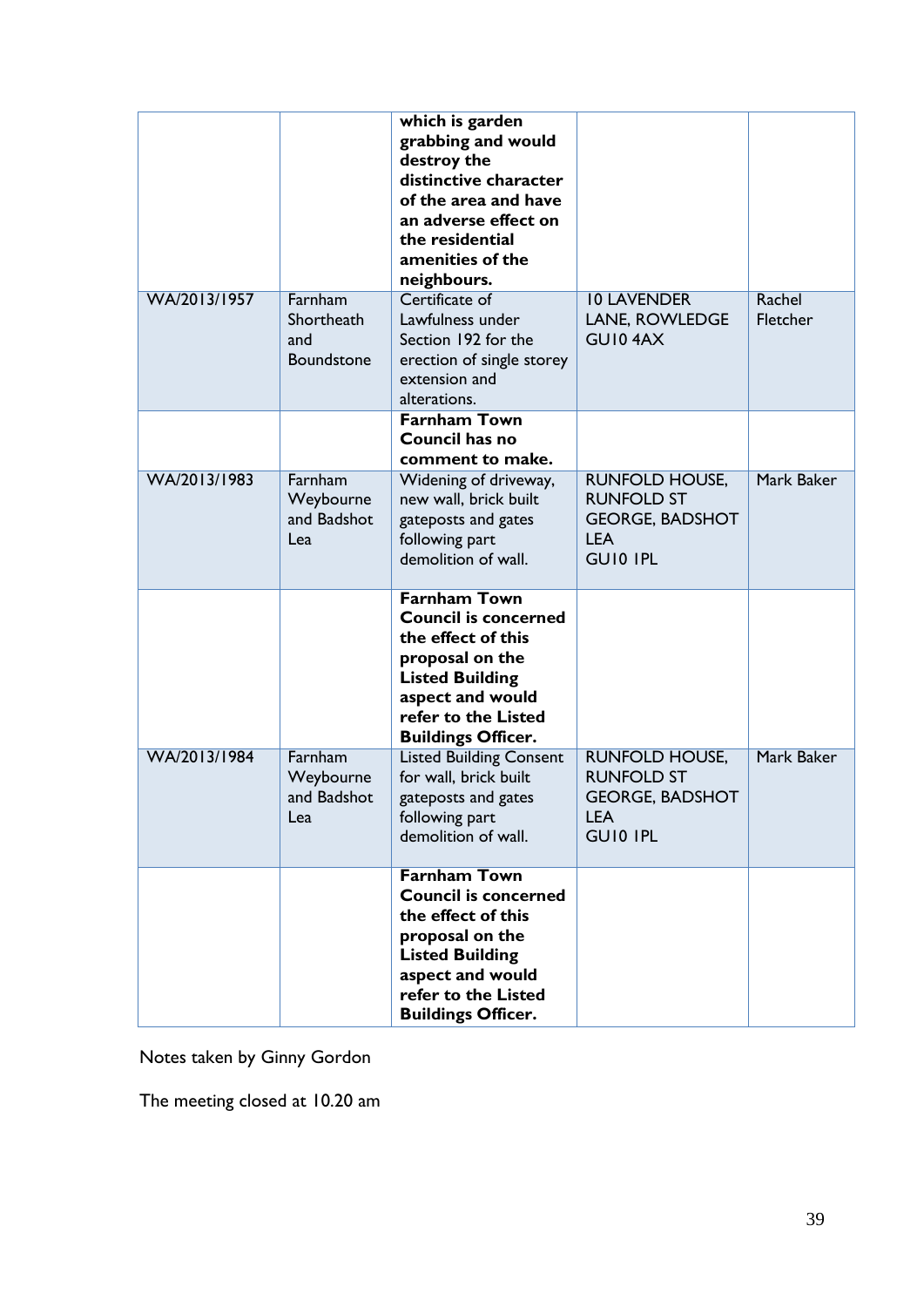



**Notes** Planning & Licensing Consultative Group

#### **Time and date**

9.15 am on Thursday 9 January 2014

**Place** Council Chamber, South Street, Farnham

#### **Planning Consultative Group Members Present** Cllr D Beaman Cllr C Cockburn Cllr J Ricketts Cllr R Steel

**Other Councillors in attendance:** Cllr P Blagden

**Officers in attendance**: Ginny Gordon

**NOTE: The comments and observations from Waverley Borough Councillors are preliminary ones prior to consideration at Borough Council level and are based on the evidence and representations to the Town Council.**

- **1. Apologies for absence** Apologies received from Councillors C Genziani
- **2. Declarations of Interest**

There were no declarations of interest.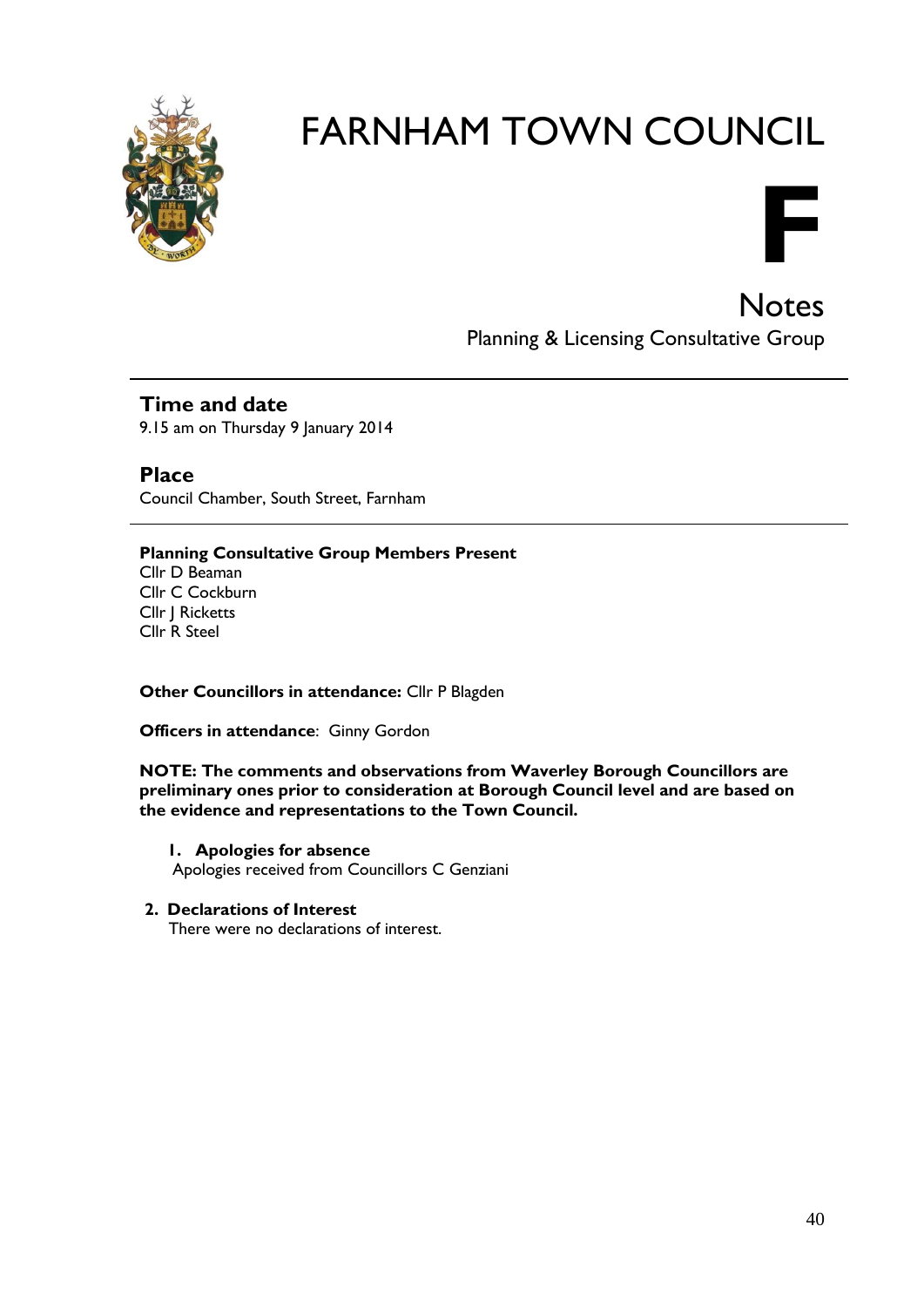| <b>Ref</b>   | Ward                                   | Proposal                                                                                                                                                                         | <b>Site Address</b>                                                     | <b>Officer</b><br><b>Name</b> |
|--------------|----------------------------------------|----------------------------------------------------------------------------------------------------------------------------------------------------------------------------------|-------------------------------------------------------------------------|-------------------------------|
| WA/2013/1987 | Farnham<br>Castle                      | Erection of extensions and<br>alterations following<br>demolition of existing<br>extension; erection of<br>detached garage/carport;<br>alterations to entrance<br>driveway.      | OLD TILES,<br><b>RUNWICK LANE,</b><br><b>RUNWICK</b><br><b>GUIO 5EE</b> | Kathryn<br>Pearson            |
|              |                                        | <b>Farnham Town Council</b><br>approves after<br>consideration on condition<br>that the extensions and<br>alterations are in line with<br>the Farnham Design<br><b>Statement</b> |                                                                         |                               |
| WA/2013/2003 | <b>Farnham Hale</b><br>and Heath End   | Erection of single storey side<br>extension.                                                                                                                                     | 3 HEATH CLOSE,<br><b>FARNHAM</b><br>GU9 0PS                             | Kathryn<br>Pearson            |
|              |                                        | <b>Farnham Town Council</b><br>approves after<br>consideration on condition<br>that the extensions are in<br>line with the Farnham<br><b>Design Statement</b>                    |                                                                         |                               |
| WA/2013/2020 | <b>Farnham Hale</b><br>and Heath End   | Erection of extensions and<br>alterations.                                                                                                                                       | 36 EAST AVENUE,<br><b>FARNHAM</b><br>GU9 ORA                            | Rachel<br><b>Kellas</b>       |
|              |                                        | <b>Farnham Town Council</b><br>approves after<br>consideration on condition<br>that the extensions and<br>alterations are in line with<br>the Farnham Design<br><b>Statement</b> |                                                                         |                               |
| TM/2013/0181 | Farnham<br>Wrecclesham<br>and Rowledge | Application to fell a tree<br>subject of Tree Preservation<br>Order WA224.                                                                                                       | 6 THE AVENUE,<br><b>FARNHAM</b><br>GUI04AL                              | MrA<br>Clout                  |
|              |                                        | No objection subject to<br>the approval of the<br><b>Arboriculture Officer</b>                                                                                                   |                                                                         |                               |

#### **3. Applications Considered by the Planning Consultative Group on Thursday 9 January 2014**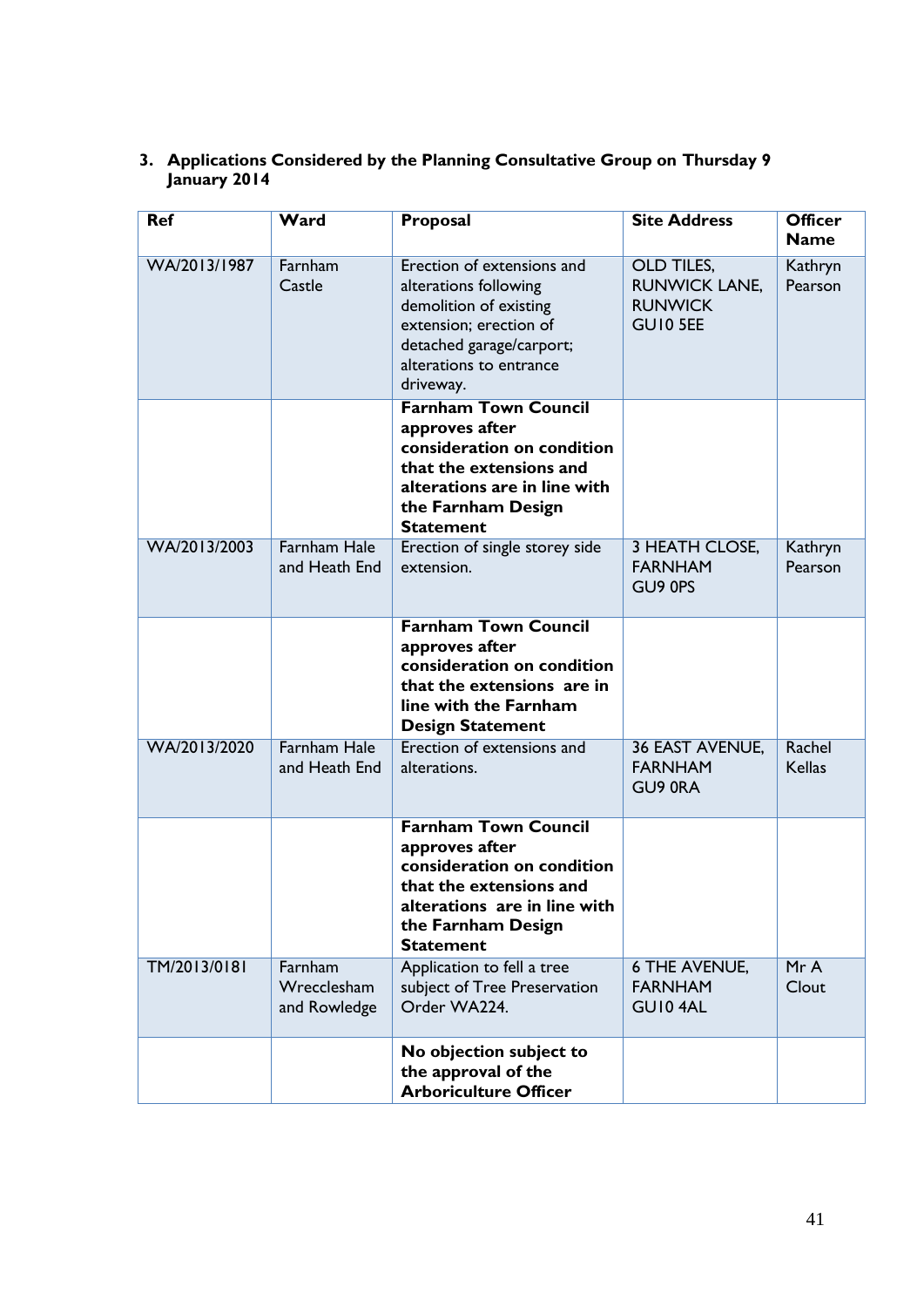| WA/2013/2004 | Farnham<br>Wrecclesham<br>and Rowledge | Consultation under Regulation<br>3 for details of low level<br>bollard lighting along the<br>proposed access road<br>pursuant to condition 7 on<br>planning approval<br>WA/2013/0829 1) demolition<br>of single storey structure and<br>construction of single and two<br>storey extensions; elevational<br>changes to existing buildings;<br>reorganisation of playing field<br>and construction of 2<br>synthetic turf pitches, 6 tennis<br>courts and associated ground<br>works, retaining walls and<br>perimeter fencing;<br>construction of new access<br>from Greenfield Road with<br>associated parking and<br>landscaping; (full permission).<br>2) Removal of other<br>structures and erection of<br>5266m2 floor space of new<br>educational. Buildings and<br>laying out of 25 parking spaces<br>with layout, scale, appearance<br>and landscaping reserved<br>(outline). Previous<br>comments: Approved<br>after consideration on<br>20.06.2013 | <b>WEYDON</b><br><b>COUNTY</b><br><b>SECONDARY</b><br>SCHOOL,<br><b>WEYDON LANE,</b><br><b>FARNHAM</b><br>GU9 8UG | Kathryn<br>Pearson      |
|--------------|----------------------------------------|--------------------------------------------------------------------------------------------------------------------------------------------------------------------------------------------------------------------------------------------------------------------------------------------------------------------------------------------------------------------------------------------------------------------------------------------------------------------------------------------------------------------------------------------------------------------------------------------------------------------------------------------------------------------------------------------------------------------------------------------------------------------------------------------------------------------------------------------------------------------------------------------------------------------------------------------------------------|-------------------------------------------------------------------------------------------------------------------|-------------------------|
|              |                                        | <b>Farnham Town Council</b><br>approves after<br>consideration                                                                                                                                                                                                                                                                                                                                                                                                                                                                                                                                                                                                                                                                                                                                                                                                                                                                                               |                                                                                                                   |                         |
| WA/2013/2030 | Farnham<br><b>Bourne</b>               | Erection of extensions and<br>alterations to bungalow to<br>form chalet bungalow.                                                                                                                                                                                                                                                                                                                                                                                                                                                                                                                                                                                                                                                                                                                                                                                                                                                                            | <b>I STREAM VALLEY</b><br>ROAD, FARNHAM<br>GUI0 3LT                                                               | Rachel<br><b>Kellas</b> |
|              |                                        | <b>Farnham Town Council</b><br>approves after<br>consideration on condition<br>that the extensions and<br>alterations are in line with<br>the Farnham Design<br><b>Statement</b>                                                                                                                                                                                                                                                                                                                                                                                                                                                                                                                                                                                                                                                                                                                                                                             |                                                                                                                   |                         |
| WA/2013/2054 | Farnham<br>Castle                      | Alterations to garage building<br>including dormer windows.                                                                                                                                                                                                                                                                                                                                                                                                                                                                                                                                                                                                                                                                                                                                                                                                                                                                                                  | THE GABLES, 29<br><b>THREE STILES</b><br>ROAD, FARNHAM<br>GU9 7DE                                                 | Kathryn<br>Pearson      |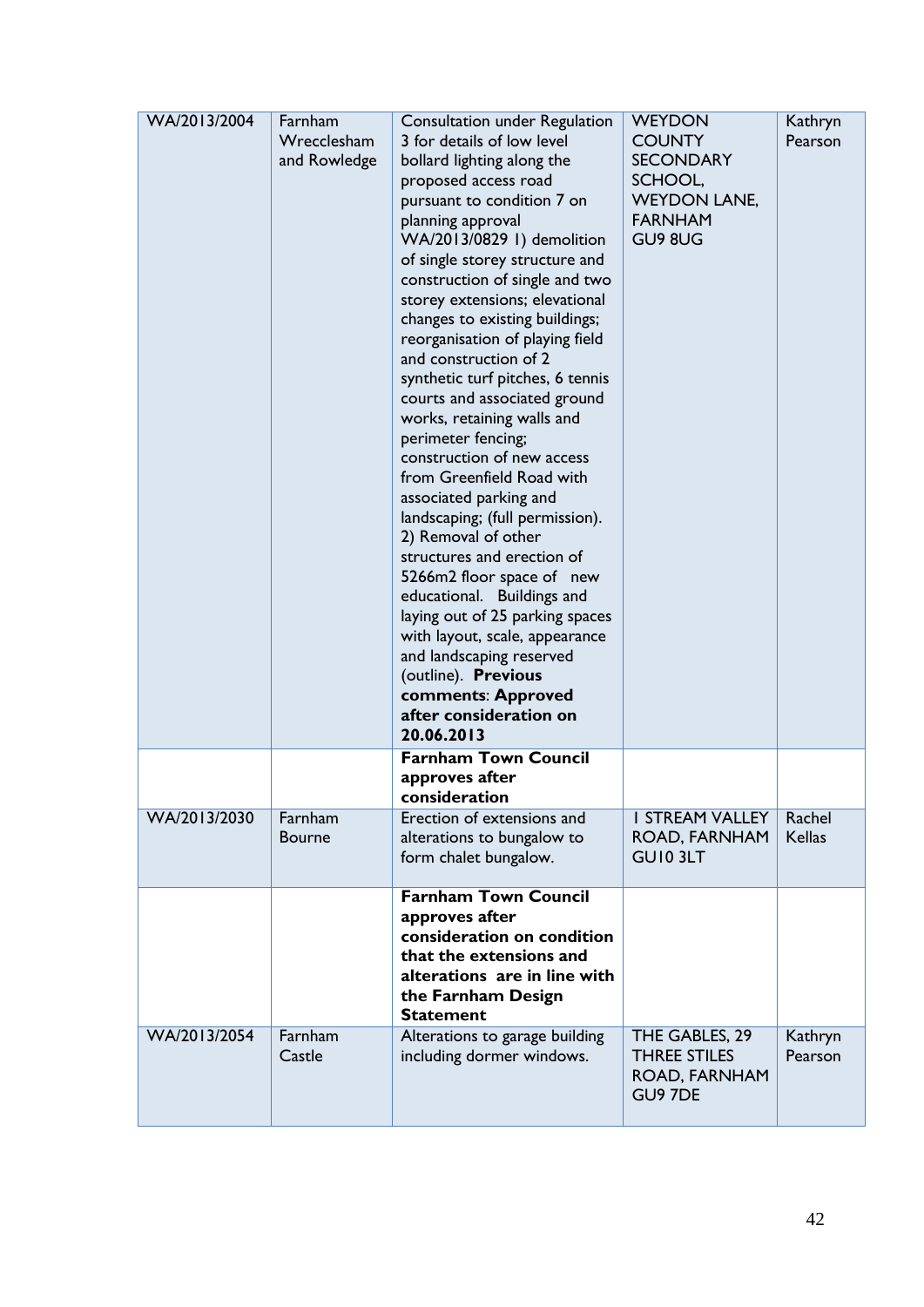|              |                     | <b>Farnham Town Council</b><br>approves after<br>consideration on condition<br>that the alterations are in<br>line with the Farnham<br><b>Design Statement and</b><br>that the garage be<br>conditioned for non-<br>residential use only |                                                                   |                         |
|--------------|---------------------|------------------------------------------------------------------------------------------------------------------------------------------------------------------------------------------------------------------------------------------|-------------------------------------------------------------------|-------------------------|
| CA/2013/0139 | Farnham<br>Castle   | <b>FARNHAM</b><br><b>CONSERVATION AREA.</b><br>Reduction of a Fig tree.                                                                                                                                                                  | <b>LAND AT</b><br><b>ST GEORGES</b><br>YARD, FARNHAM<br>GU9 7LW   | MrA<br>Clout            |
|              |                     | No objection subject to<br>the approval of the<br><b>Arboriculture Officer</b>                                                                                                                                                           |                                                                   |                         |
| WA/2013/2056 | Farnham<br>Castle   | Erection of extensions and<br>alterations to roof to provide<br>additional floor of habitable<br>accommodation.                                                                                                                          | <b>39 LARKFIELD</b><br>ROAD, FARNHAM<br><b>GU9 7DB</b>            | Rachel<br><b>Kellas</b> |
|              |                     | <b>Farnham Town Council</b><br>approves after<br>consideration on condition<br>that the alterations and<br>extensions are in line with<br>the Farnham Design<br>Statement.                                                               |                                                                   |                         |
| TM/2013/0182 | Farnham<br>Castle   | Application for works to trees<br>subject of Tree Preservation<br>Order WA282.                                                                                                                                                           | <b>LAND AT</b><br><b>THREE STILES</b><br>ROAD, FARNHAM<br>GU9 7DE | MrA<br>Clout            |
|              |                     | No objection subject to<br>the approval of the<br><b>Arboriculture Officer</b>                                                                                                                                                           |                                                                   |                         |
| WA/2013/2035 | Farnham<br>Firgrove | Erection of two storey side<br>extension and alterations<br>following demolition of<br>existing garage.                                                                                                                                  | 7 ST JOHNS<br>ROAD, FARNHAM<br><b>GU9 8NT</b>                     | Kathryn<br>Pearson      |
|              |                     | <b>Concerned about the</b><br>possible adverse effect on<br>the residential amenities<br>of the neighbours                                                                                                                               |                                                                   |                         |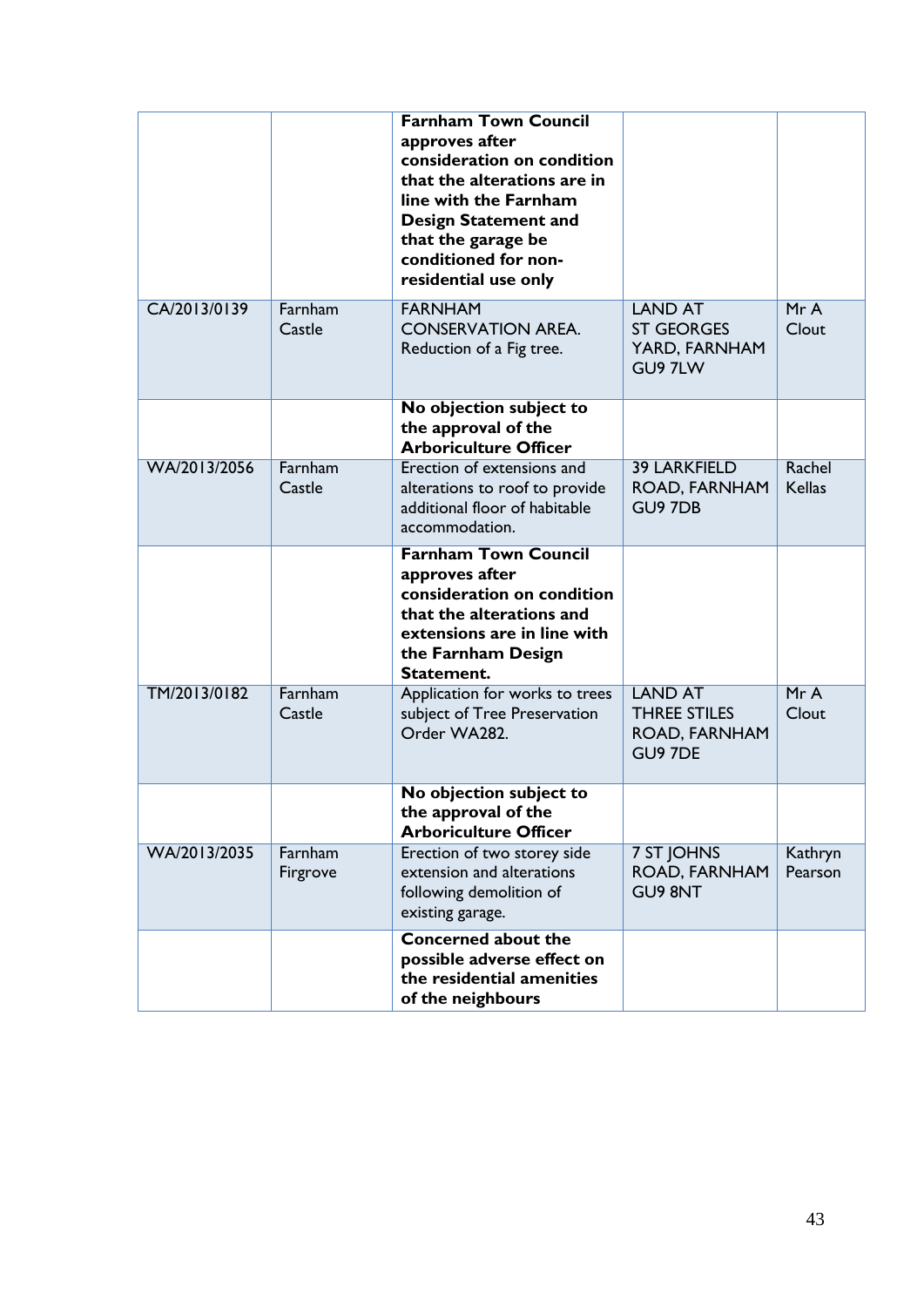| WA/2013/2051 | Farnham<br>Firgrove                        | Erection of extensions and<br>alterations to form two storey<br>dwelling (revision of<br>WA/2013/0218). Previous<br>comments were as<br>follows: Approved - on<br>the condition that the<br>conversion and alterations<br>are in line with the<br>particulars of the Farnham<br><b>Design Statement.</b> | <b>9A TREBOR</b><br><b>AVENUE,</b><br><b>FARNHAM</b><br>GU9 8JH | Tim<br><b>Bryson</b> |
|--------------|--------------------------------------------|----------------------------------------------------------------------------------------------------------------------------------------------------------------------------------------------------------------------------------------------------------------------------------------------------------|-----------------------------------------------------------------|----------------------|
|              |                                            | <b>Farnham Town Council</b><br>approves after<br>consideration on condition<br>that the extensions and<br>alterations are in line with<br>the Farnham Design<br><b>Statement</b>                                                                                                                         |                                                                 |                      |
| WA/2013/2048 | <b>Farnham Moor</b><br>Park                | Application under Section 73<br>to vary Condition 8 of<br>WA/2013/0006 (plan<br>numbers) to allow alterations<br>to elevations. Previous<br>comments were as<br>follows: Approved after<br>consideration on<br>24.01.2013                                                                                | <b>24 CROOKSBURY</b><br>ROAD, FARNHAM<br><b>GUIO IQE</b>        | Rachel<br>Fletcher   |
|              |                                            | The proposed extensions<br>and alterations make this<br>proposal unacceptable in<br>this back garden<br>development.                                                                                                                                                                                     |                                                                 |                      |
| WA/2013/2065 | Farnham<br>Shortheath<br>and<br>Boundstone | Erection of timber framed<br>double garage and store in<br>conjunction with site<br>landscaping.                                                                                                                                                                                                         | 10 JUBILEE LANE,<br><b>FARNHAM</b><br>GUI04SZ                   | Tim<br><b>Bryson</b> |
|              |                                            | <b>Farnham Town Council</b><br>approves after<br>consideration on condition<br>that the alterations are in<br>line with the Farnham<br><b>Design Statement and</b><br>that the garage be<br>conditioned for non-<br>residential use only                                                                 |                                                                 |                      |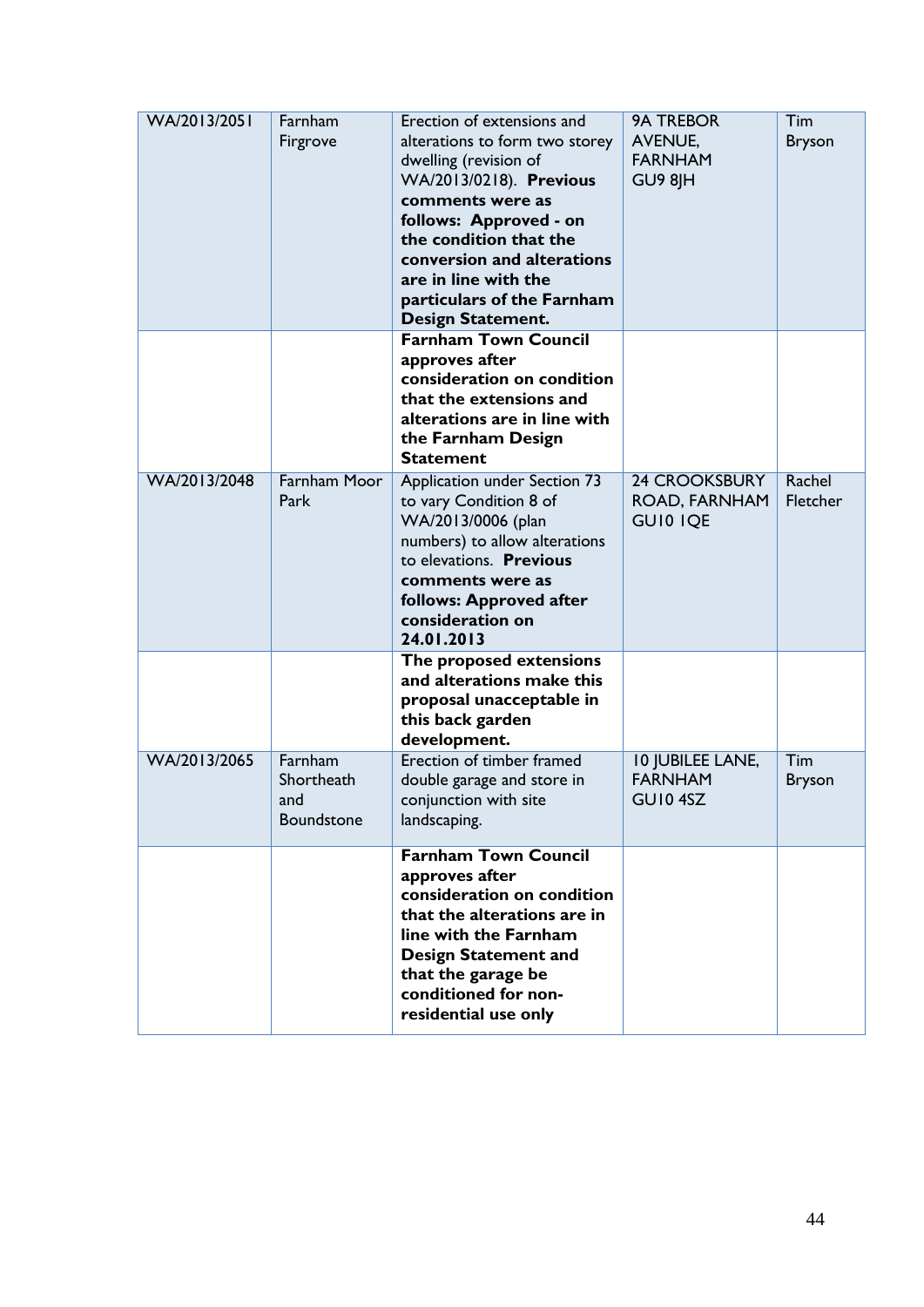| NMA/2013/0157 | Farnham<br>Shortheath<br>and<br>Boundstone        | Non material amendment to<br>WA/2012/1660 to provide a<br>door canopy to rear flat,<br>addition of solar panels, and<br>alterations to windows and<br>walls. Previous comments<br>were as follows:<br><b>Approved after</b><br>consideration on<br>08/11/2012                                                                     | <b>BELMONT</b><br>HOUSE,<br><b>GREEN LANE,</b><br><b>FARNHAM</b><br><b>GU9 8AU</b> | Mrs M<br>Knight      |
|---------------|---------------------------------------------------|-----------------------------------------------------------------------------------------------------------------------------------------------------------------------------------------------------------------------------------------------------------------------------------------------------------------------------------|------------------------------------------------------------------------------------|----------------------|
|               |                                                   | <b>Farnham Town Council</b><br>approves after<br>consideration on condition<br>that the alterations are in<br>line with the Farnham<br><b>Design Statement</b>                                                                                                                                                                    |                                                                                    |                      |
| NMA/2013/0156 | Farnham<br>Shortheath<br>and<br><b>Boundstone</b> | Non material amendment to<br>WA/2013/0171 to alter the<br>size of the bike shed and<br>boundary line to the rear of<br>the site. Previous<br>comments were as<br>follows: Approved - on<br>the condition that the<br>conversion and alterations<br>are in line with the<br>particulars of the Farnham<br><b>Design Statement.</b> | <b>33 SHORTHEATH</b><br>ROAD, FARNHAM<br>GU9 8SH                                   | Mrs M<br>Knight      |
|               |                                                   | <b>Farnham Town Council</b><br>approves on the condition<br>that the alterations are in<br>line with the particulars of<br>the Farnham Design<br>Statement.                                                                                                                                                                       |                                                                                    |                      |
| WA/2013/2059  | Farnham<br>Weybourne<br>and Badshot<br>Lea        | Erection of extensions.                                                                                                                                                                                                                                                                                                           | 36 COPSE<br><b>AVENUE,</b><br><b>FARNHAM</b><br>GU9 9EB                            | Mark<br><b>Baker</b> |
|               |                                                   | <b>Farnham Town Council</b><br>approves on the condition<br>that the extensions are in<br>line with the particulars of<br>the Farnham Design<br>Statement.                                                                                                                                                                        |                                                                                    |                      |
| WA/2013/2062  | Farnham<br>Weybourne<br>and Badshot<br>Lea        | Erection of single storey side<br>extension.                                                                                                                                                                                                                                                                                      | <b>19 BADSHOT</b><br>PARK, BADSHOT<br><b>LEA</b><br>GU9 9JU                        | Tim<br><b>Bryson</b> |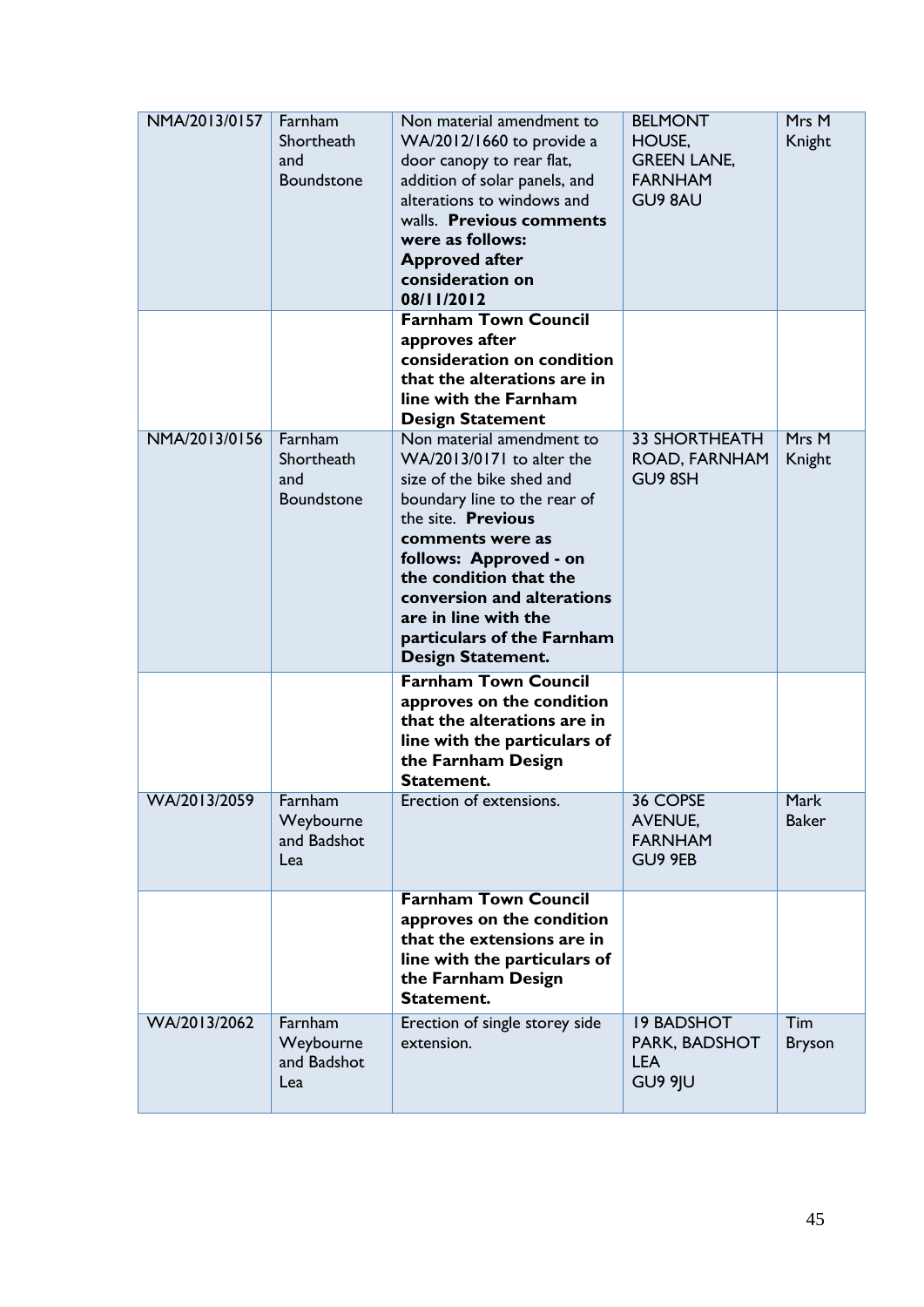|               |                          | <b>Farnham Town Council</b><br>approves on the condition<br>that the extensions are in<br>line with the particulars of<br>the Farnham Design<br>Statement.                                                                                                                                                                               |                                                                          |                      |
|---------------|--------------------------|------------------------------------------------------------------------------------------------------------------------------------------------------------------------------------------------------------------------------------------------------------------------------------------------------------------------------------------|--------------------------------------------------------------------------|----------------------|
| WA/2013/2027  | Farnham<br><b>Bourne</b> | Erection of a dwelling<br>incorporating existing garage.                                                                                                                                                                                                                                                                                 | <b>LAND AT 22</b><br><b>LONGDOWN</b><br>ROAD, FARNHAM<br><b>GU10 3JU</b> | Kathryn<br>Pearson   |
|               |                          | <b>Strongly object, the</b><br>proposal is at odds with<br><b>BE3</b> and is garden<br>grabbing and to the<br><b>Farnham Design</b><br><b>Statement and emerging</b><br>Neighbourhood Plan.                                                                                                                                              |                                                                          |                      |
| NMA/2013/0151 | Farnham<br>Castle        | Amendment to<br>WA/2011/0298 for internal<br>changes, along with change to<br>porch roof, changes to<br>conservatory windows and<br>doors, addition of roof lights<br>to bedrooms and<br>conservatory. Previous<br>comments on 17.03.2011<br>were as follows:<br><b>Concerned about</b><br>destruction of garden and<br>garden grabbing. | <b>17 LARKFIELD</b><br>ROAD, FARNHAM<br>GU9 7DB                          | Mrs M<br>Knight      |
|               |                          | This amendment has<br>already been allowed.                                                                                                                                                                                                                                                                                              |                                                                          |                      |
| WA/2013/2024  | Farnham<br>Castle        | <b>Certificate of Lawfulness</b><br>under Section 192 for the<br>erection of a single storey<br>extension together with<br>alterations following<br>demolition of existing<br>additions.                                                                                                                                                 | 2 TIMBER CLOSE,<br>THE HART.<br><b>FARNHAM</b><br>GU9 7HE                | Kathryn<br>Pearson   |
|               |                          | <b>Farnham Town Council</b><br>has no comment to make<br>but objects to the<br>increasing number of 192<br>applications                                                                                                                                                                                                                  |                                                                          |                      |
| WA/2013/1989  | Farnham<br>Firgrove      | Erection of rear extension<br>following demolition of<br>existing conservatory.                                                                                                                                                                                                                                                          | 4 YORK ROAD,<br><b>FARNHAM</b><br>GU9 8JX                                | Mark<br><b>Baker</b> |
|               |                          | Concerned about the<br>possible adverse effects on<br>the neighbours' amenities.                                                                                                                                                                                                                                                         |                                                                          |                      |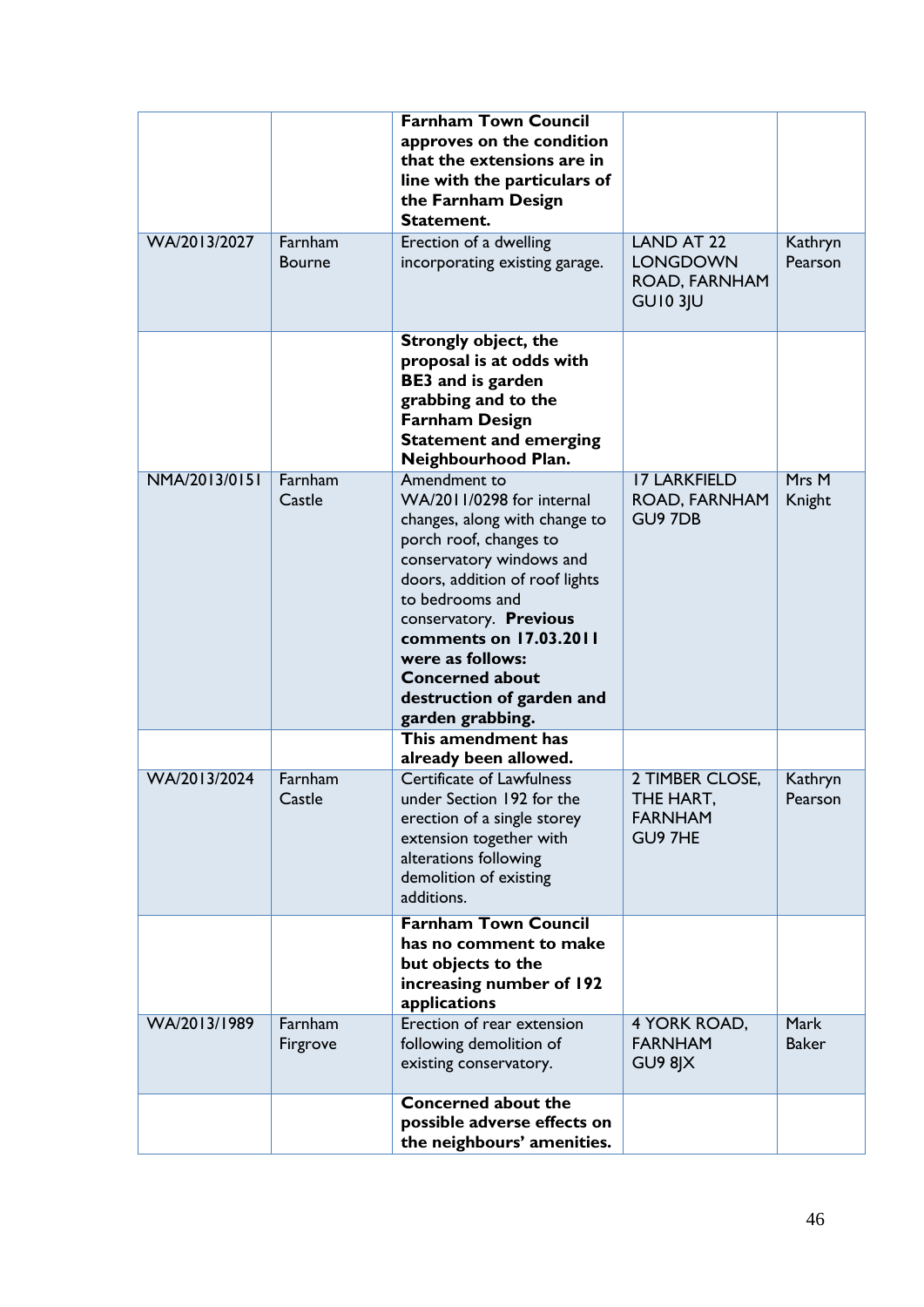| WA/2013/2017 | Farnham Moor<br>Park                   | Erection of extensions and<br>alterations to roof to provide<br>habitable accommodation.                                                                                                                                                                                                 | 39 HALE ROAD,<br><b>FARNHAM</b><br>GU9 9OR                                                                | Rachel<br><b>Kellas</b>     |
|--------------|----------------------------------------|------------------------------------------------------------------------------------------------------------------------------------------------------------------------------------------------------------------------------------------------------------------------------------------|-----------------------------------------------------------------------------------------------------------|-----------------------------|
|              |                                        | Strongly object about the<br>adverse effect on the<br>street scene. The<br>proposed alterations and<br>extensions are out of<br>character with the area<br>and Farnham Design<br><b>Statement. Farnham</b><br>Town council is concerned<br>about insufficient parking<br>on a busy road. |                                                                                                           |                             |
| WA/2013/1999 | Farnham<br>Wrecclesham<br>and Rowledge | Erection of store and<br>replacement of flat roof with<br>pitched roof.                                                                                                                                                                                                                  | <b>WRECCLESHAM</b><br><b>COMMUNITY</b><br><b>CENTRE,</b><br><b>GREENFIELD</b><br>ROAD, FARNHAM<br>GU9 8TI | <b>Mark</b><br><b>Baker</b> |
|              |                                        | <b>Farnham Town Council</b><br>has no comment due to<br>the council's interest in<br>Wreccclesham<br><b>Community Centre</b>                                                                                                                                                             |                                                                                                           |                             |
| WA/2013/1992 | Farnham<br>Wrecclesham<br>and Rowledge | Listed Building Consent for<br>alterations.                                                                                                                                                                                                                                              | <b>FARNHAM</b><br>POTTERY,<br>POTTERY LANE,<br><b>WRECCLESHAM</b><br><b>GU10 4QJ</b>                      | Rachel<br><b>Kellas</b>     |
|              |                                        | No objections subject to<br>the approval of the Listed<br><b>Buildings Officer.</b>                                                                                                                                                                                                      |                                                                                                           |                             |
| DW/2013/0029 | Farnham<br>Wrecclesham<br>and Rowledge | The erection of a single storey<br>rear extension which would<br>extend beyond the rear wall<br>of the original house by 7.7 m,<br>for which the height would be<br>4 m, and for which the height<br>of the eaves would be 2.9 m.                                                        | <b>6A ROSEMARY</b><br>LANE,<br><b>ROWLEDGE</b><br>GUI04DB                                                 | Rachel<br><b>Kellas</b>     |
|              |                                        | <b>Farnham Town Council is</b><br>concerned about the<br>access to the site during<br>construction.                                                                                                                                                                                      |                                                                                                           |                             |
| WA/2013/2043 | Farnham<br>Castle                      | Installation of new shop<br>from III                                                                                                                                                                                                                                                     | 21 THE<br><b>BOROUGH,</b><br><b>FARNHAM</b><br>GU9 7NQ                                                    | Mark<br><b>Baker</b>        |
|              |                                        | <b>Farnham Town Council is</b><br>determined to raise the                                                                                                                                                                                                                                |                                                                                                           |                             |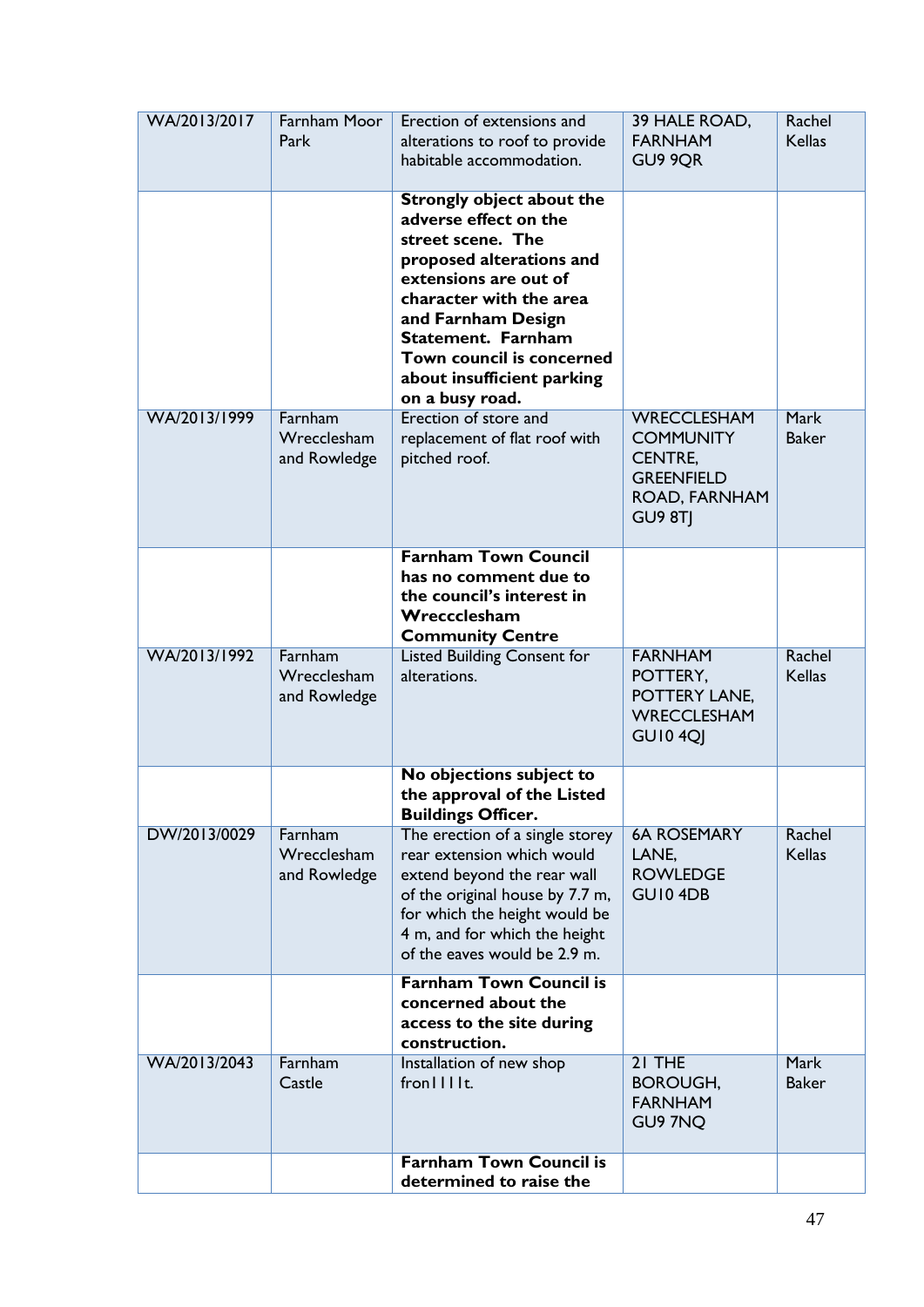|              |                                      | standard of shop fronts in<br>the Conservation Area<br>and keep them in line with<br>this historic Georgian<br>town. It welcomes the<br>inclusion of stall risers and<br>Corinthian columns.                                                                          |                                                           |                         |
|--------------|--------------------------------------|-----------------------------------------------------------------------------------------------------------------------------------------------------------------------------------------------------------------------------------------------------------------------|-----------------------------------------------------------|-------------------------|
| WA/2013/2058 | Farnham<br>Castle                    | Listed Building Consent for<br>internal alterations.                                                                                                                                                                                                                  | <b>49 DOWNING</b><br>STREET,<br><b>FARNHAM</b><br>GU9 7PH | Tim<br><b>Bryson</b>    |
|              |                                      | No objections subject to<br>the approval of the Listed<br><b>Buildings Officer.</b>                                                                                                                                                                                   |                                                           |                         |
| WA/2013/2068 | <b>Farnham Hale</b><br>and Heath End | <b>Certificate of Lawfulness</b><br>under Section 192 for<br>construction of a dormer<br>window, installation of roof<br>light and use of roof space as<br>habitable accommodation.                                                                                   | <b>6 BETHEL CLOSE,</b><br><b>FARNHAM</b><br>GU9 0PZ       | Rachel<br><b>Kellas</b> |
|              |                                      | <b>Farnham Town Council</b><br>has no comment to make<br>but objects to the<br>increasing number of 192<br>applications                                                                                                                                               |                                                           |                         |
| WA/2013/2074 | Farnham<br><b>Upper Hale</b>         | Erection of dwelling and<br>garage following demolition of<br>existing dwelling; formation of<br>new vehicular access, driveway<br>and erection of entrance<br>gates.                                                                                                 | <b>169 UPPER HALE</b><br>ROAD, FARNHAM<br>GU9 0JE         | Tim<br><b>Bryson</b>    |
|              |                                      | The Town Council is very<br>concerned about the size<br>of the building, which is<br>out of character with the<br>area and also concerned<br>about where the<br>construction lorries will<br>park during construction<br>on this very busy road that<br>has a school. |                                                           |                         |
| TM/2013/0187 | Farnham<br><b>Bourne</b>             | Application for works to trees<br>subject of Tree Preservation<br>Order 2/00.                                                                                                                                                                                         | 7 BOURNE FIRS,<br><b>FARNHAM</b><br>GUI0 3QD              | MrA<br>Clout            |
|              |                                      | No objection subject to<br>the approval of the<br><b>Arboriculture Officer.</b><br><b>Farnham Town Council is</b><br>very concerned about the<br>inconsistency in allowing<br>certain trees to be felled                                                              |                                                           |                         |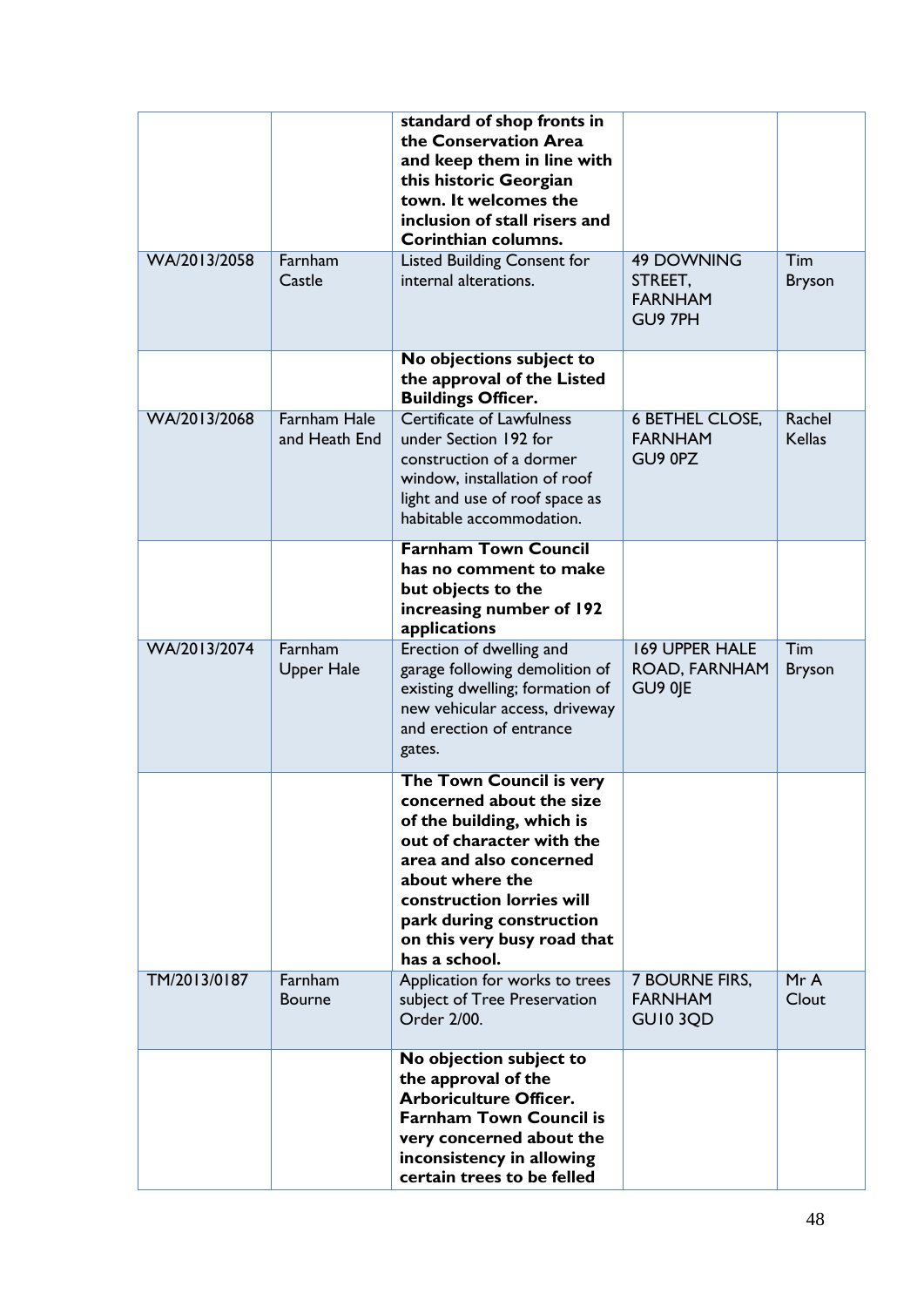|              |                          | without replacing them<br>and a loss of trees, and the<br>general feeling that there<br>is not sufficient<br>management of trees in<br>the borough and the Town<br>council does not want the<br>character of the area<br>destroyed.                                                                                                                                                                                                             |                                                         |              |
|--------------|--------------------------|-------------------------------------------------------------------------------------------------------------------------------------------------------------------------------------------------------------------------------------------------------------------------------------------------------------------------------------------------------------------------------------------------------------------------------------------------|---------------------------------------------------------|--------------|
| TM/2013/0192 | Farnham<br><b>Bourne</b> | Application for works to fell a<br>tree subject of Tree<br>Preservation Order 1/00.                                                                                                                                                                                                                                                                                                                                                             | 7 MANOR<br><b>GARDENS,</b><br><b>FARNHAM</b><br>GUI03QB | MrA<br>Clout |
|              |                          | No objection subject to<br>the approval of the<br><b>Arboriculture Officer.</b><br><b>Farnham Town Council is</b><br>very concerned about the<br>inconsistency in allowing<br>certain trees to be felled<br>without replacing them<br>and a loss of trees, and the<br>general feeling that there<br>is not sufficient<br>management of trees in<br>the borough and the Town<br>council does not want the<br>character of the area<br>destroyed. |                                                         |              |
| CA/2013/0143 | Farnham<br><b>Bourne</b> | <b>GREAT AUSTINS FARNHAM</b><br><b>CONSERVATION AREA.</b><br>Works to one Oak tree.                                                                                                                                                                                                                                                                                                                                                             | <b>3A GREENHILL</b><br>ROAD, FARNHAM<br>GU9 8JN         | MrA<br>Clout |
|              |                          | No objection subject to<br>the approval of the<br><b>Arboriculture Officer.</b><br><b>Farnham Town Council is</b><br>very concerned about the<br>inconsistency in allowing<br>certain trees to be felled<br>without replacing them<br>and a loss of trees, and the<br>general feeling that there<br>is not sufficient<br>management of trees in<br>the borough and the Town<br>council does not want the<br>character of the area<br>destroyed. |                                                         |              |
| CA/2013/0141 | Farnham<br>Bourne        | <b>GREAT AUSTINS FARNHAM</b><br><b>CONSERVATION AREA.</b><br>Works to trees.                                                                                                                                                                                                                                                                                                                                                                    | <b>84 TILFORD</b><br>ROAD, FARNHAM<br>GU9 8DS           | MrA<br>Clout |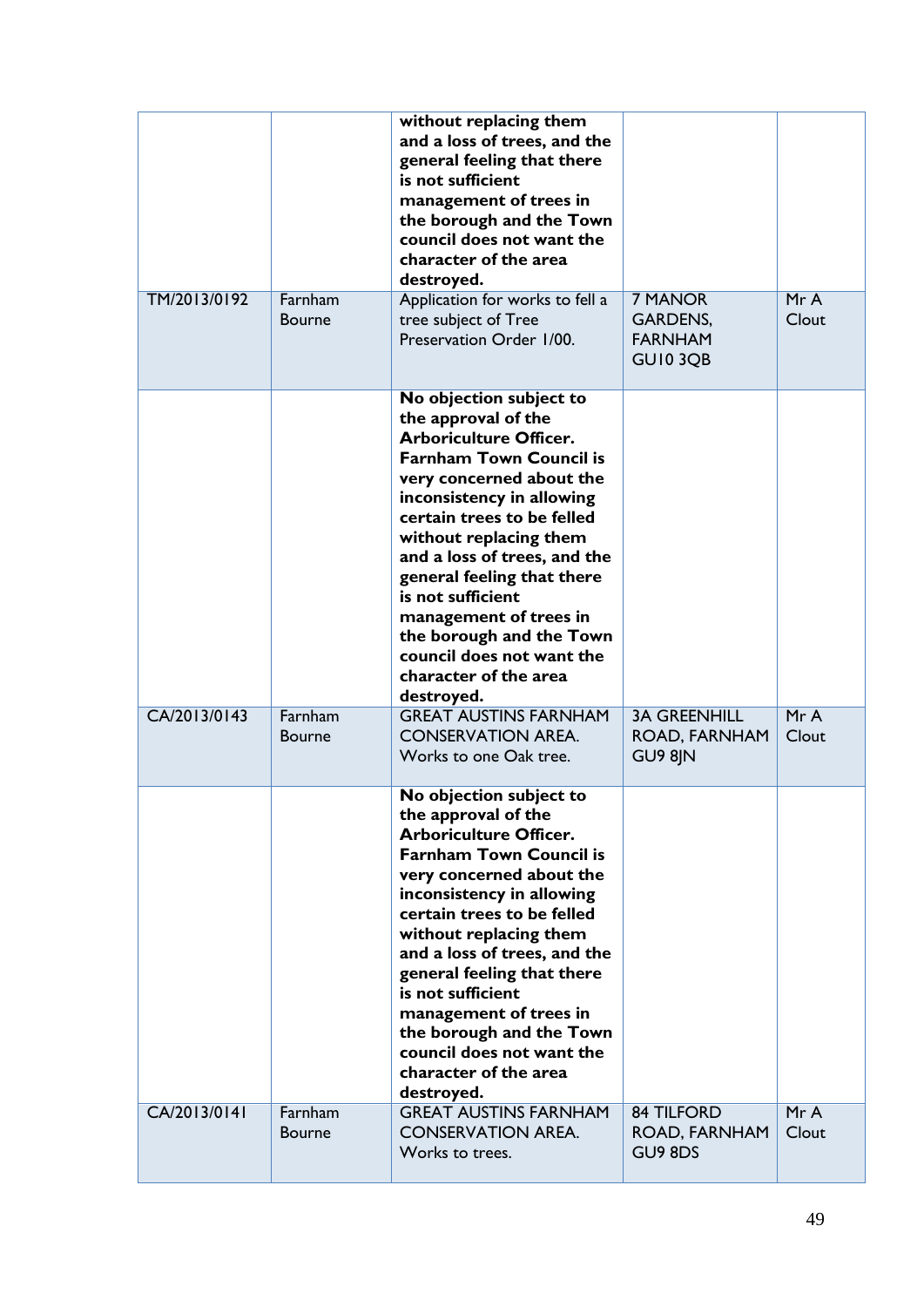|              |                   | No objection subject to<br>the approval of the<br><b>Arboriculture Officer.</b><br><b>Farnham Town Council is</b><br>very concerned about the<br>inconsistency in allowing<br>certain trees to be felled<br>without replacing them<br>and a loss of trees, and the<br>general feeling that there<br>is not sufficient<br>management of trees in<br>the borough and the Town<br>council does not want the<br>character of the area<br>destroyed. |                                                                                    |                             |
|--------------|-------------------|-------------------------------------------------------------------------------------------------------------------------------------------------------------------------------------------------------------------------------------------------------------------------------------------------------------------------------------------------------------------------------------------------------------------------------------------------|------------------------------------------------------------------------------------|-----------------------------|
| WA/2013/2102 | Farnham<br>Castle | Erection of part single storey<br>and part two storey rear<br>extension and front porch.                                                                                                                                                                                                                                                                                                                                                        | <b>22 MARSTON</b><br>ROAD, FARNHAM<br><b>GU9 7BN</b>                               | Rachel<br><b>Kellas</b>     |
|              |                   | <b>Approved after</b><br>consideration and on the<br>condition that the<br>extensions and alterations<br>are in line with the<br>particulars of the Farnham<br><b>Design Statement.</b>                                                                                                                                                                                                                                                         |                                                                                    |                             |
| WA/2013/2099 | Farnham<br>Castle | Alterations to garage to<br>provide habitable<br>accommodation.                                                                                                                                                                                                                                                                                                                                                                                 | <b>POTTERS</b><br>COTTAGE, 69B<br><b>WEST STREET,</b><br><b>FARNHAM</b><br>GU9 7EH | <b>Mark</b><br><b>Baker</b> |
|              |                   | <b>Approved after</b><br>consideration and on the<br>condition that the<br>alterations are in line with<br>the particulars of the<br><b>Farnham Design</b><br>Statement.                                                                                                                                                                                                                                                                        |                                                                                    |                             |
| WA/2013/2079 | Farnham<br>Castle | Erection of double garage<br>building.                                                                                                                                                                                                                                                                                                                                                                                                          | <b>II OLD PARK</b><br>LANE, FARNHAM<br>GU9 0AJ                                     | Kathryn<br>Pearson          |
|              |                   | <b>Approved after</b><br>consideration and on the<br>condition that the<br>alterations are in line with<br>the particulars of the<br><b>Farnham Design</b><br><b>Statement and that the</b><br>garage be conditioned for<br>non-habitable use only.                                                                                                                                                                                             |                                                                                    |                             |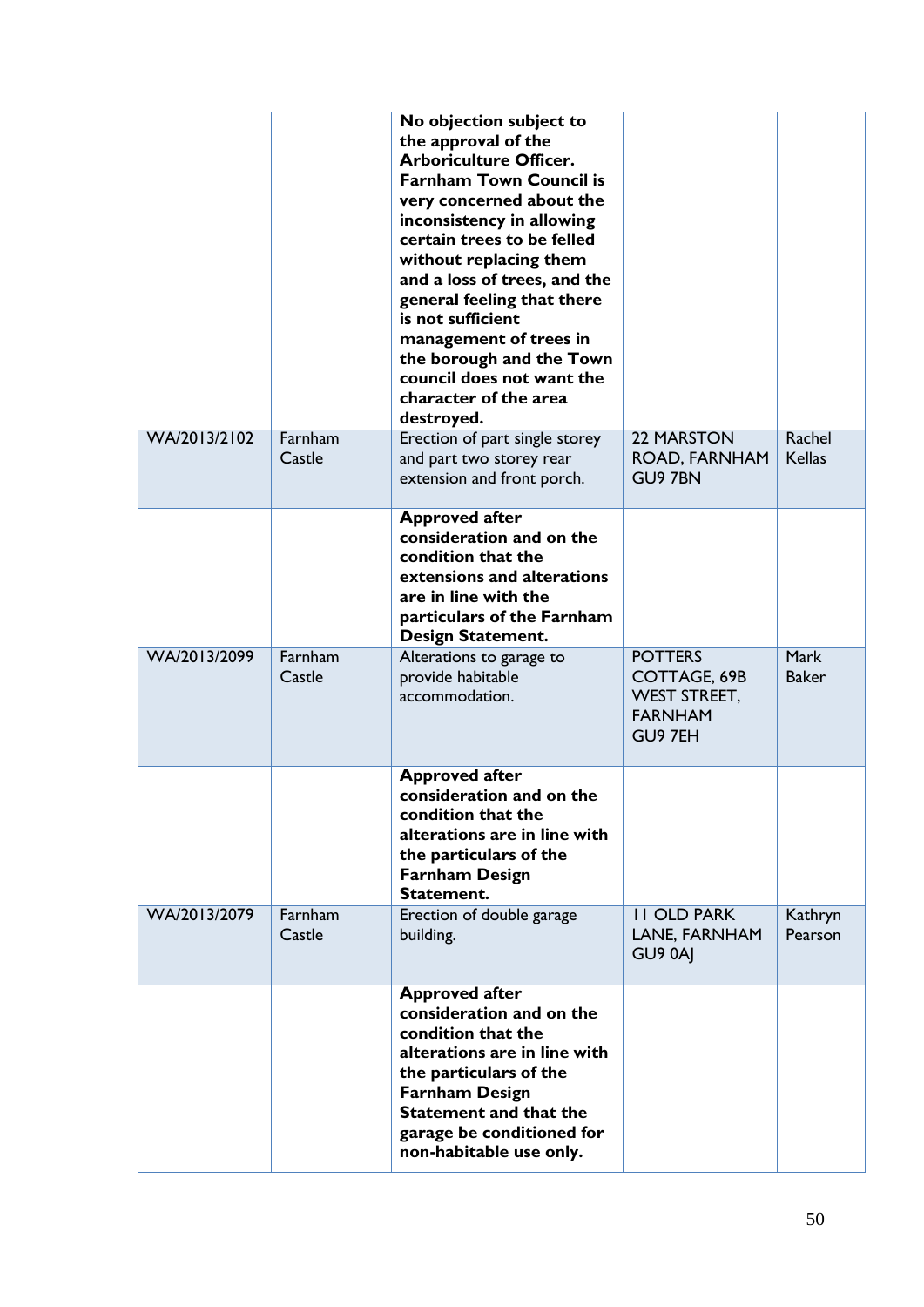| WA/2013/2085 | Farnham Hale<br>and Heath End              | Erection of single-storey<br>extension.                                                                                                                                                                                                                                                                                                                                                                                                         | <b>5 BISHOP</b><br>SUMNER DRIVE,<br><b>FARNHAM</b><br>GU9 0HQ      | Kathryn<br>Pearson          |
|--------------|--------------------------------------------|-------------------------------------------------------------------------------------------------------------------------------------------------------------------------------------------------------------------------------------------------------------------------------------------------------------------------------------------------------------------------------------------------------------------------------------------------|--------------------------------------------------------------------|-----------------------------|
|              |                                            | <b>Approved after</b><br>consideration and on the<br>condition that the<br>extensions and alterations<br>are in line with the<br>particulars of the Farnham<br><b>Design Statement.</b>                                                                                                                                                                                                                                                         |                                                                    |                             |
| WA/2013/2082 | Farnham<br>Moor Park                       | Erection of two storey side<br>and rear extension and<br>alterations following<br>demolition of existing<br>workshop.                                                                                                                                                                                                                                                                                                                           | 34 HALE ROAD,<br><b>FARNHAM</b><br>GU9 9QH                         | Tim<br><b>Bryson</b>        |
|              |                                            | <b>Approved after</b><br>consideration and on the<br>condition that the<br>extensions and alterations<br>are in line with the<br>particulars of the Farnham<br><b>Design Statement.</b>                                                                                                                                                                                                                                                         |                                                                    |                             |
| TM/2013/0193 | Farnham<br>Shortheath<br>and<br>Boundstone | Application for works to a<br>tree subject of Tree<br>Preservation Order 26/00.                                                                                                                                                                                                                                                                                                                                                                 | <b>29 SHORTHEATH</b><br>ROAD, FARNHAM<br>GU9 8SN                   | MrA<br>Clout                |
|              |                                            | No objection subject to<br>the approval of the<br><b>Arboriculture Officer.</b><br><b>Farnham Town Council is</b><br>very concerned about the<br>inconsistency in allowing<br>certain trees to be felled<br>without replacing them<br>and a loss of trees, and the<br>general feeling that there<br>is not sufficient<br>management of trees in<br>the borough and the Town<br>council does not want the<br>character of the area<br>destroyed. |                                                                    |                             |
| WA/2013/2081 | Farnham<br>Shortheath<br>and<br>Boundstone | Erection of rear extensions<br>and alterations; raised decking<br>area.                                                                                                                                                                                                                                                                                                                                                                         | <b>39 SANDROCK</b><br>HILL ROAD,<br><b>WRECCLESHAM</b><br>GUI0 4SU | <b>Mark</b><br><b>Baker</b> |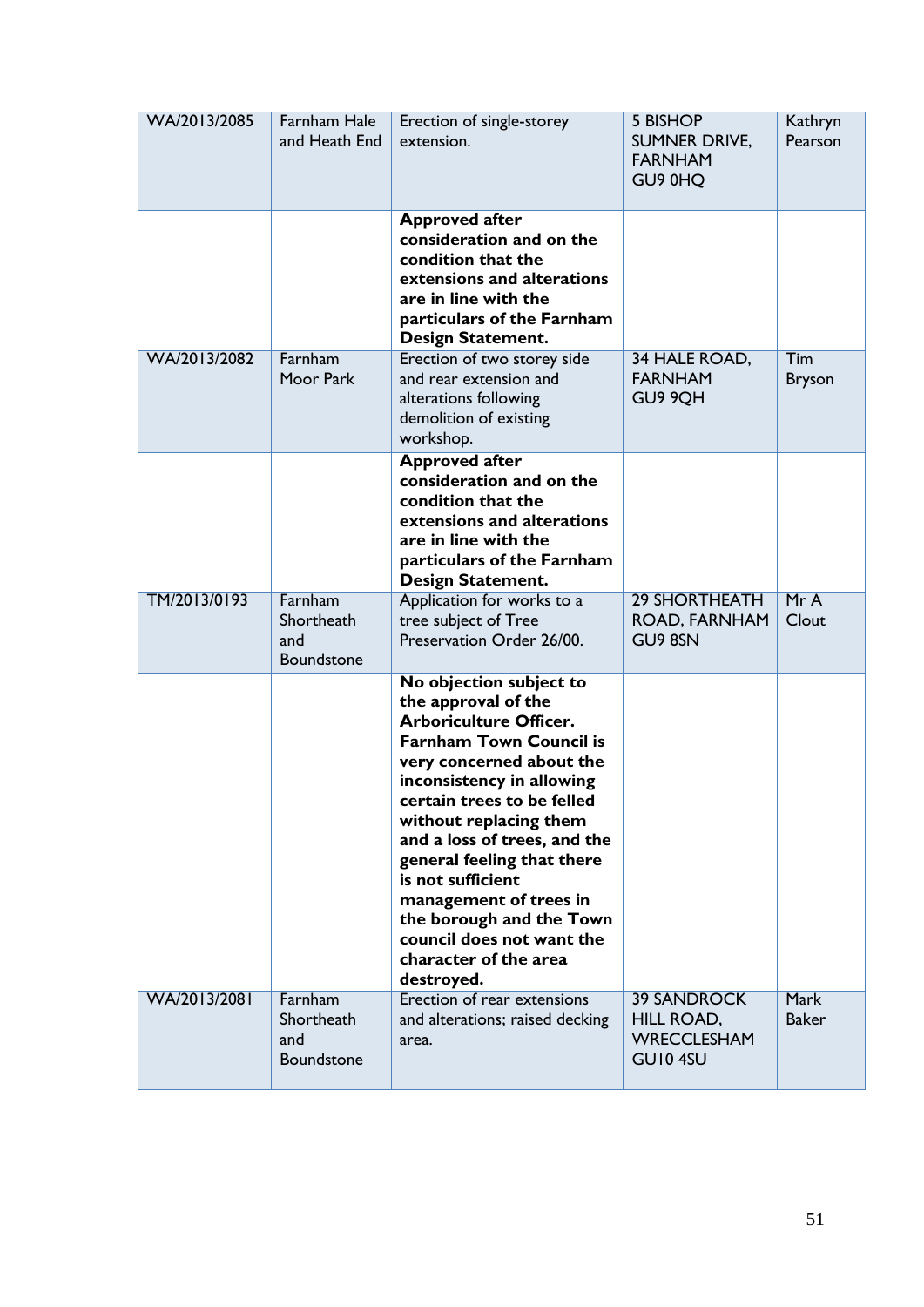|              |                                                   | <b>Approved after</b><br>consideration and on the<br>condition that the<br>extensions and alterations<br>are in line with the<br>particulars of the Farnham<br><b>Design Statement.</b>                                                                                                                                                                                                                                                         |                                                           |                      |
|--------------|---------------------------------------------------|-------------------------------------------------------------------------------------------------------------------------------------------------------------------------------------------------------------------------------------------------------------------------------------------------------------------------------------------------------------------------------------------------------------------------------------------------|-----------------------------------------------------------|----------------------|
| WA/2013/2076 | Farnham<br>Shortheath<br>and<br><b>Boundstone</b> | Erection of 2 dwellings with<br>parking following demolition of<br>existing bungalow (revision of<br>WA/2013/1513). Previous<br>comments on 03.10.2013<br>were as follows: This is<br>overdevelopment of the<br>site and concerned at the<br>adverse effect on the<br>street scene                                                                                                                                                              | 9 CHESTNUT<br><b>AVENUE,</b><br><b>FARNHAM</b><br>GU9 8UL | Mark<br><b>Baker</b> |
|              |                                                   | <b>Farnham Town Council is</b><br>concerned that this is<br>overdevelopment of the<br>site and concerned about<br>the adverse effect on the<br>street scene                                                                                                                                                                                                                                                                                     |                                                           |                      |
| TM/2013/0188 | Farnham<br>Weybourne<br>and Badshot<br>Lea        | Application for works to trees<br>subject of Tree Preservation<br>Order 11/00.                                                                                                                                                                                                                                                                                                                                                                  | 3 FAIRACRES,<br><b>FARNHAM</b><br>GUI04AQ                 | MrA<br>Clout         |
|              |                                                   | No objection subject to<br>the approval of the<br><b>Arboriculture Officer.</b><br><b>Farnham Town Council is</b><br>very concerned about the<br>inconsistency in allowing<br>certain trees to be felled<br>without replacing them<br>and a loss of trees, and the<br>general feeling that there<br>is not sufficient<br>management of trees in<br>the borough and the Town<br>council does not want the<br>character of the area<br>destroyed. |                                                           |                      |
| WA/2013/2086 | Farnham<br>Wrecclesham<br>and Rowledge            | Erection of extensions and<br>alterations.                                                                                                                                                                                                                                                                                                                                                                                                      | <b>18A FULLERS</b><br>ROAD,<br><b>ROWLEDGE</b><br>GUI04BP | Tim<br><b>Bryson</b> |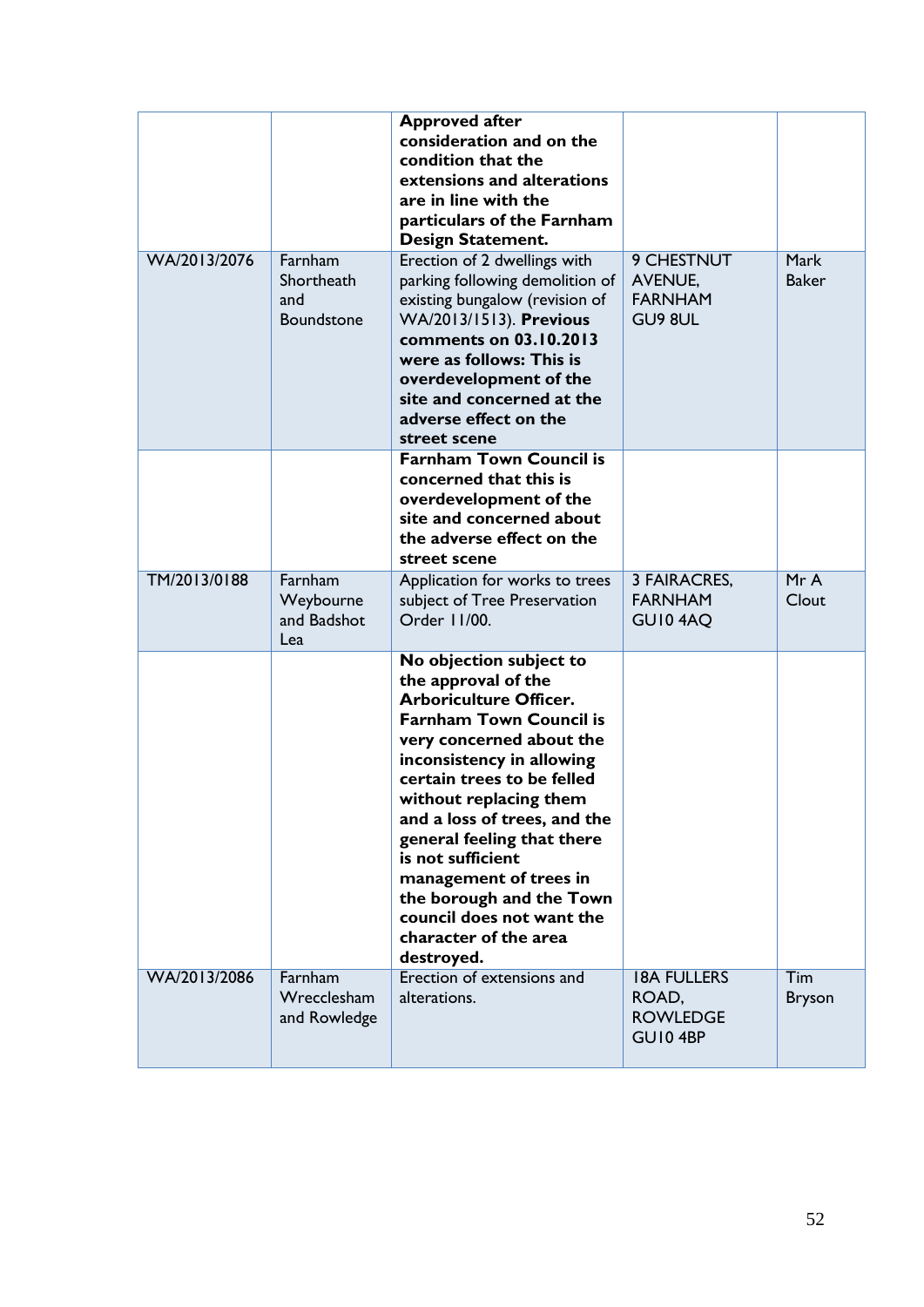|              |                                            | <b>Approved after</b><br>consideration and on the<br>condition that the<br>extensions and alterations<br>are in line with the<br>particulars of the Farnham<br><b>Design Statement.</b>                                                             |                                                                                                            |                             |
|--------------|--------------------------------------------|-----------------------------------------------------------------------------------------------------------------------------------------------------------------------------------------------------------------------------------------------------|------------------------------------------------------------------------------------------------------------|-----------------------------|
| WA/2013/2096 | Farnham<br>Wrecclesham<br>and Rowledge     | Erection of attached double<br>garage.                                                                                                                                                                                                              | <b>38 ECHO BARN</b><br>LANE,<br><b>WRECCLESHAM</b><br>GUI04NH                                              | <b>Tim</b><br><b>Bryson</b> |
|              |                                            | <b>Approved after</b><br>consideration and on the<br>condition that the<br>alterations are in line with<br>the particulars of the<br><b>Farnham Design</b><br><b>Statement and that the</b><br>garage be conditioned for<br>non-habitable use only. |                                                                                                            |                             |
| WA/2013/2089 | Farnham<br>Firgrove                        | Erection of extensions and<br>alterations.                                                                                                                                                                                                          | <b>II TREBOR</b><br><b>AVENUE,</b><br><b>FARNHAM</b><br>GU9 8JH                                            | Tim<br><b>Bryson</b>        |
|              |                                            | <b>Farnham Town Council</b><br>has no objections.                                                                                                                                                                                                   |                                                                                                            |                             |
| CR/2013/0034 | Farnham<br>Firgrove                        | Prior Notification Application<br>- Change of use from Class<br>Bla (office) to Class C3<br>(residential) use.                                                                                                                                      | FIRLEX HOUSE, 18<br><b>FIRGROVE HILL,</b><br><b>FARNHAM</b><br>GU9 8LQ                                     | Kathryn<br>Pearson          |
|              |                                            | <b>Farnham Town Council</b><br>will wait to see the plans<br>so an informed comment<br>can be made.                                                                                                                                                 |                                                                                                            |                             |
| WA/2013/2093 | Farnham<br>Weybourne<br>and Badshot<br>Lea | Erection of extensions and<br>alterations.                                                                                                                                                                                                          | <b>THE COACH</b><br>HOUSE,<br><b>RUNFOLD ST</b><br><b>GEORGE,</b><br><b>BADSHOT LEA</b><br><b>GUIO IPL</b> | Kathryn<br>Pearson          |
|              |                                            | <b>Farnham Town Council</b><br>has no objections subject<br>to the approval of the<br><b>Listed Buildings Officer</b>                                                                                                                               |                                                                                                            |                             |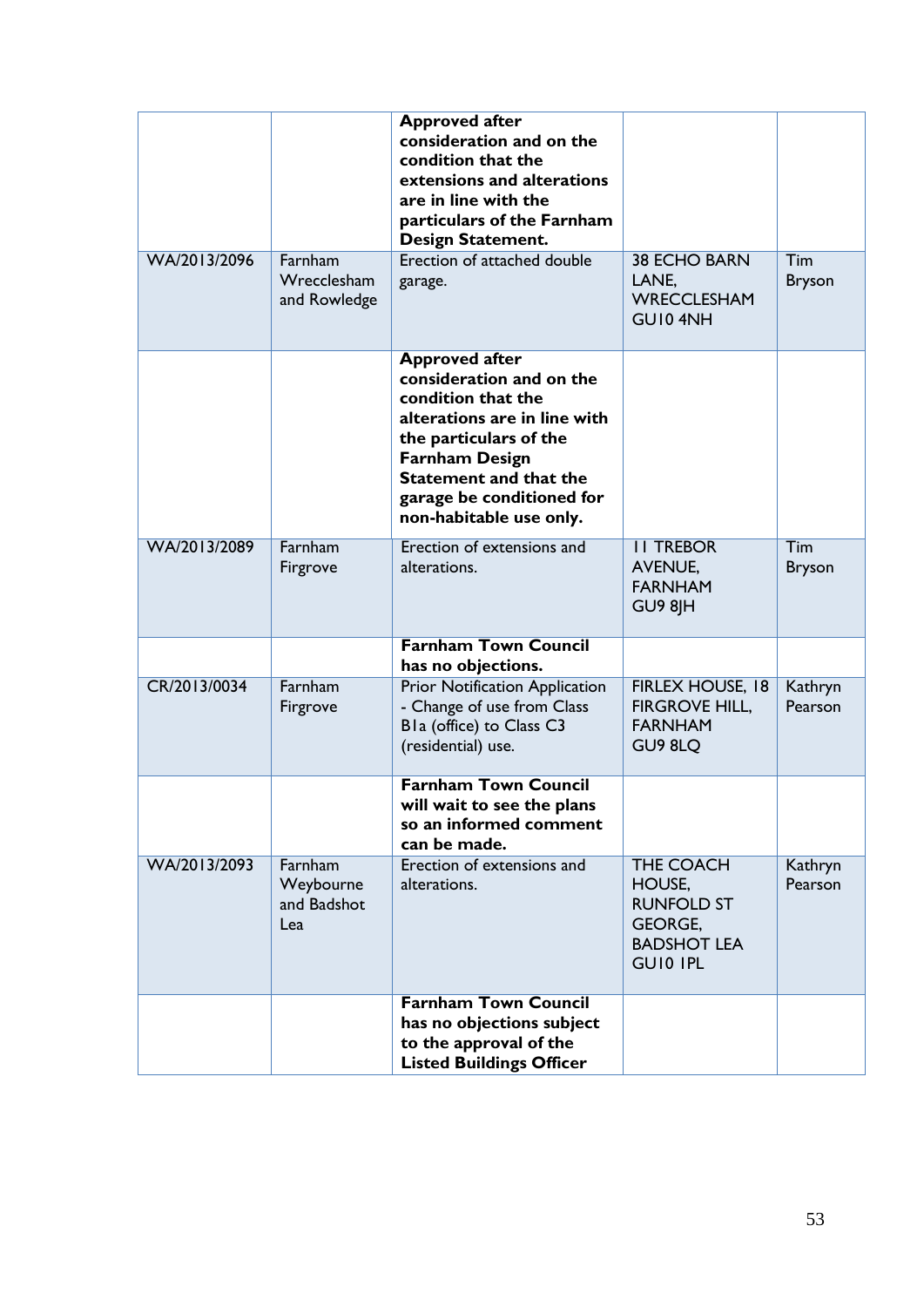| WA/2013/2094 | Farnham<br>Weybourne<br>and Badshot<br>Lea | <b>Listed Building Consent for</b><br>erection of extensions and<br>alterations.                                      | THE COACH<br>HOUSE,<br><b>RUNFOLD ST</b><br><b>GEORGE,</b><br><b>BADSHOT LEA</b><br><b>GUIO IPL</b> | Kathryn<br>Pearson |
|--------------|--------------------------------------------|-----------------------------------------------------------------------------------------------------------------------|-----------------------------------------------------------------------------------------------------|--------------------|
|              |                                            | <b>Farnham Town Council</b><br>has no objections subject<br>to the approval of the<br><b>Listed Buildings Officer</b> |                                                                                                     |                    |

Notes taken by Ginny Gordon

The meeting closed at 10.05am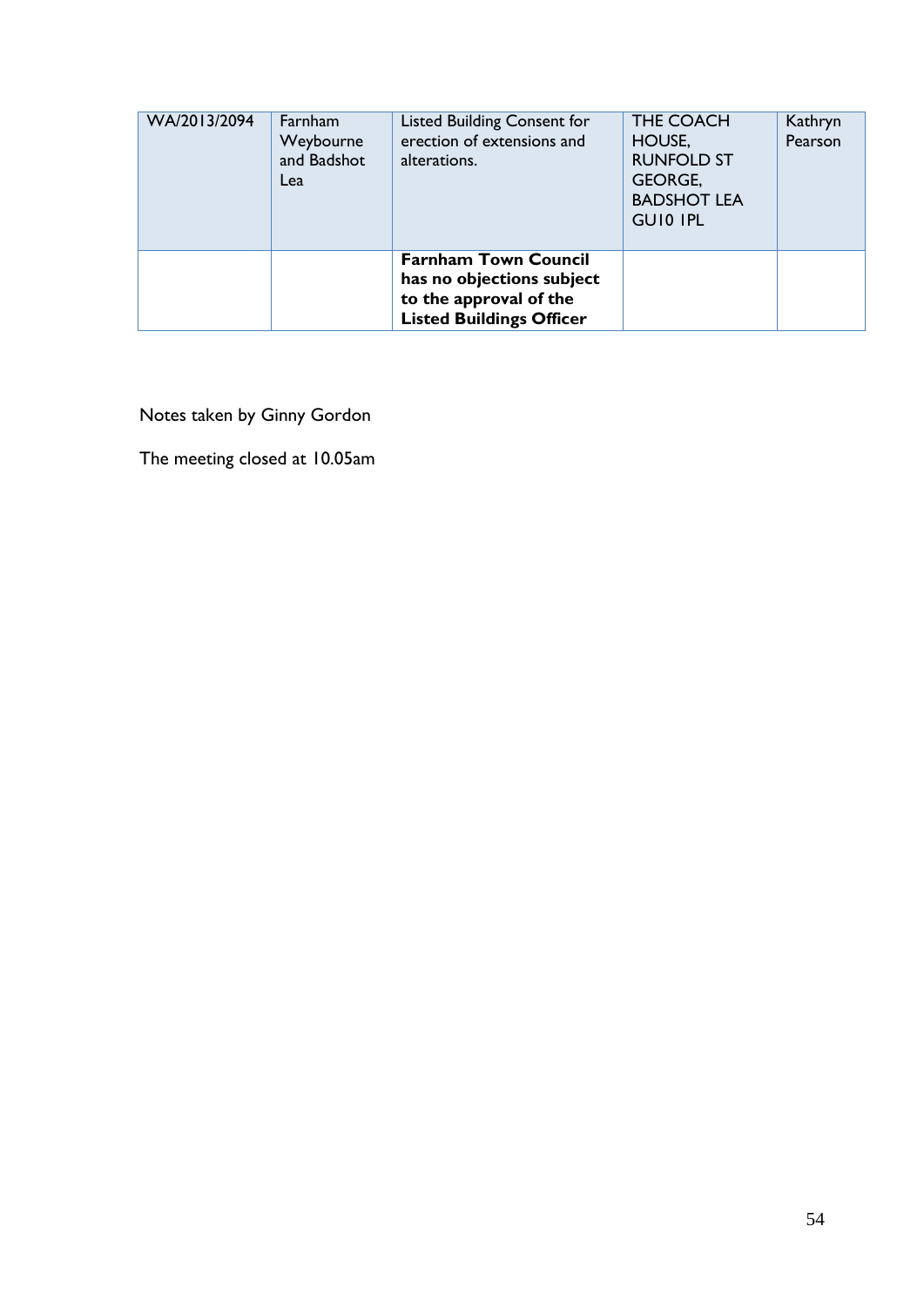



**Notes** Planning & Licensing Consultative group

#### **Time and date** 9.15 am on Thursday 23 January 2014

**Place** Council Chamber, South Street, Farnham

# **TO FOLLOW**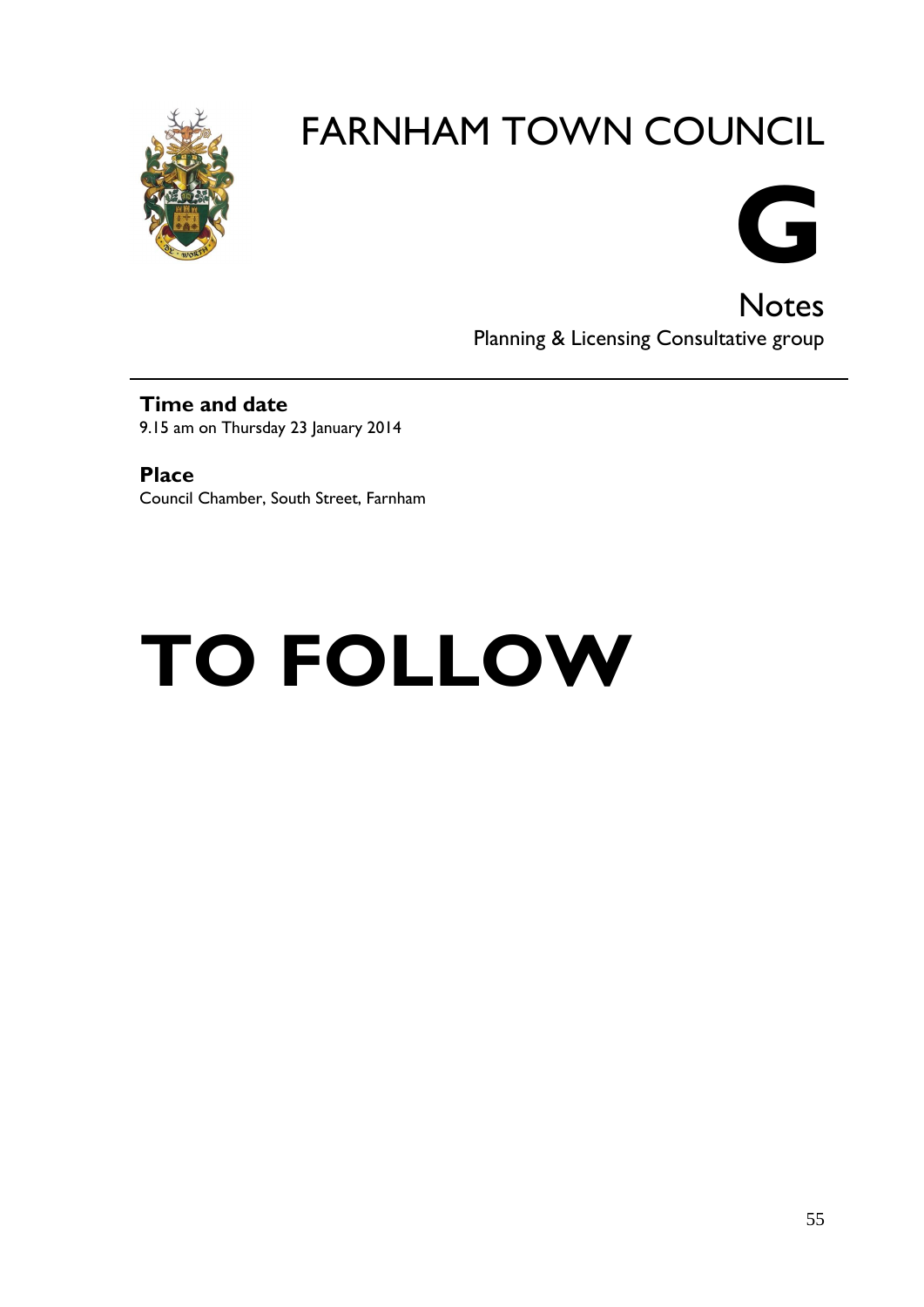



#### **23rd January 2014**

#### **PROPOSED BUDGET AND PRECEPT FOR THE 2014/15 YEAR**

- 1 The 2014/15 proposed budget determines the way in which the Council's resources will be applied over the coming year. The proposals reflect priorities previously agreed for the Council and at the Strategy and Finance Working Group.
- 2 The proposals recognise that there is a balance to be achieved between continuing to provide quality services for which demand exists, addressing cost pressures and also in ensuring sound finances are maintained for future years. Recognition has also to be given to the significant pressures being faced by the whole community with price rises in most areas of household expenditure, and continuing inflationary pressures.
- 3 The proposals take into account cost and price increases which have occurred, many of which are unavoidable (eg utilities) and efficiency savings which continue to be made. The draft budget also reflects ongoing reduced levels of investment income for the Council with the low interest rates being maintained.
- 4 The pressures on budgets have been offset by further action taken during the year to increase fees and charges and continue targeted savings which the Council has again delivered in contracts and by managing staff vacancies. These elements will continue to be a focus in the coming year.

#### 5 **Precept 2013/14**

In 2013/14, Farnham Town Council reduced its precept from £938,117 to £907,859 as a result of pruning the budget in a number of areas, with contract and efficiency savings despite inflationary pressures in many areas. The total gross budget agreed was £1,096,522 with discretionary income of £141,600 and a government grant of £31,063 and targeted savings of  $£20,500$  (an additional  $£4,500$  had to be added after the budget was agreed as a result of an unexpected increase in the charge for the use of Central Car Park for the Farmers' Market).

Farnham's proportion out of the total Council tax bill for a Band 'D' property in Farnham in 2013/14 of **£1,597.84** was just £55.86. £1172.52 went to Surrey County Council, £207.55 to Waverley and £161.91 to Surrey Police.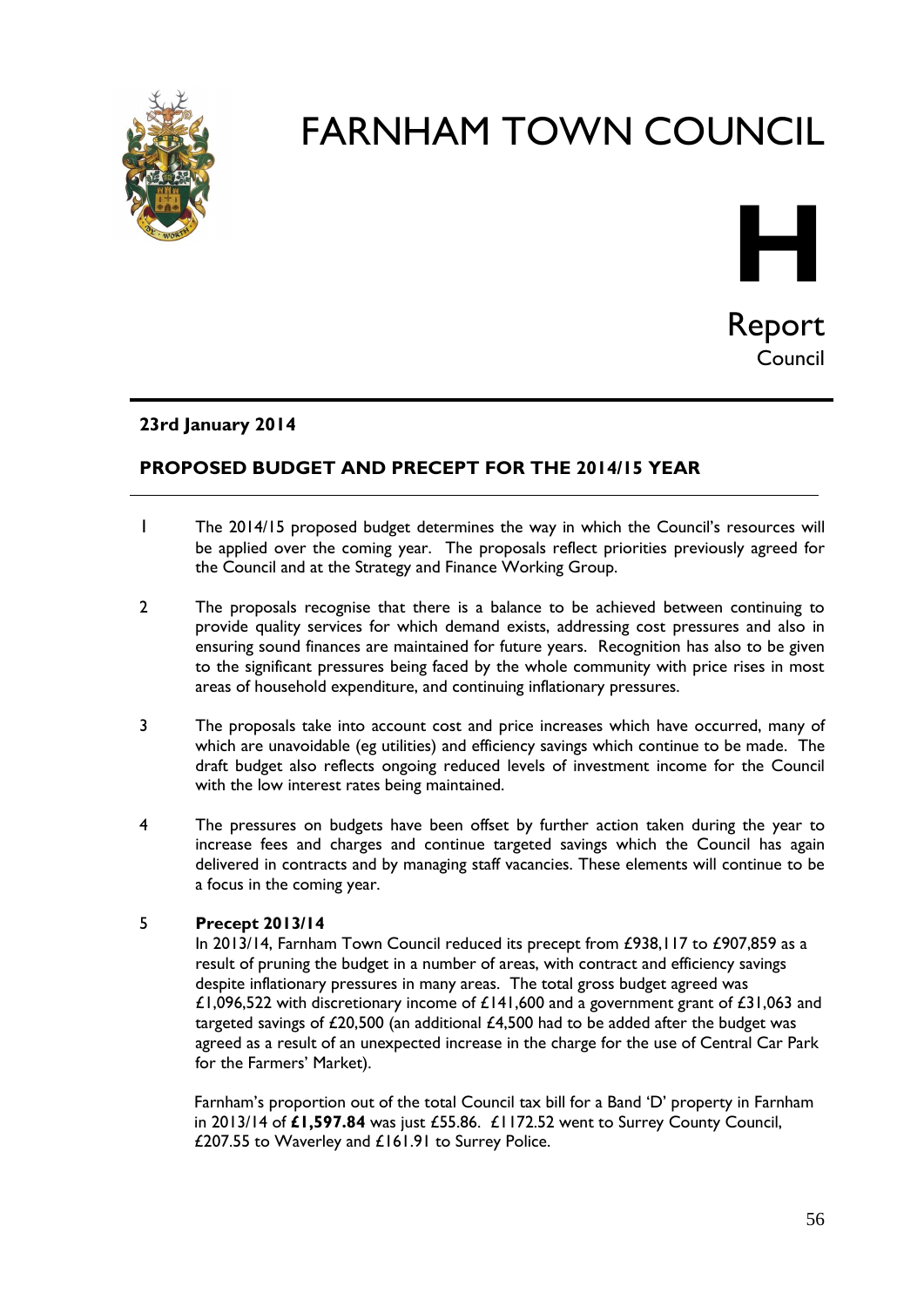#### 6 **Inflation**

Currently inflation rates are running at 2.1% (Consumer Prices Index) and 2.6% (Retail Prices Index) November 2013 remaining above the Government target of 2% (as it has been since November 2009.

#### 7 **Local Parish Council Tax Support Funding**

Waverley Borough Council was required, as a result of Government changes and the abolition of the Council Tax Benefit Scheme, to introduce a new Local Council Tax Scheme in 2013/14. The Government also introduced Local Parish Council Tax Support Funding for an initial two year period to offset the impact of the changes.

*The Government made the grant funding attributable to Town and Parish Councils available via the billing authority (Waverley Borough Council). Many billing authorities across the country protected their parishes from the impact of the changes by passing on the full amount. However Waverley retained £72,449 (47.2%) of the £153,449 earmarked for its parishes. From Government data, this was the seventh highest amount retained by a billing authority out of 240 local authorities nationally.* 

*In the provisional Local Government Finance Settlement announced on 18th December 2013, Local Government Minister Brandon Lewis said* 

#### *"Parish councils and local Council Tax support*

We have also set out previously that there is some £3.3 billion in the settlement this year for Council Tax support schemes. There is an element within this national pot that is there specifically to reflect reductions in the parish tax base. We have not separately identified the money because it is not ring-fenced and as caseloads change and schemes evolve, the amount that different parishes need will change. It would be wrong to try to manage that centrally. But we have been clear that we expect billing authorities to carry on passing on support to town councils and parishes to help mitigate any reduction in their taxbase due to the local Council Tax support scheme."

Although Farnham has seen its tax base income reduce by some £60,000 since the new Waverley Council Tax Scheme was introduced Waverley has further reduced the grant for Farnham the forthcoming year by another  $12\%$  (£3,718) to £27,335 retaining some £31,665 or £1.93 per Band D property. Waverley said this element of Farnham's grant was to be used for a "Hardship Fund" and "unforeseen costs" but it is not known how ,much has been used for this purpose nor how many Farnham residents have benefitted. If the full grant were passed on to Farnham for 2014/15, there could be a reduction in precept, based on the proposed budget, of 92p per annum to £54.94 per band D property rather than the proposed increase.

#### 8 **Tax Base**

As a result of the new Council Tax scheme Farnham's Band D tax base reduced from 17,357.18 at October 2013 to 16,253.11. As a result of housing growth and adjustments Waverley has advised that the Band D tax base properties for 2014/15 is slightly higher at 16,393.5.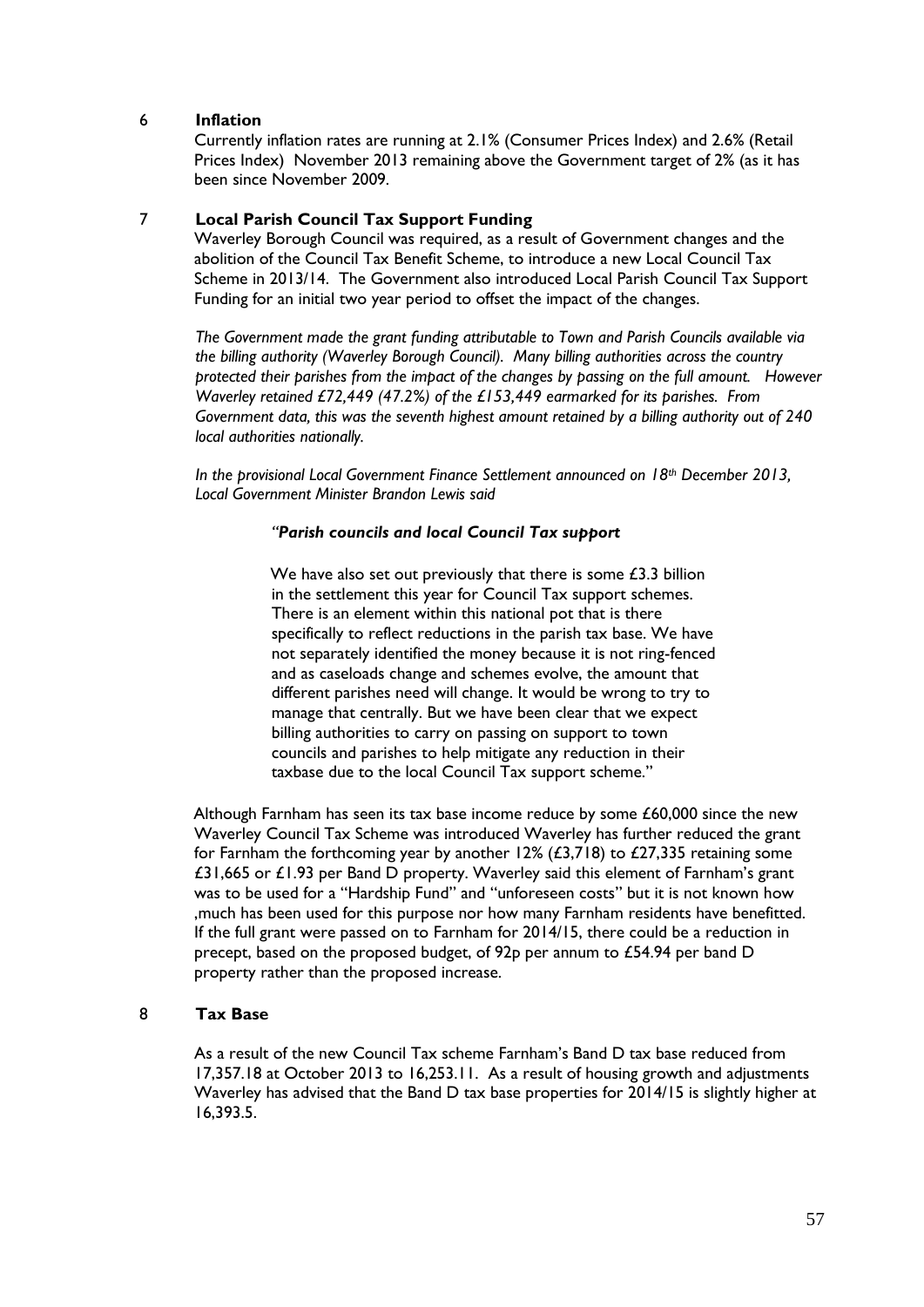#### 9 **Freeze Grant**

Unlike County, District and Unitary authorities, Town and Parish Councils have not received (and are not offered) Council Tax freeze Grant. Waverley continues to receive a grant agreed in previous years and the Government has announced Waverley will receive an additional £89,180 if they freeze council tax again this year. Unfortunately, Farnham will not receive any such grant.

#### 10 **Capping**

The Secretary of State has the power to cap local authorities who exceed a Government set increase in council tax (eg 2%). However this provision has not yet been brought in for Town and Parish Councils, and it has been suggested by officials from DCLG that any cap might be set at a level which equated to the smallest district council Band D level of around £70. The Secretary of State's intentions for capping in 2014/15 have not yet been announced. The consequence of setting a precept higher than the capping level (if it were to apply to Farnham) would be the requirement to prepare another budget that wasn't deemed 'excessive' before the local electorate would then choose, by way of a referendum, which budget they preferred. The cost of the referendum would be in the region of £35,000 or the equivalent of around 3.5% to 4% of the Council's precept.

#### 11 **Proposed Budget 2014/15**

Key features of the proposed budget for the 2014/15 year are a small overall increase as a result of:

- Maintaining grant expenditure for community organisations
- Further 12% reduced grant income from the Parish Council Tax Support Funding pot
- The programmed impact of the triennial actuarial review
- An expectation of low interest rates now continuing into next year.
- Some additional spending being provided for items such as community clean-up project, new localism initiatives, and further extending the Christmas lights initiative to villages and communities; improved communication with residents.
- 12 The increase is partly offset by reductions being achieved including:
	- Continued targeting of additional income from activities and services, such as from events' sponsorship, Farnham in Bloom contributions, cemeteries fees and allotment rents
	- Further savings from re-negotiated service contracts and energy efficiency measures
	- Service efficiencies including reduced staffing costs.
- 13 The proposed expenditure is £1,119,707 with discretionary income of £187,394 leaving a balance to be funded of £932,313 - a sum which is still lower than the 2012/13 precept of £937,118. Based on the Band D Tax base of 16,393.5, a zero increase in the Band D tax level of £55.86 would realise £915,740, a shortfall of £16,572.
- 14 At the Strategy and Finance Working Group members considered how best to deal with the shortfall. Options considered included the following as single or combined options:
	- 1) Use of reserves;

.

- 2) Targeted net savings again for specific services;
- 3) further increased income or reduced expenditure;
- 4) A global targeted savings target for officers to deliver across all services;
- 5) An increase in the precept.
- 15 The Strategy and Finance Working Group did not feel that running a deficit budget again was wise. Members noted that Farnham's services cost (for a Band D household) in 2013/14, £1.07 a week or £55.86 per annum. To fund the shortfall from the precept, the cost for a Band D household in 2014/15 would rise by a below inflation sum of 1.9p per week (or £1.01 per annum) to £56.87 per annum.